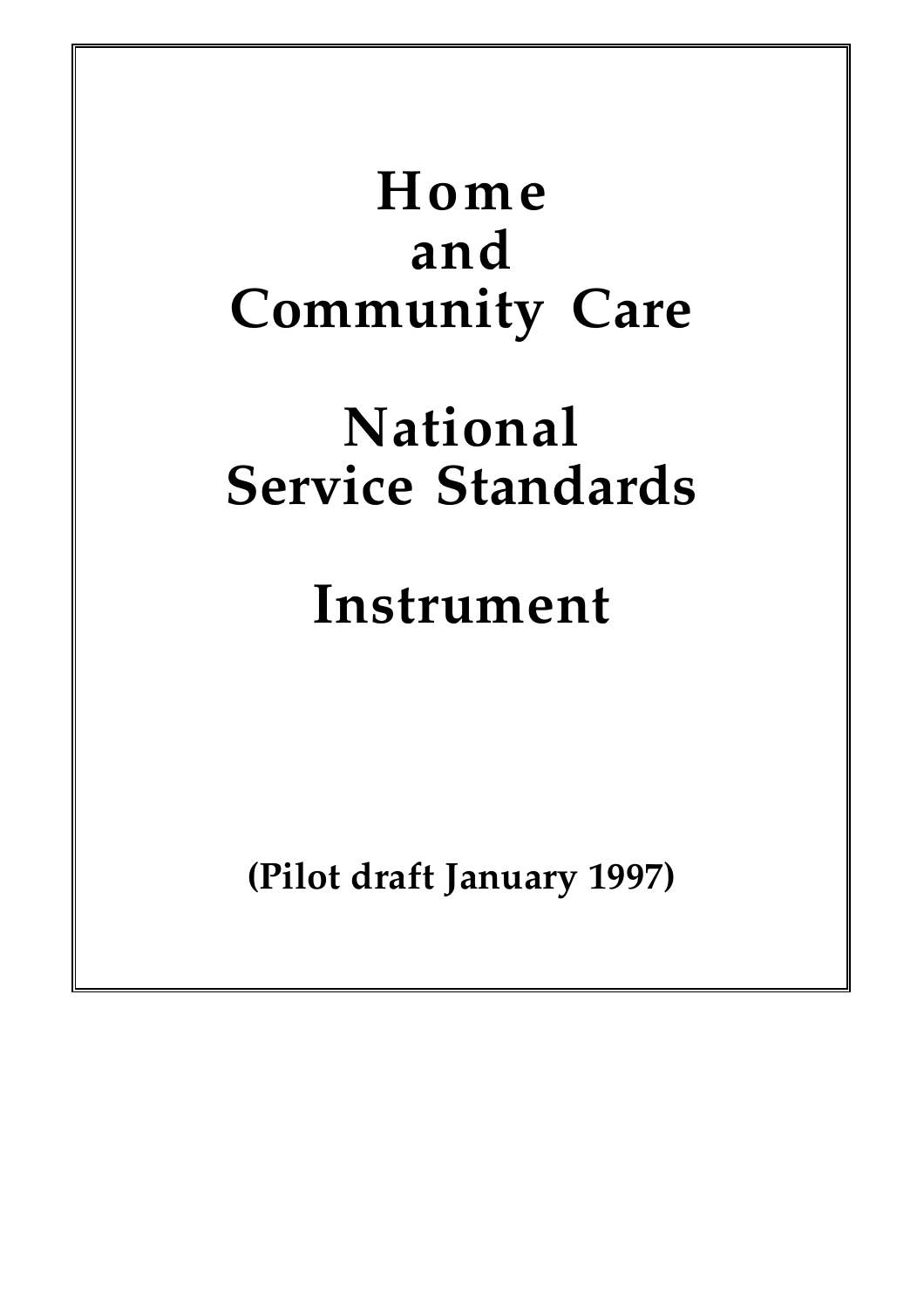**Please complete:**

**Agency name: ................................................................... State: ...................................................................**

**Before attempting to complete the instrument, you should read both the instrument and the guidelines.**

**The next page contains a list of the questions which are contained in the instrument. You may wish to tear this page out to use as a guide while completing the instrument, to assist you in determining the breadth of information to be included in response to each question.**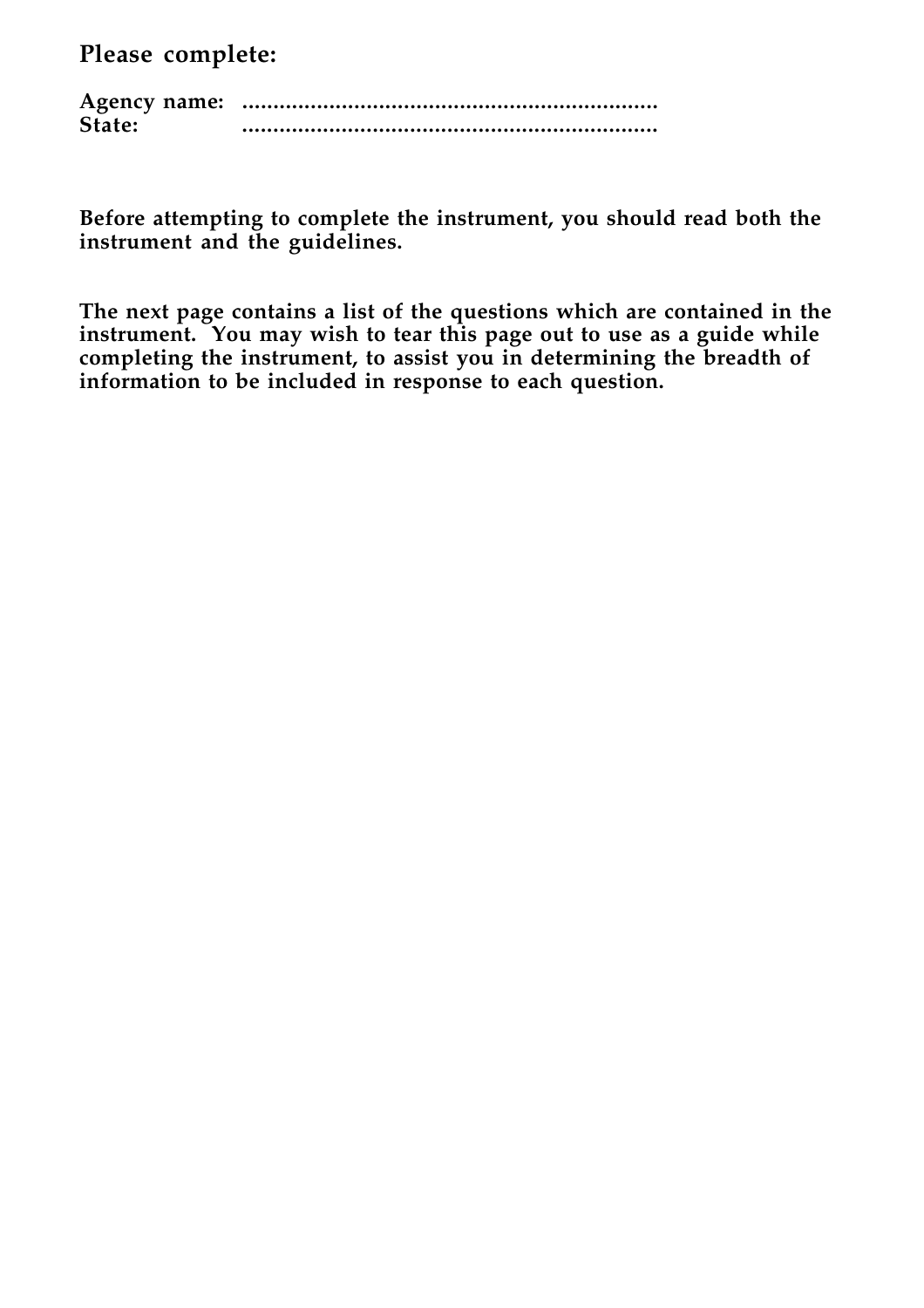#### **Objective 1**

What proportion of your consumers were formally assessed when they first began receiving services from your agency?

How does your agency prioritise need?

How does your agency allocate available resources?

How can your agency demonstrate that access to services by special needs groups occurs on a non-discriminatory basis?

How does your agency ensure that consumers in receipt of other services are not discriminated in obtaining further services from your agency?

How does your agency ensure that a consumer's previous refusal of a service does not prejudice future attempts to access your agency's services?

#### **Objective 2**

How does your agency ensure that consumers are aware of their rights and responsibilities?

How does your agency ensure that consumers are informed about available services?

How does your agency ensure that consumers are informed about the basis of service provision, including any changes that may have to occur?

#### **Objective 3**

What information on the level of need in your community does your agency collect?

How can you show that your agency builds this information into service development?

How can your agency show that as a consequence of service evaluation, services are changed or modified?

How can your agency show that it involves consumers in service management?

How can you show that your agency practices accountable management?

How does your agency ensure that staff are appropriately skilled/competent to carry out services for consumers?

#### **Objective 4**

How does your agency ensure that it regularly monitors consumer needs? How often does your agency conduct formal reviews of clients and how is the time for formal review determined?

How do you inform clients and staff of the individually tailored service or care which clients should receive?

What proportion of your consumers have an individually tailored and negotiated plan?

How does your agency ensure that consumers' cultural needs are taken into account when providing care/support?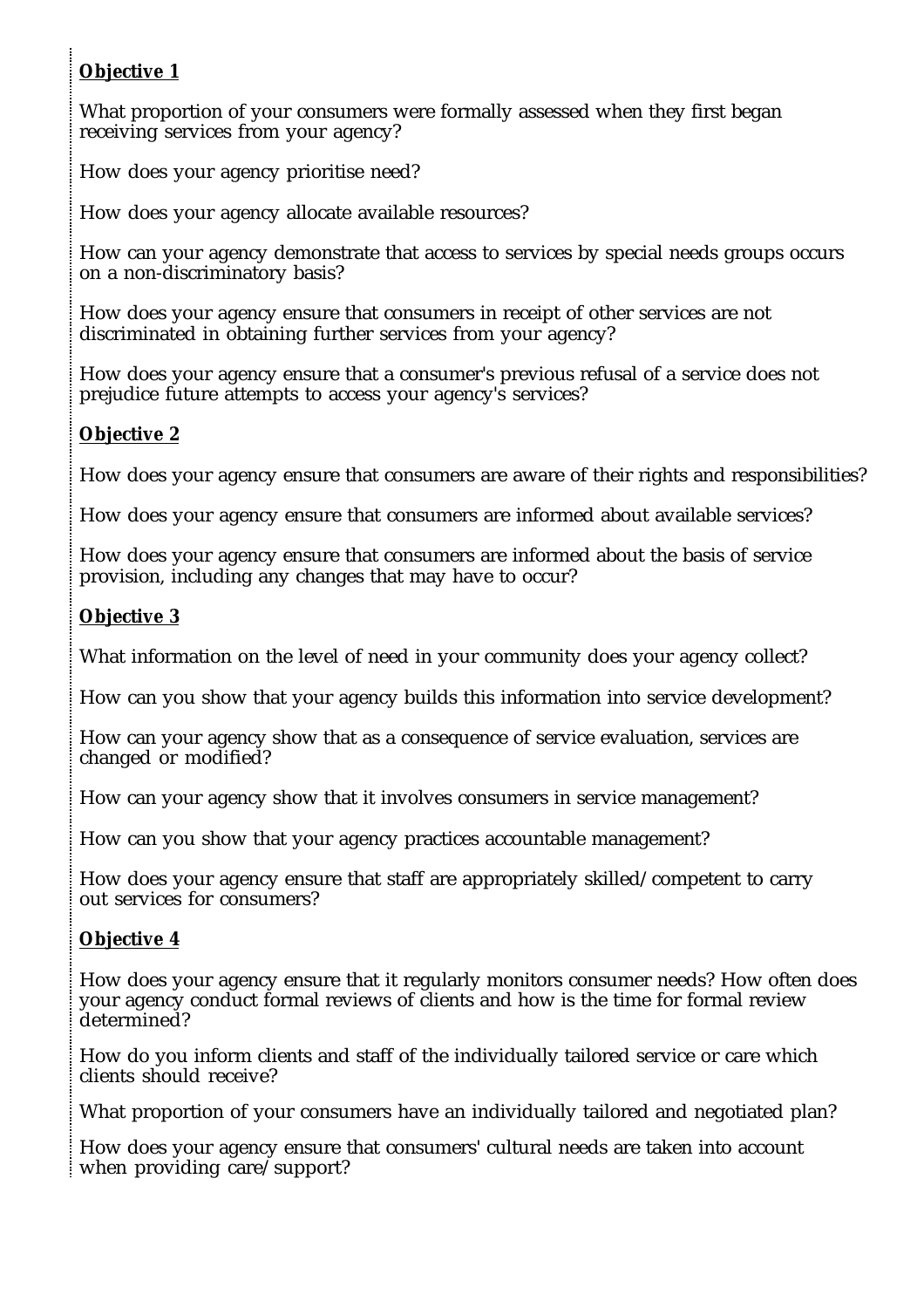Describe the referral process used by your agency, including factors taken into consideration, and any follow up action taken by your agency.

How does your agency cooperate with other agencies in order to meet consumer needs? Where appropriate - How is case coordination determined in your service system - how can you show that this happens?

#### **Objective 5**

How does your agency ensure that consumers are informed of your privacy and confidentiality procedures and how does it ensure that consumers understand their rights in relation to these procedures?

How does your agency ensure that the release of consumer information occurs with the consent of the consumer or their advocate or legal guardian?

Does your agency enable consumers to access their personal information upon request?

#### **Objective 6**

How does your agency ensure that consumers are aware of the complaints process?

How can your agency demonstrate that consumer complaints are dealt with fairly, promptly, confidentially, and without retribution?

How can your agency demonstrate that services have been modified in response to upheld complaints? Please give examples.

How can your agency demonstrate that it offers assistance to help with the conflict about a service between a client and his/her primary carer?

#### **Objective 7**

How does your agency ensure that consumers know of their rights to use an advocate and have access to an advocate of their choice?

How does your agency ensure that advocates are involved in representing the rights and concerns of consumers?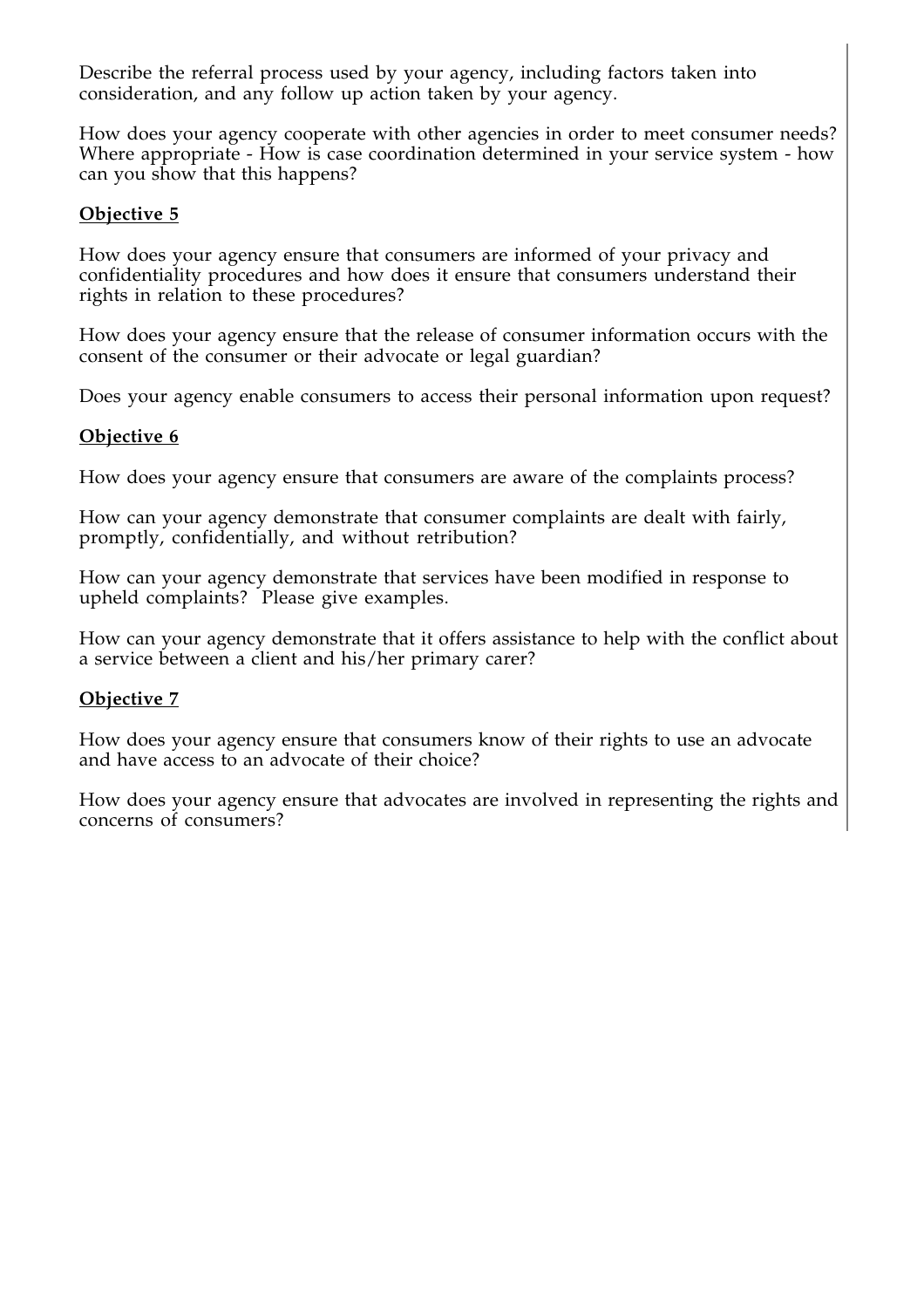The HACC National Service Standards Instrument is intended to provide a means by which HACC funded agencies assess their performance against the 27 service standards. Rating options of met, partly met and not met are set against each standard. These guidelines were developed to provide assistance to agencies in completing the Instrument.

As the HACC target group includes frail aged people, younger people with disabilities, and the primary carers of both of these groups of people, the word 'consumer' in the HACC National Service Standards can be taken to refer to any or all of these groups of people.

Where agency documentation provides appropriate answers against the performance information required in the Instrument, you should attach these documents and refer to them in your answers. Some questions may be answered by reference to agency policy. Attach this document and indicate the relevant pages and sections. In addition, indicate how these policies operate in practice.

In line with principles regarding the protection of privacy and confidentiality, client records should not be individually identified in completing this Instrument.

It is recognised that agencies must operate within the resources made available to them by Governments and this will be taken into account in monitoring the implementation of these standards.

IF YOUR AGENCY IS ONE IN WHICH HACC FUNDING RELATES TO ONLY SOME OF YOUR CONSUMERS it is only necessary that your answers relate to the procedures you have in place for these consumers. However, if service provision to HACC funded and non-HACC funded consumers is not readily distinguished answers may relate to both groups without discrimination between the two.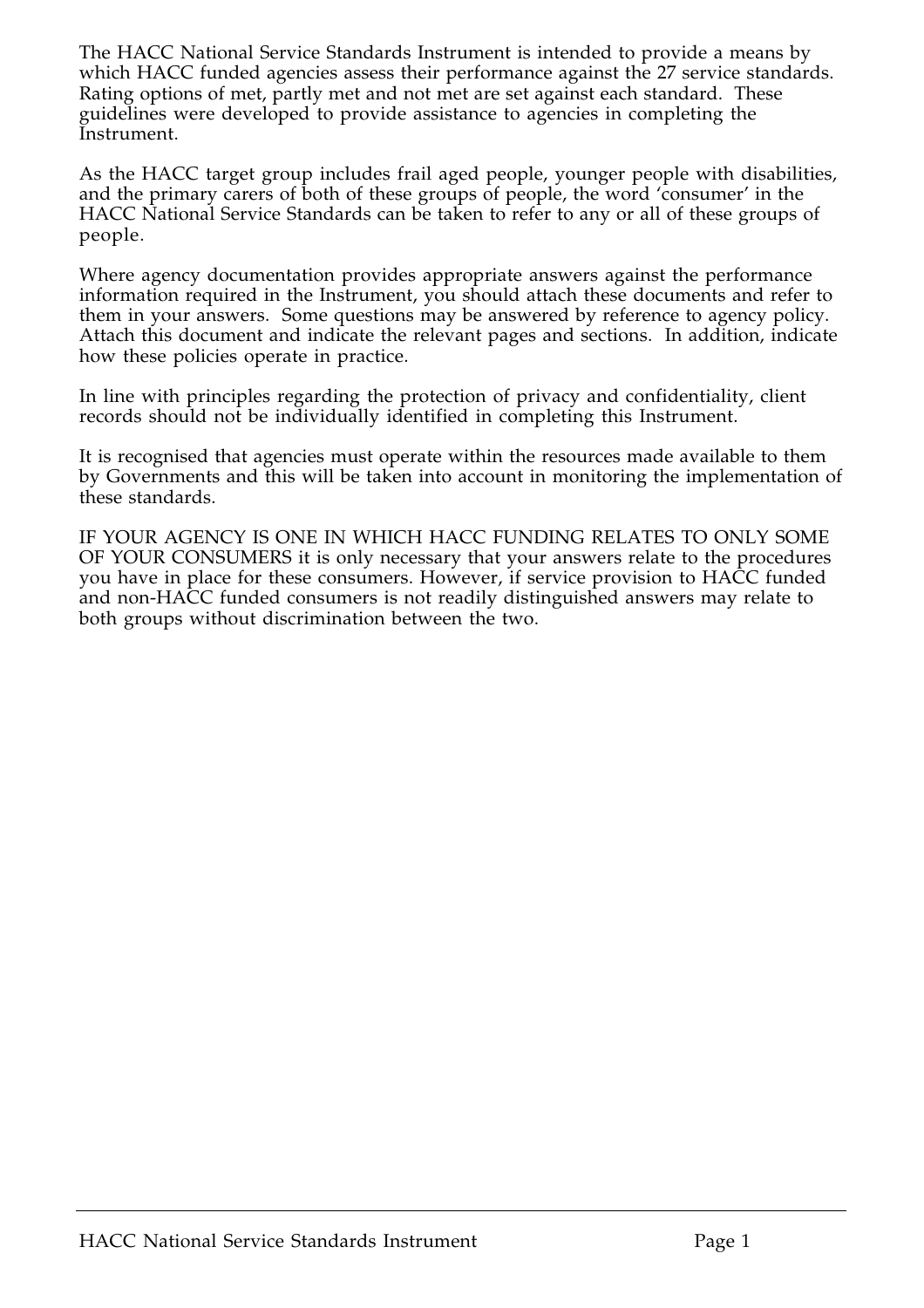*Objective 1: ACCESS TO SERVICES: To ensure that each consumer's access to a service is decided only on the basis of relative need.*

**1.1 Consumer Outcome:** Formal assessment occurs for each consumer.

When consumers first begin using HACC funded services they should undergo a comprehensive formal assessment to determine their need and priority in relation to other consumers.

#### **What proportion of your consumers were formally assessed when they first began receiving services from your agency?**

Clients may have received a formal assessment by your agency or by another agency. Of the clients currently receiving your services what percentage of clients had their needs assessed either by your agency or by an agency with which you cooperate in coordinated case management.

To answer this question, calculate the number of clients new to your agency who were formally assessed (either by your agency or by an agency with which you cooperate in coordinated case management) divided by the total number of new clients and multiply by 100.

To answer this question you may need to define a time frame to which the figures relate.

You may wish to indicate what proportion of new clients were assessed in the last 6 months (or some other more appropriate time period), or,

you may which to use a limit relating to the number of clients accessing the service. For example, you may prefer to indicate what proportion of the last 100 clients accessing your service received a comprehensive assessment.

Please specify how you derived the figures you have cited.

In some cases there may be clients who have used your agency's services or who have applied to your agency but they may not yet have been assessed. If this is the case, indicate the approximate length of time between when a client applies to the agency or begins receiving services and when assessment occurs.

If your agency is not one which routinely conducts comprehensive assessments of consumer need for all your clients please indicate why by giving a description of the service you provide and the process by which consumers access your service.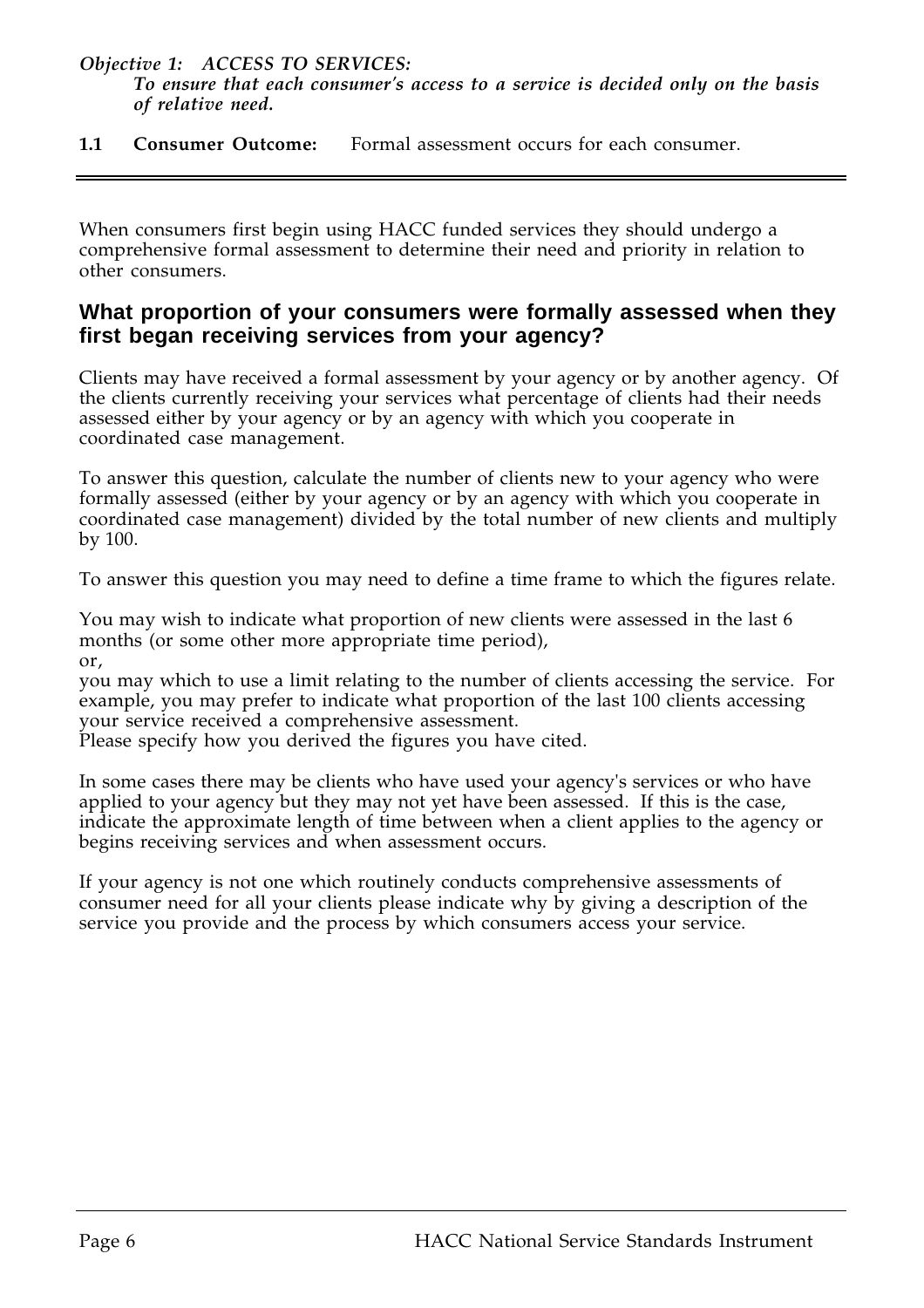Objective 1: ACCESS TO SERVICES: To ensure that each consumer's access to a service is decided only on the basis of relative need.

 $1.1$ **Consumer Outcome:** Formal assessment occurs for each consumer.

#### What proportion of your consumers were formally assessed when they first began receiving services from your agency?

| Number of consumers assessed       |                |                    | $x \ 100 =$      | $\frac{0}{0}$ |
|------------------------------------|----------------|--------------------|------------------|---------------|
| Total number of consumers serviced |                |                    |                  |               |
|                                    |                |                    |                  |               |
|                                    |                |                    |                  |               |
|                                    |                |                    |                  |               |
|                                    |                |                    |                  |               |
|                                    |                |                    |                  |               |
|                                    |                |                    |                  |               |
|                                    |                |                    |                  |               |
|                                    |                |                    |                  |               |
|                                    |                |                    |                  |               |
|                                    |                |                    |                  |               |
|                                    |                |                    |                  |               |
|                                    |                |                    |                  |               |
|                                    | $\overline{2}$ | $\mathbf{1}$       | $\boldsymbol{0}$ |               |
|                                    | $\Box$         | $\Box$             | $\Box$           |               |
|                                    | Met            | Partly met Not met |                  |               |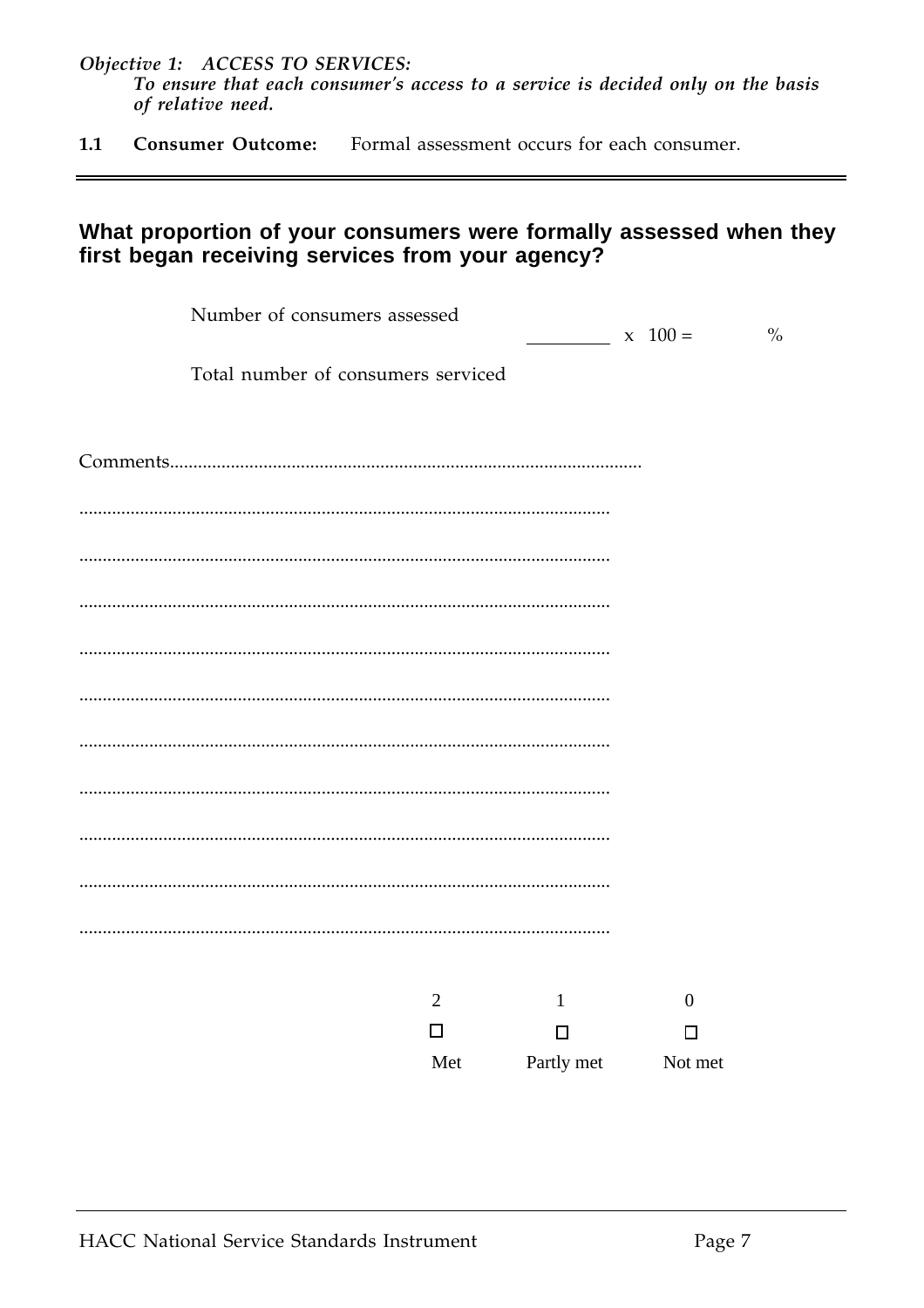*Objective 1: ACCESS TO SERVICES:*

*To ensure that each consumer's access to a service is decided only on the basis of relative need.*

**1.2 Consumer Outcome:** Consumers are allocated available resources according to prioritised need.

Describe the criteria your agency uses to determine the way in which decisions are made about the amount of assistance provided to each consumer. This should include how your agency prioritises need based on the information gained in assessment and how it allocates resources in response to this.

#### **How does your agency prioritise need?**

Describe the assessment tools used by your agency, attaching appropriate forms where available. Indicate whether these assessment tools take into account the consumer's:

- severity of disability, including the difficulties they experience with tasks of daily living;
- requirements for medical or nursing help;
- safety of their physical environment;
- geographical isolation;
- financial disadvantage;
- cultural background;
- social contacts; and
- the availability of a carer.

Describe the information you record about the carer's level of need. Comment on what information you collect on:

- condition of the carer physically;
- condition of the carer psychologically;
- condition of the carer financially;
- the social support available to the carer; and
- the carer's competing commitments such as employment.

Comment on how you use your assessment criteria to prioritise consumer need and how these criteria are suitable to your agency's target group.

#### **How does your agency allocate available resources?**

In describing how your agency allocates resources you should show how you go about determining differences in service delivery between consumers. This should include details about:

- the amount of service provided given the assessment outcome;
- the response time you allow between referral and service delivery or between initial assessment and service delivery depending on the clients needs;
- the criteria used to determine which consumers are refused service or put on a waiting list; and
- if applicable, how often waiting lists are reviewed in order to reprioritise consumer access to services.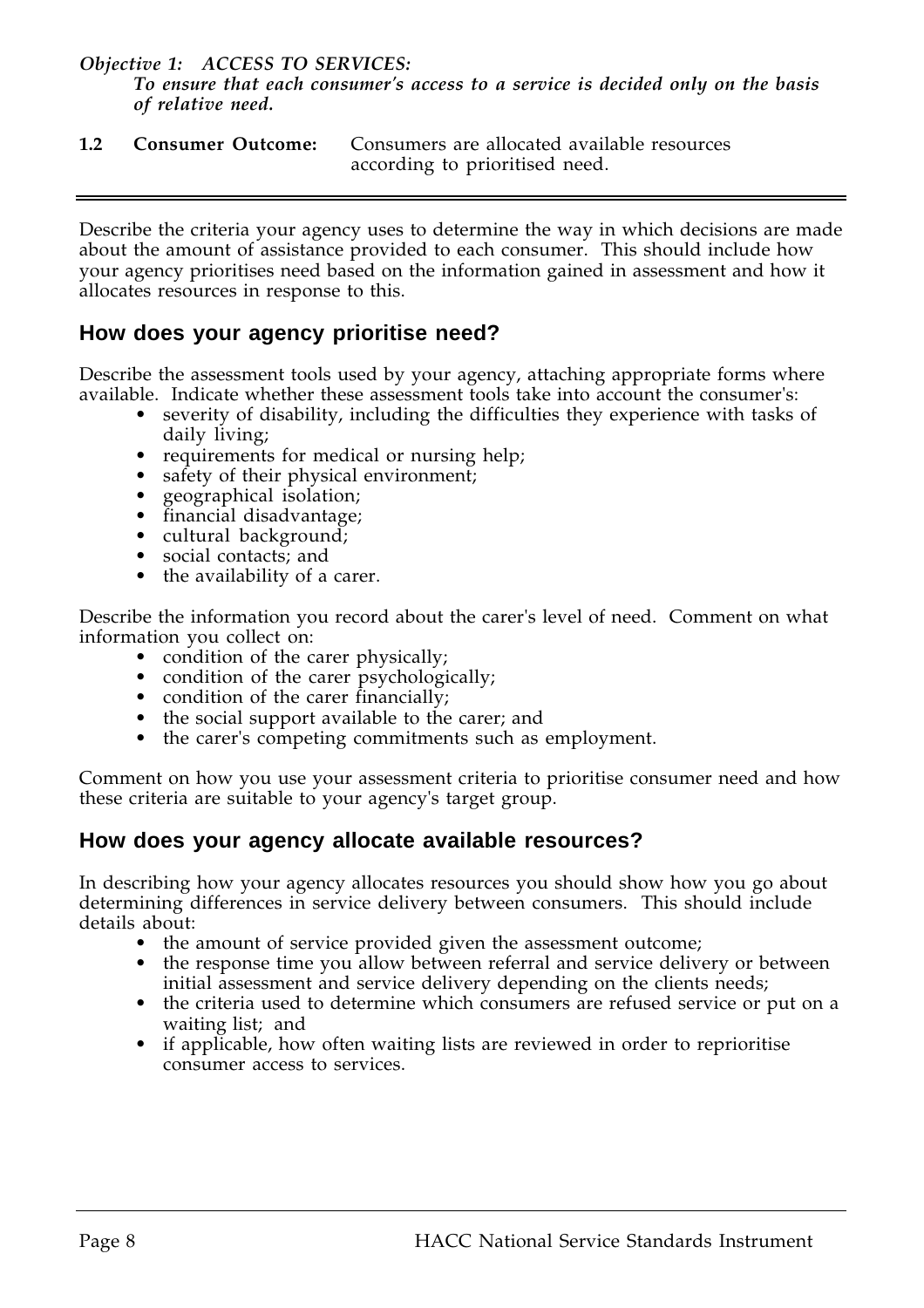Objective 1: ACCESS TO SERVICES: To ensure that each consumer's access to a service is decided only on the basis of relative need.

**Consumer Outcome:** Consumers are allocated available resources  $1.2$ according to prioritised need.

## How does your agency prioritise need?

#### How does your agency allocate available resources?

| $\overline{2}$ | 1          | $\overline{0}$ |
|----------------|------------|----------------|
| □              | □          | П              |
| Met            | Partly met | Not met        |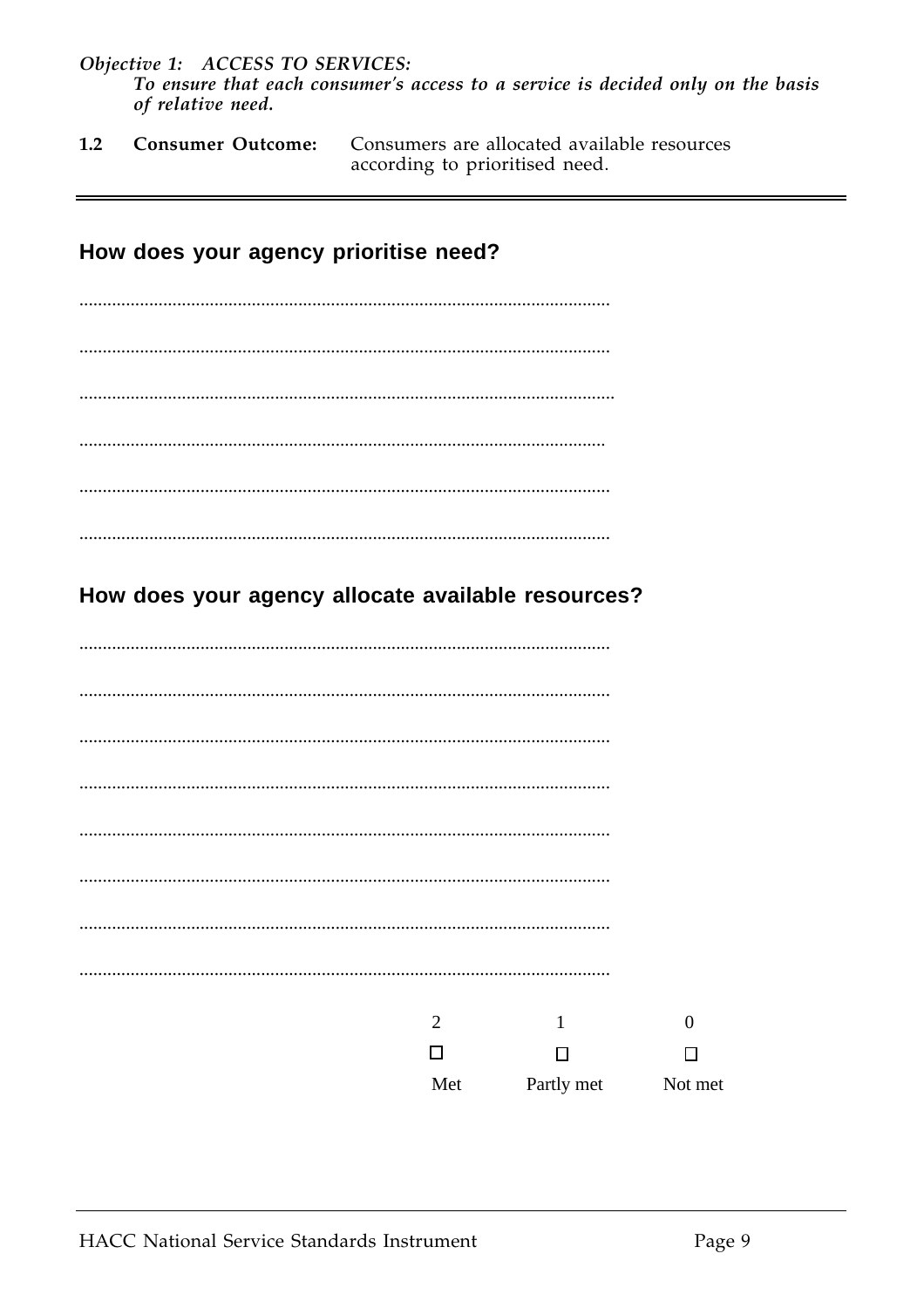#### *Objective 1: ACCESS TO SERVICES:*

*To ensure that each consumer's access to a service is decided only on the basis of relative need.*

**1.3 Consumer Outcome:** Access to services by consumers with special needs is decided on a non-discriminatory basis.

Your agency should be able to demonstrate that the needs of special needs groups are taken into account in the process and planning of service delivery.

#### **How can your agency demonstrate that access to services by special needs groups occurs on a non-discriminatory basis?**

If you are able to compare the profile of your client base with the profile of persons likely to be in need of assistance in the community (through the use of demographic profiles) you may show how these profiles match for:

- a) non-English speaking background people and, where appropriate, subgroups within the larger ethnic groups;
- b) people of Aboriginal or Torres Strait Islander descent;
- c) rurally isolated people;
- d) people with dementia; and
- e) financially disadvantaged people.

Describe how you allocate resources or adapt service delivery to facilitate access to services by these special needs groups.

Other agencies in your region may provide services to special needs groups. If so, indicate how you coordinate with them in the delivery of services to these groups, for example, through referral or case coordination. In addition, if your agency does not target the special groups listed here please provide an explanation of why this is not done.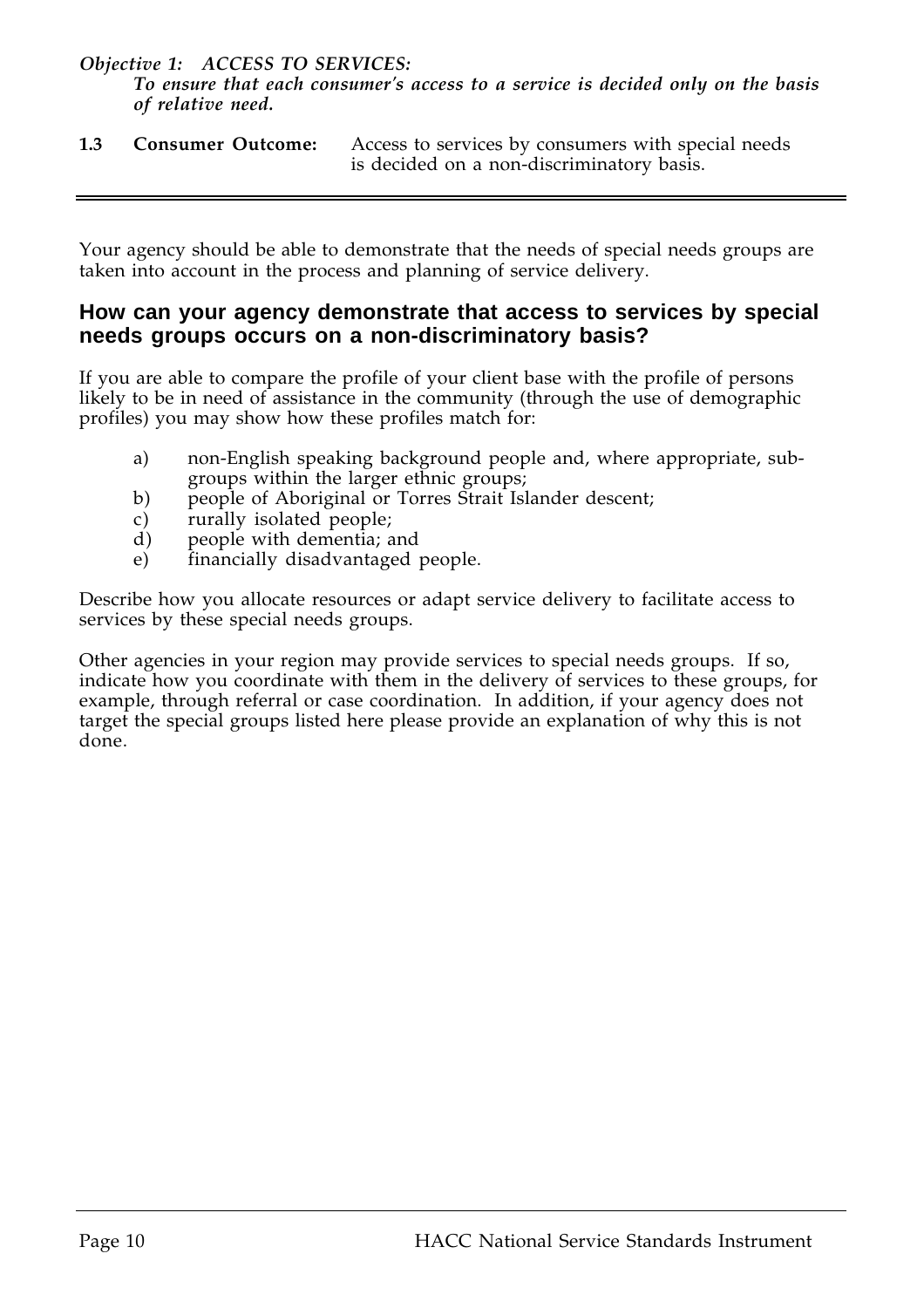Objective 1: ACCESS TO SERVICES: To ensure that each consumer's access to a service is decided only on the basis of relative need.

 $1.3$ **Consumer Outcome:** Access to services by consumers with special needs is decided on a non-discriminatory basis.

#### How can your agency demonstrate that access to services by special needs groups occurs on a non-discriminatory basis?

| $\overline{2}$ | $\mathbf{1}$ | $\boldsymbol{0}$ |
|----------------|--------------|------------------|
| $\Box$         | $\Box$       | $\Box$           |
| Met            | Partly met   | Not met          |
|                |              |                  |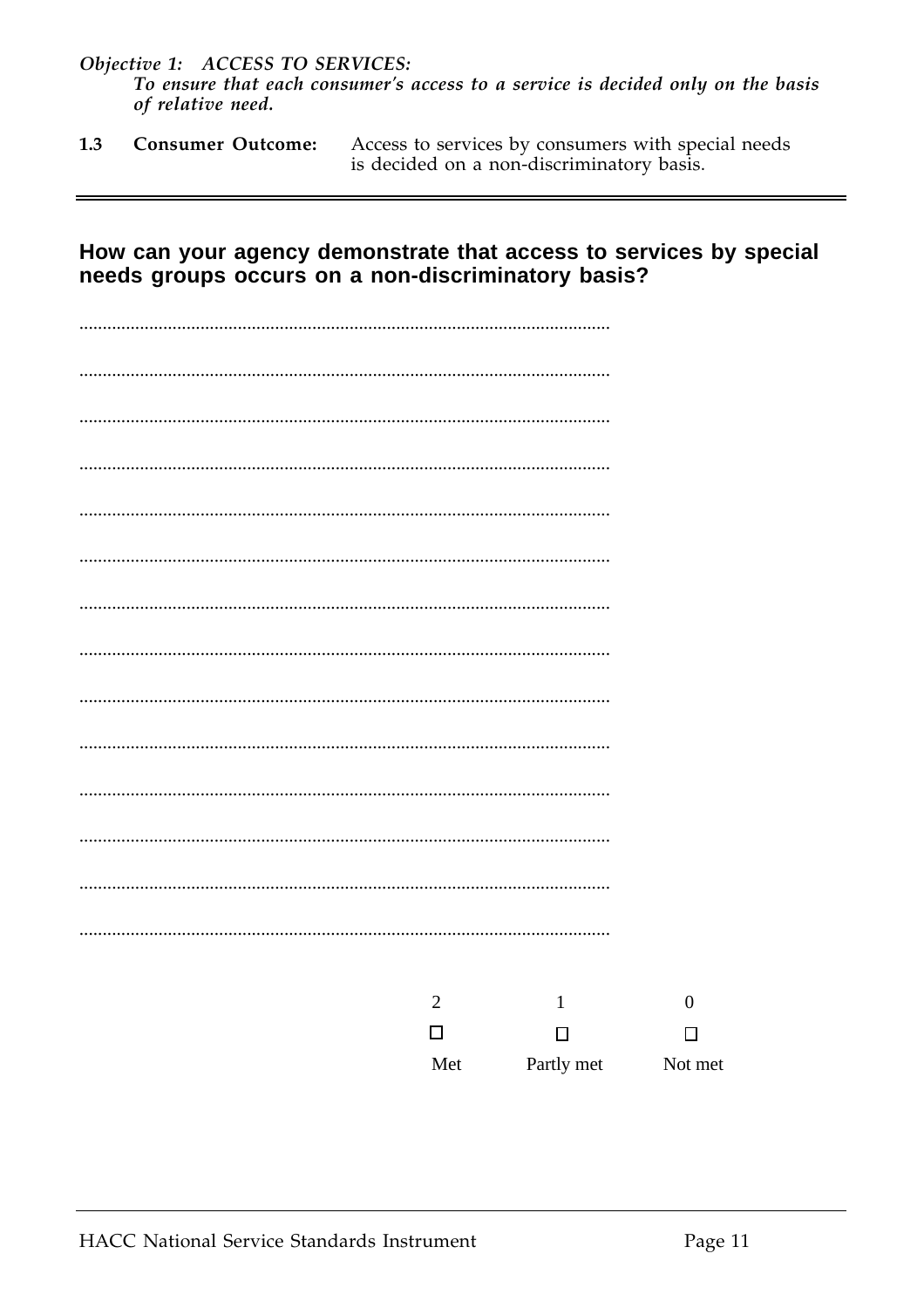#### *Objective 1: ACCESS TO SERVICES: To ensure that each consumer's access to a service is decided only on the basis of relative need.*

| 1.4 | <b>Consumer Outcome:</b> Consumers in receipt of other services are not |
|-----|-------------------------------------------------------------------------|
|     | discriminated in receiving additional services.                         |

The services a client receives from your agency should be provided on the basis of their relative need and in consideration of the resources available in your agency to satisfy their need. How your agency decides what mix or amount of services it should provide to consumers was reported by you under standard 1.2.

Standard 1.4 examines the issue of how your agency determines what services a client should receive under the circumstance in which they are receiving services from other agencies. While duplication of services may be inappropriate, a demonstrable means of dealing with clients already in receipt of services is an important issue in relation to consumer access.

#### **How does your agency ensure that consumers in receipt of other services are not discriminated in obtaining further services from your agency?**

Indicate how your agency responds to information that clients are receiving services from other agencies.

Where clients are refused a service from your agency on the basis of the delivery of services to them by other agencies, describe how this refusal is deemed to be appropriate.

This question may be of limited relevance to agencies whose clients are dealt with under case management. Please indicate if this is the case.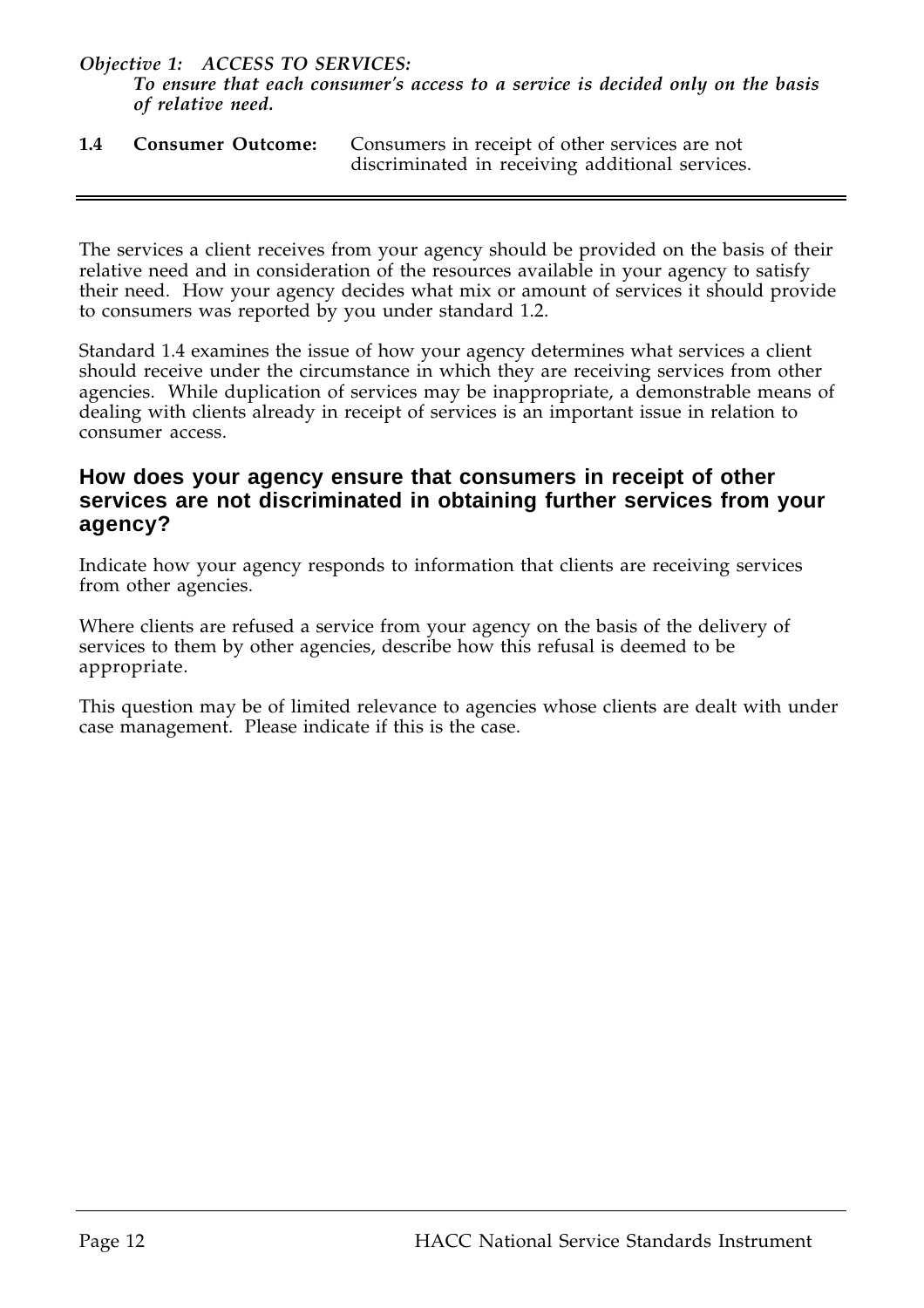Objective 1: ACCESS TO SERVICES: To ensure that each consumer's access to a service is decided only on the basis of relative need.

 $1.4$ **Consumer Outcome:** Consumers in receipt of other services are notdiscriminated in receiving additional services.

#### How does your agency ensure that consumers in receipt of other services are not discriminated in obtaining further services from your agency?

| $\overline{2}$ | $\mathbf{1}$ | $\bf{0}$ |
|----------------|--------------|----------|
| $\Box$         | $\Box$       | $\Box$   |
| Met            | Partly met   | Not met  |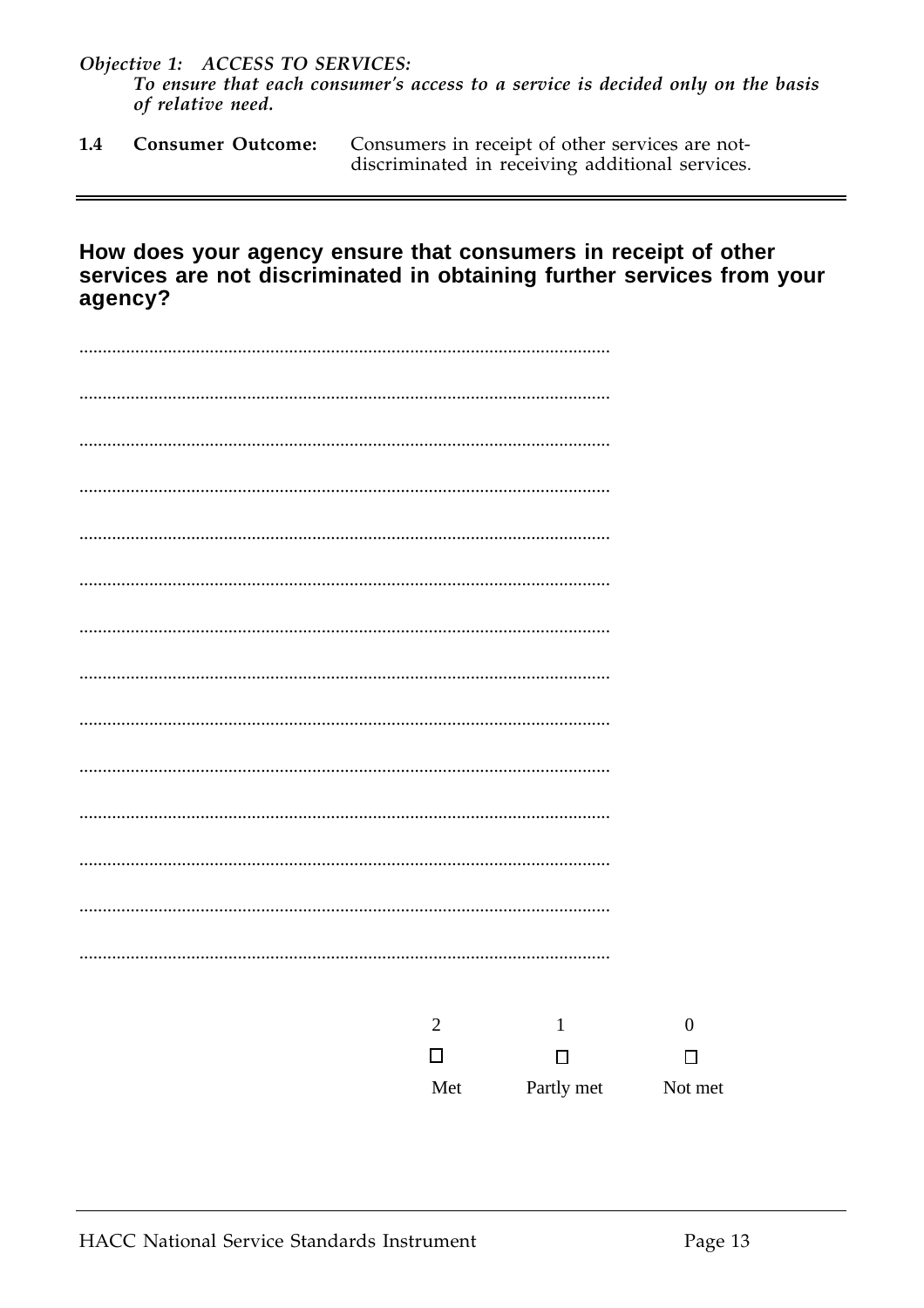*Objective 1: ACCESS TO SERVICES:*

*To ensure that each consumer's access to a service is decided only on the basis of relative need.*

**1.5 Consumer Outcome:** Consumers who reapply for services are assessed with needs being prioritised.

Consumers who approach your agency for assistance may be refused service or, in the course of their service delivery, conditions may change such that your agency may refuse them further service. Similarly, consumers themselves may refuse a service offered or provided to them.

#### **How does your agency ensure that a consumer's previous refusal of a service does not prejudice future attempts to access your agency's services?**

To answer this question show how agency policy supports the right of consumers to refuse a service and describe how this is reflected in practice, including how your agency reassures consumers they can come back to the agency after they have refused or ended a service.

Show how your agency reassures consumers they can come back to the agency after your agency has refused them a service. Describe the procedures your agency has in place to ensure that consumers understand the reason for refusal of a service by your agency.

Where appropriate, indicate what practices occur to inform clients of waiting list procedures after immediate delivery of a service has been refused.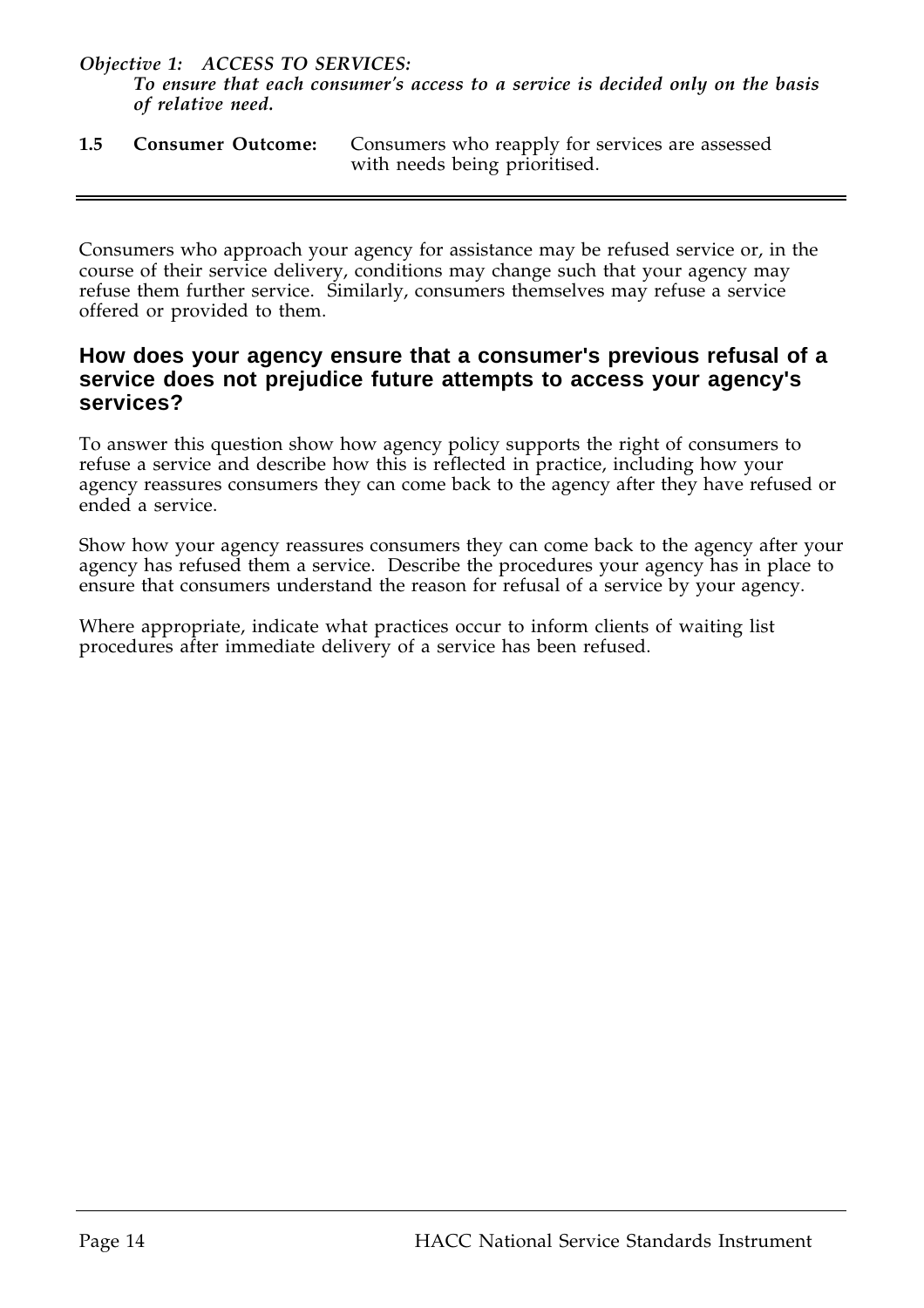Objective 1: ACCESS TO SERVICES: To ensure that each consumer's access to a service is decided only on the basis of relative need.

 $1.5$ **Consumer Outcome:** Consumers who reapply for services are assessed with needs being prioritised.

#### How does your agency ensure that a consumer's previous refusal of a service does not prejudice future attempts to access your agency's services?

| $\mathbf{2}$ | $\mathbf{1}$ | $\mathbf{0}$ |
|--------------|--------------|--------------|
| $\Box$       | $\Box$       | $\Box$       |
| Met          | Partly met   | Not met      |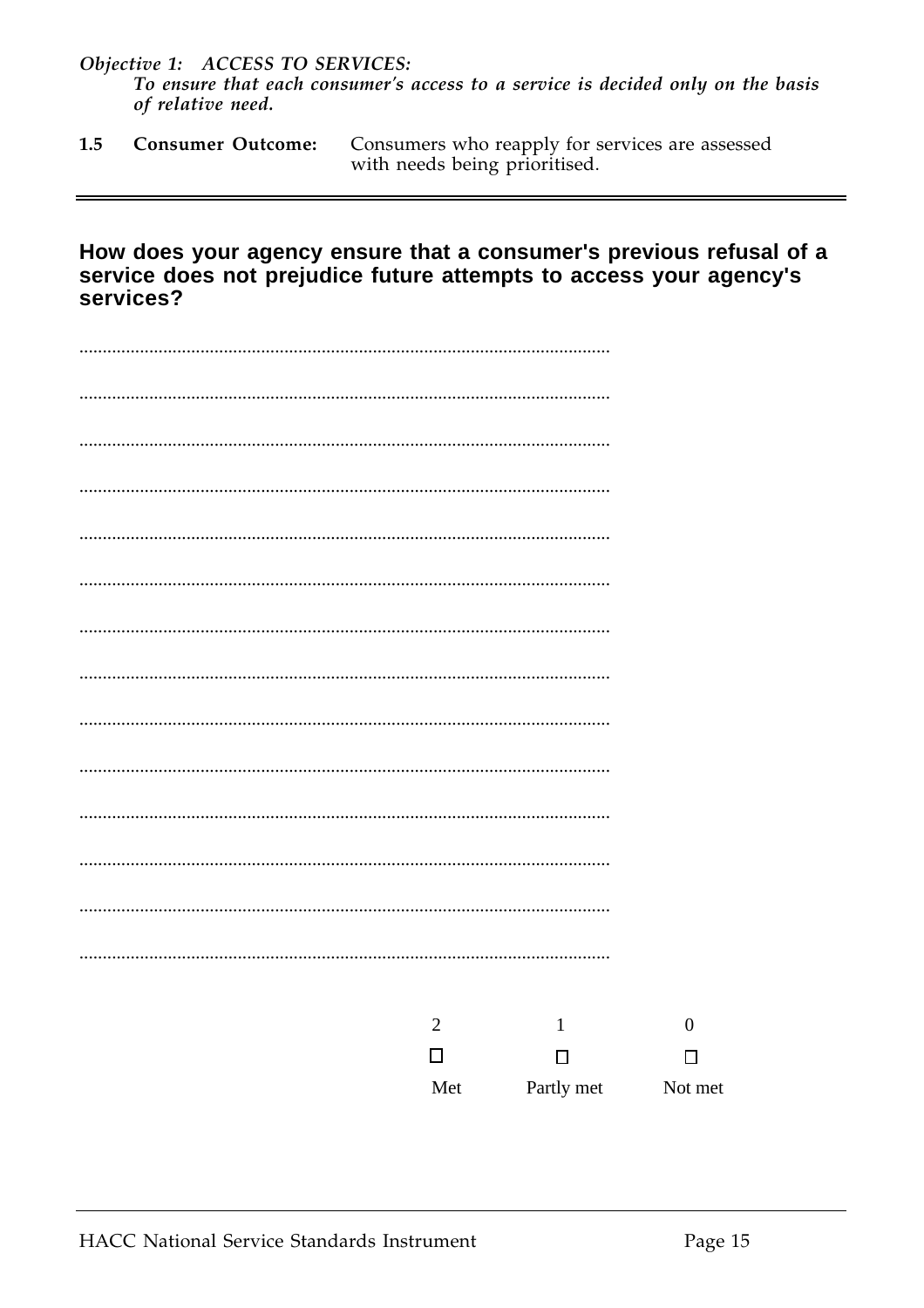#### *Objective 2: INFORMATION AND CONSULTATION To ensure that each consumer is informed about his or her rights and responsibilities and the services available, and consulted about any changes required.*

| 2.1 | <b>Consumer Outcome:</b> Consumers are aware of their rights and |
|-----|------------------------------------------------------------------|
|     | responsibilities.                                                |

According to the HACC National Service Standard Principles consumers should have the HACC Statement of Rights and Responsibilities made available to them and agencies should explain these rights and responsibilities when necessary.

Further, when explaining rights and responsibilities to consumers, agencies should be sensitive to any special linguistic, cultural, physical or intellectual requirements.

#### **How does your agency ensure that consumers are aware of their rights and responsibilities?**

Outline the procedures your agency has in place to ensure that consumers, including carers, are aware of their rights and responsibilities and are reminded of these.

Where your agency has a policy relating to this standard indicate what this is and show how this is implemented in agency practices.

Where available, attach examples of fliers or brochures your agency uses to inform clients of their rights. Give examples of how your agency seeks to overcome the difficulties that some clients may have in hearing about or understanding their rights.

Describe how your agency's staff and volunteers are made aware of issues relating to consumer rights and responsibilities.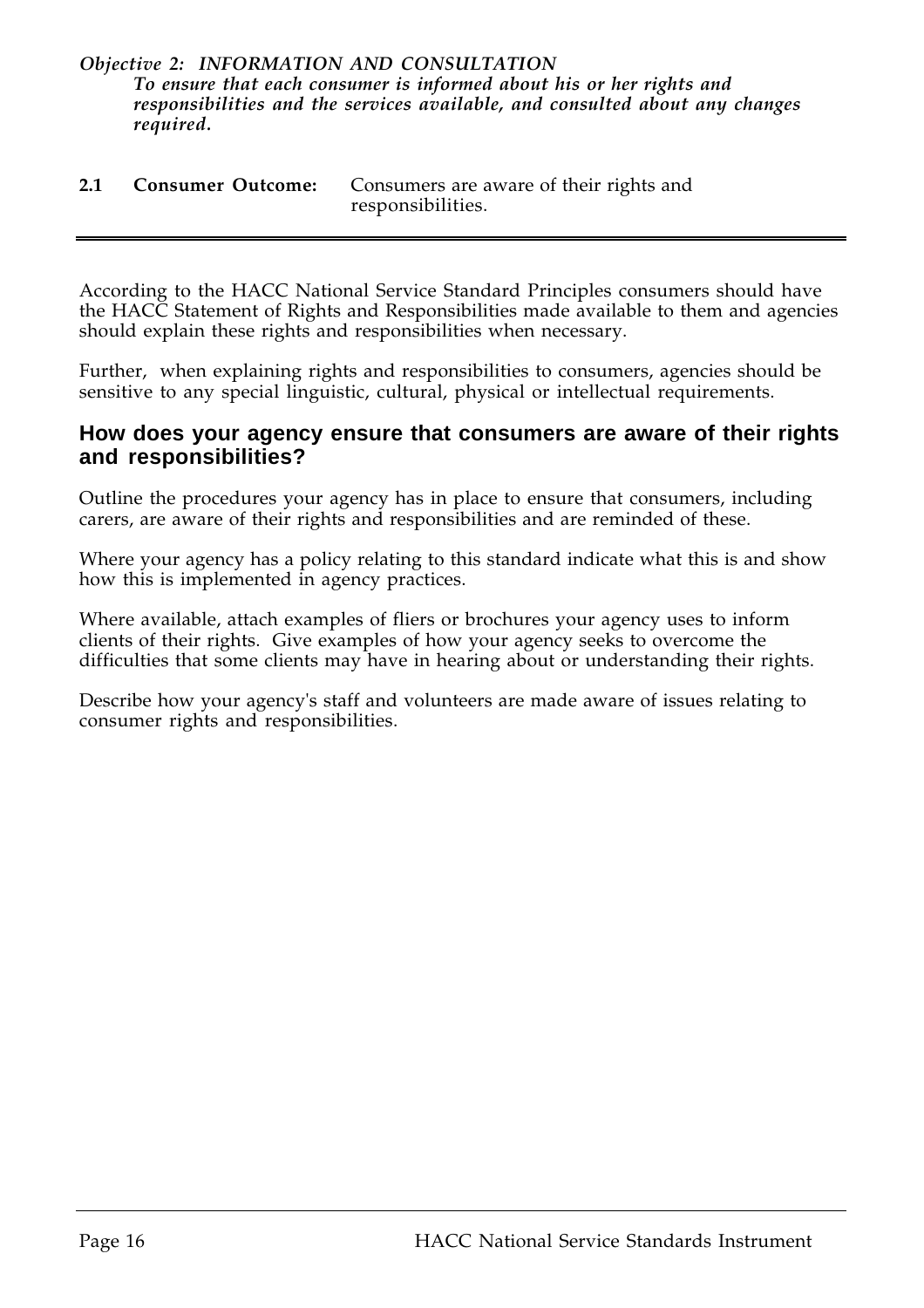|           |  | Objective 2: INFORMATION AND CONSULTATION                                    |  |  |  |
|-----------|--|------------------------------------------------------------------------------|--|--|--|
|           |  | To ensure that each consumer is informed about his or her rights and         |  |  |  |
|           |  | responsibilities and the services available, and consulted about any changes |  |  |  |
| required. |  |                                                                              |  |  |  |

Consumers are aware of their rights and responsibilities.  $2.1$ **Consumer Outcome:** 

# How does your agency ensure that consumers are aware of their<br>rights and responsibilities?

| $\overline{2}$ | $\mathbf{1}$ | $\boldsymbol{0}$ |
|----------------|--------------|------------------|
| $\Box$         | $\Box$       | □                |
| Met            | Partly met   | Not met          |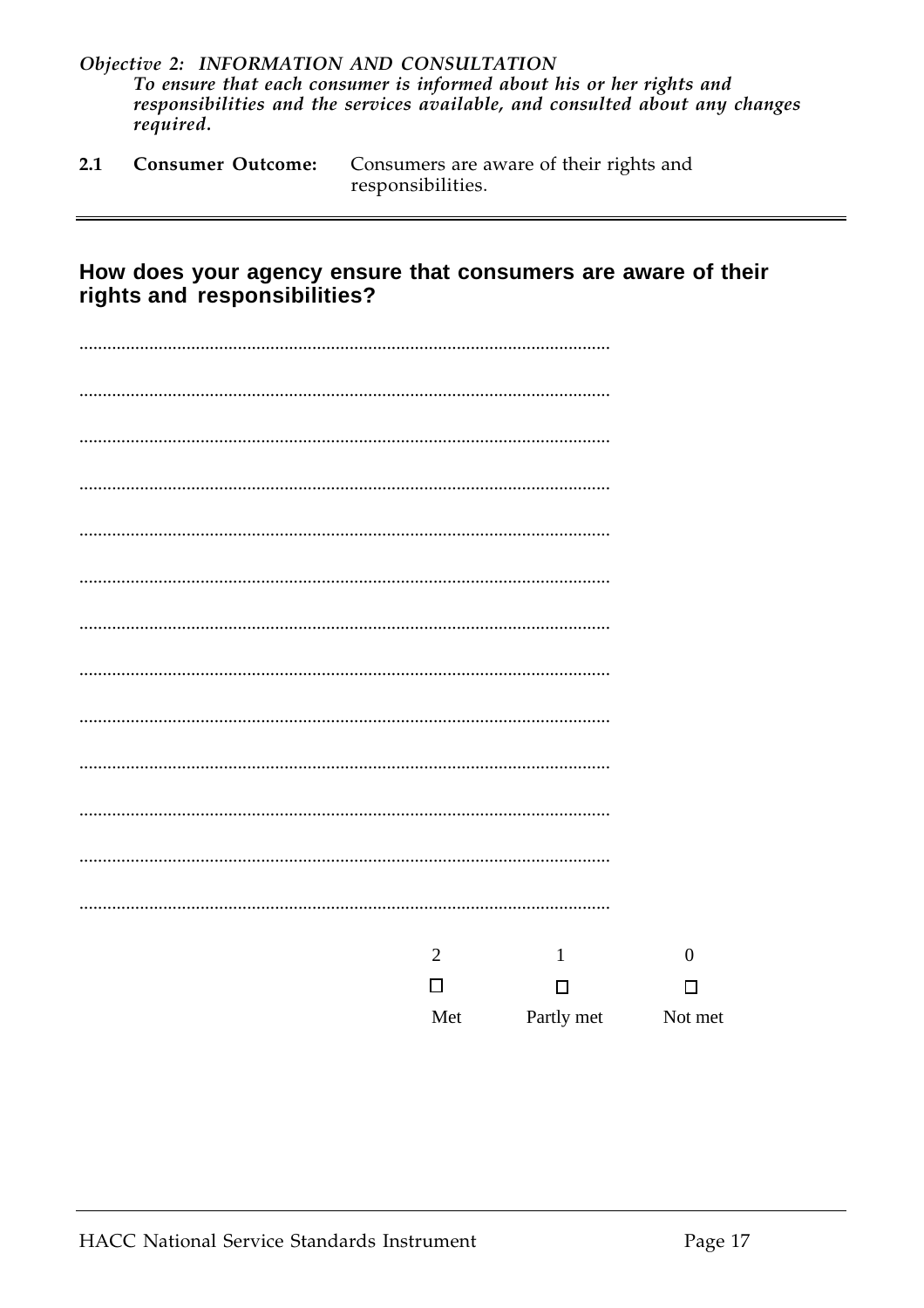#### *Objective 2: INFORMATION AND CONSULTATION To ensure that each consumer is informed about his or her rights and responsibilities and the services available, and consulted about any changes required.*

**2.2 Consumer Outcome:** Consumers are aware of services available.

According to the HACC National Service Standard Principles, consumers should be informed of their choices for HACC support, including those provided by other relevant agencies.

#### **How does your agency ensure that consumers are informed about available services?**

Detail the means by which your agency provides information to consumers about the services available from your agency and, where relevant, from other agencies. Where available, attach agency brochures or information booklets.

Describe how your agency regularly reminds consumers of what services are available and how often this is done.

Indicate how you accommodate consumer choice of staff and service strategies within the constraints of available resources.

Describe how your agency keeps relevant staff and volunteers abreast of the service options available to consumers and the services offered by other agencies.

Give examples of how your agency seeks to overcome the difficulties that some clients may have in learning about services available. Include description of what provision is made for people of non-English speaking backgrounds and Aboriginals and Torres Strait Islanders.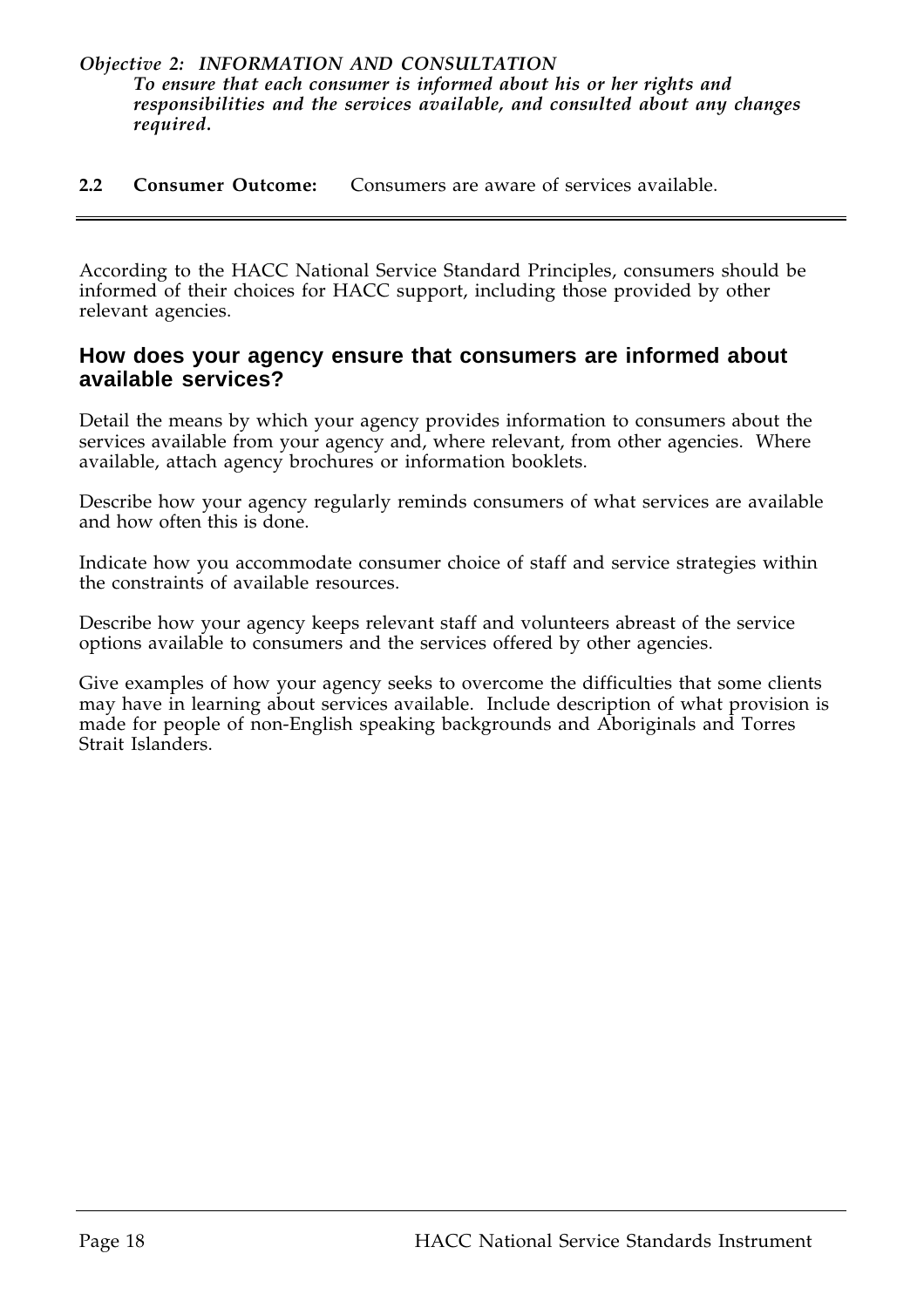- Objective 2: INFORMATION AND CONSULTATION To ensure that each consumer is informed about his or her rights and responsibilities and the services available, and consulted about any changes required.
- $2.2$ **Consumer Outcome:** Consumers are aware of services available.

#### How does your agency ensure that consumers are informed about available services?

| $\overline{c}$                | $\,1\,$    | $\boldsymbol{0}$ |
|-------------------------------|------------|------------------|
| $\Box$                        | $\Box$     | $\Box$           |
| $\operatorname{\mathsf{Met}}$ | Partly met | Not met          |
|                               |            |                  |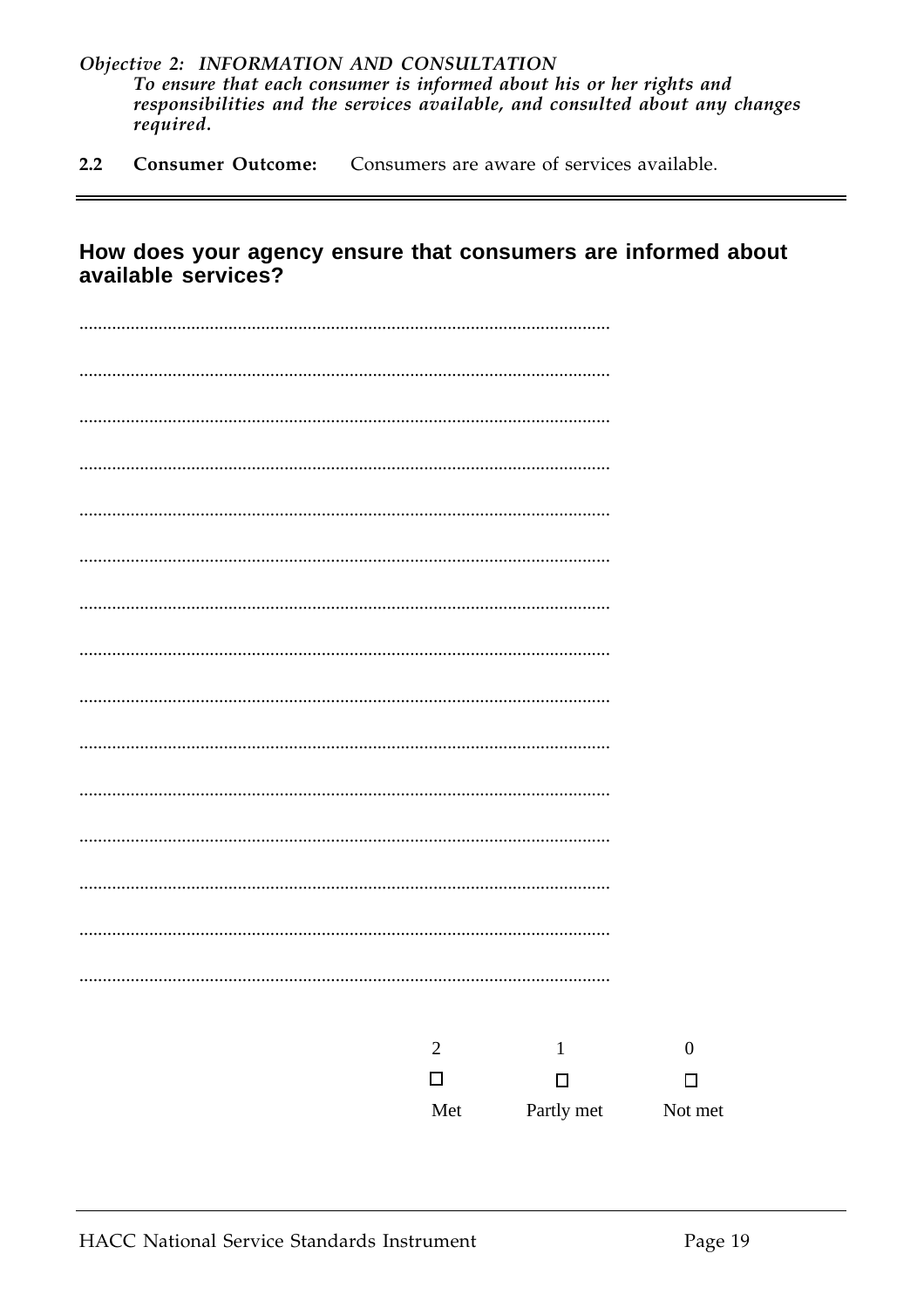#### *Objective 2: INFORMATION AND CONSULTATION To ensure that each consumer is informed about his or her rights and responsibilities and the services available, and consulted about any changes required.*

| 2.3 | <b>Consumer Outcome:</b> Consumers are informed of the basis of service |
|-----|-------------------------------------------------------------------------|
|     | provision, including changes that may occur.                            |

This standard requires that consumers be informed of how his or her needs are assessed and of how service delivery/care plans are developed. It also requires that consumers are informed about the circumstances in which a service may no longer be provided or may need to change.

#### **How does your agency ensure that consumers are informed about the basis of service provision, including any changes that may have to occur?**

Indicate the way in which your agency informs clients of how decisions were made about the service which is provided to them. This should relate to decisions about the types of services they will receive and the length of time they will be receiving them.

Include, where applicable, how clients are informed of the fees and charges which your agency applies.

Describe how you allow consumers to have a voice in determining their service provision.

Detail the procedures your agency follows when a change is made to the service being provided to a consumer, for instance, whether you give notice in writing of the proposed reduction or end of a service with an accompanying explanation. Comment on whether you inform consumers of the option for appeal before the service is changed or ended, whether you inform consumers of any available alternative services, or whether you inform consumers whose service is due to cease of the circumstances in which your agency may again be able to assist him or her.

Describe how your agency responds to a request from a consumer to make a change to the service they receive. Detail the processes that occur and give an estimate of how quickly your agency is able to respond to such requests.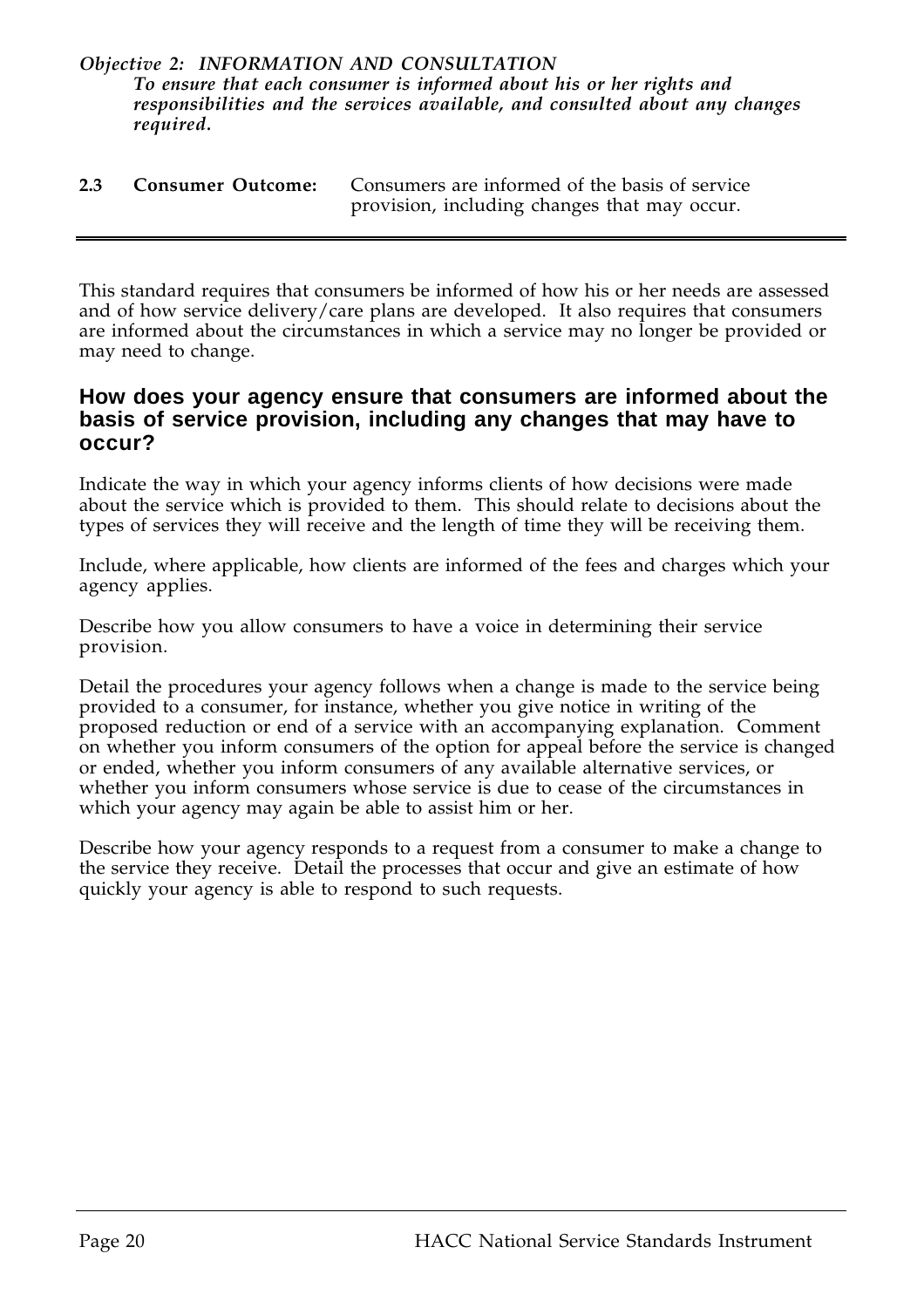- Objective 2: INFORMATION AND CONSULTATION To ensure that each consumer is informed about his or her rights and responsibilities and the services available, and consulted about any changes required.
- $2.3$ **Consumer Outcome:** Consumers are informed of the basis of service provision, including changes that may occur.

How does your agency ensure that consumers are informed about the basis of service provision, including any changes that may have to occur?

| . |            |              |                  |
|---|------------|--------------|------------------|
|   |            |              |                  |
|   |            |              |                  |
|   |            |              |                  |
|   |            |              |                  |
|   |            |              |                  |
|   |            |              |                  |
|   |            |              |                  |
|   |            |              |                  |
|   |            |              |                  |
|   | $\sqrt{2}$ | $\mathbf{1}$ | $\boldsymbol{0}$ |
|   | $\Box$     | $\Box$       | $\Box$           |
|   | Met        | Partly met   | Not met          |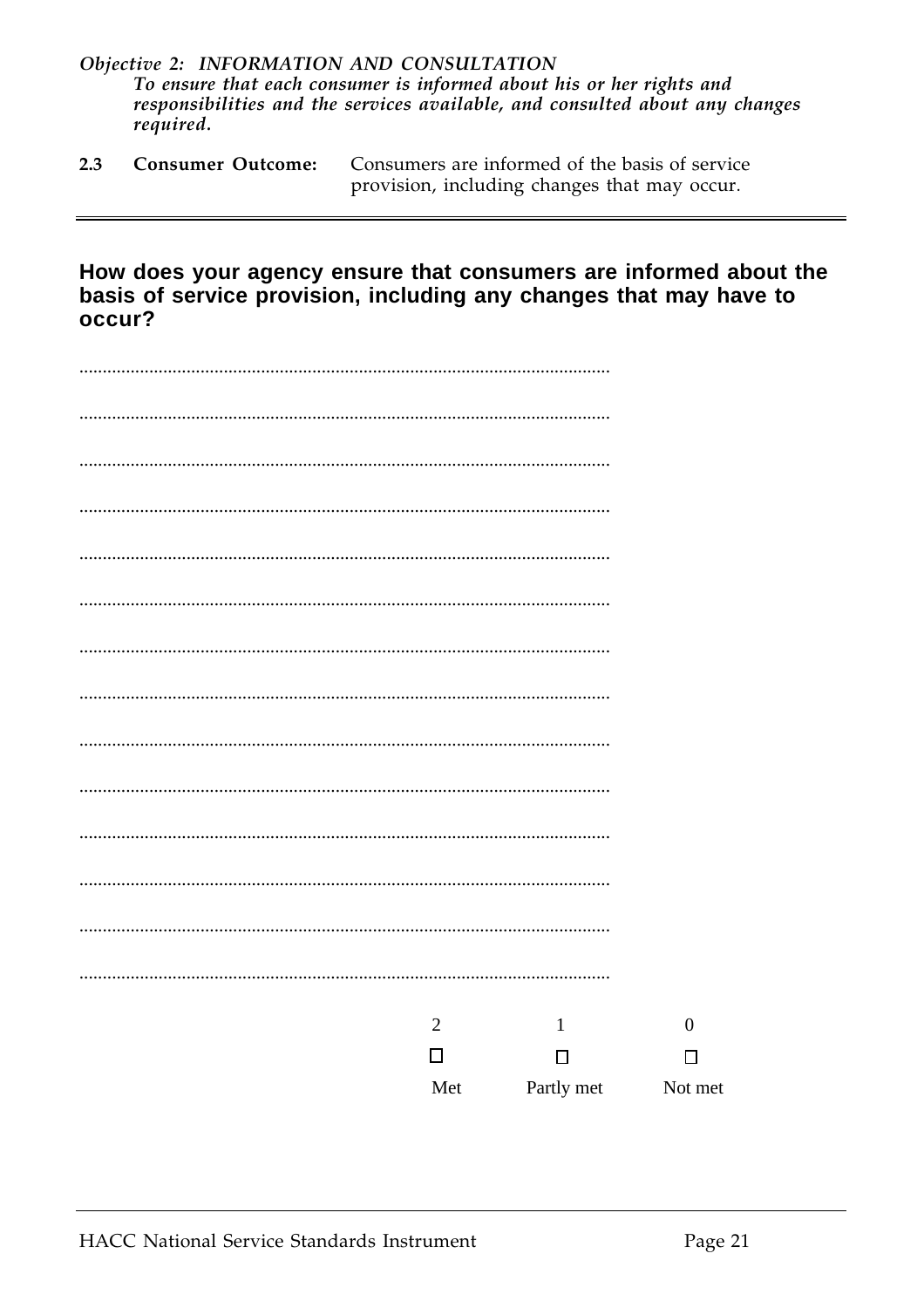#### *Objective 3: EFFICIENT AND EFFECTIVE MANAGEMENT To ensure that consumers receive the benefit of well-planned, efficient and accountable management.*

**3.1 Consumer Outcome:** Consumers receive appropriate services provided through the processes of ongoing planning, monitoring and evaluation of services.

This standard requires that you demonstrate how your agency responds to community need. There are three components to this: evaluation of community need, identification of the implications of this need for service development, and implementation of service changes in response to this identified need.

#### **What information on the level of need in your community does your agency collect?**

For this standard you should provide detail on what information on the level of need in your community your agency collects. This may include how you evaluate the characteristics and needs of consumers, including carers. It may include how your agency estimates the amount of unmet need in your region, taking into account services provided by other agencies in the region. It may also include how your agency makes use of the information gathered in the process of assessment, reassessment, through consumer surveys, or through analysis of information on those to whom you have refused service.

If your agency does not undertake analysis of the level of need for services in the community please explain why this is so.

#### **How can you show that your agency builds this information into service development?**

This standard asks that you demonstrate how your agency builds information on community need into service development plans. Provide detail on how information on consumer need is used to monitor service provision, distribution and service gaps. You may wish to detail how your agency estimates future need for its services.

Minutes from meetings, or planning workshops in which these issues were discussed may be an information source used to answer this question.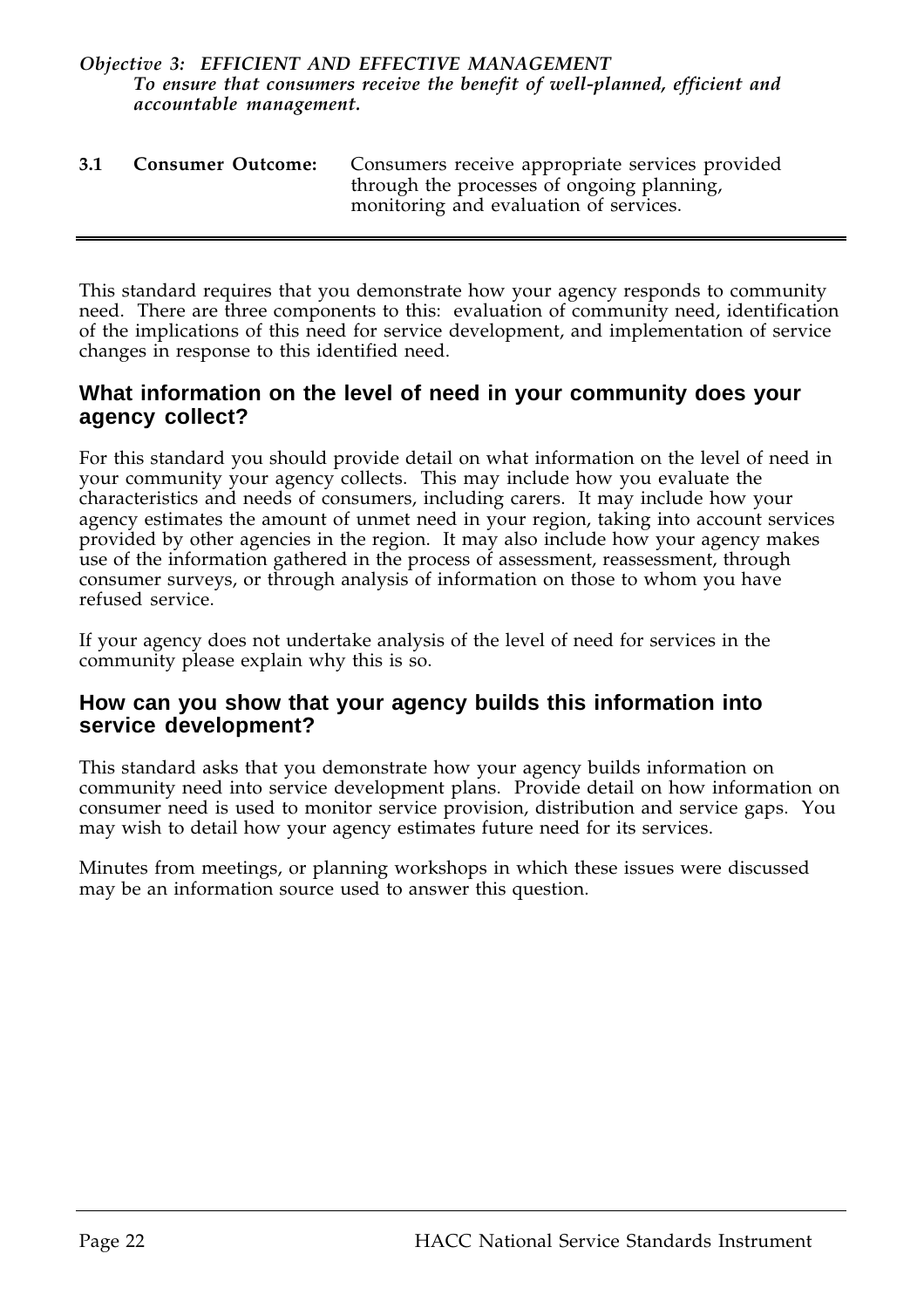#### Objective 3: EFFICIENT AND EFFECTIVE MANAGEMENT To ensure that consumers receive the benefit of well-planned, efficient and accountable management.

 $3.1$ **Consumer Outcome:** Consumers receive appropriate services provided through the processes of ongoing planning, monitoring and evaluation of services.

#### What information on the level of need in your community does your agency collect?

How can you show that your agency builds this information into service development?

Additional question overleaf...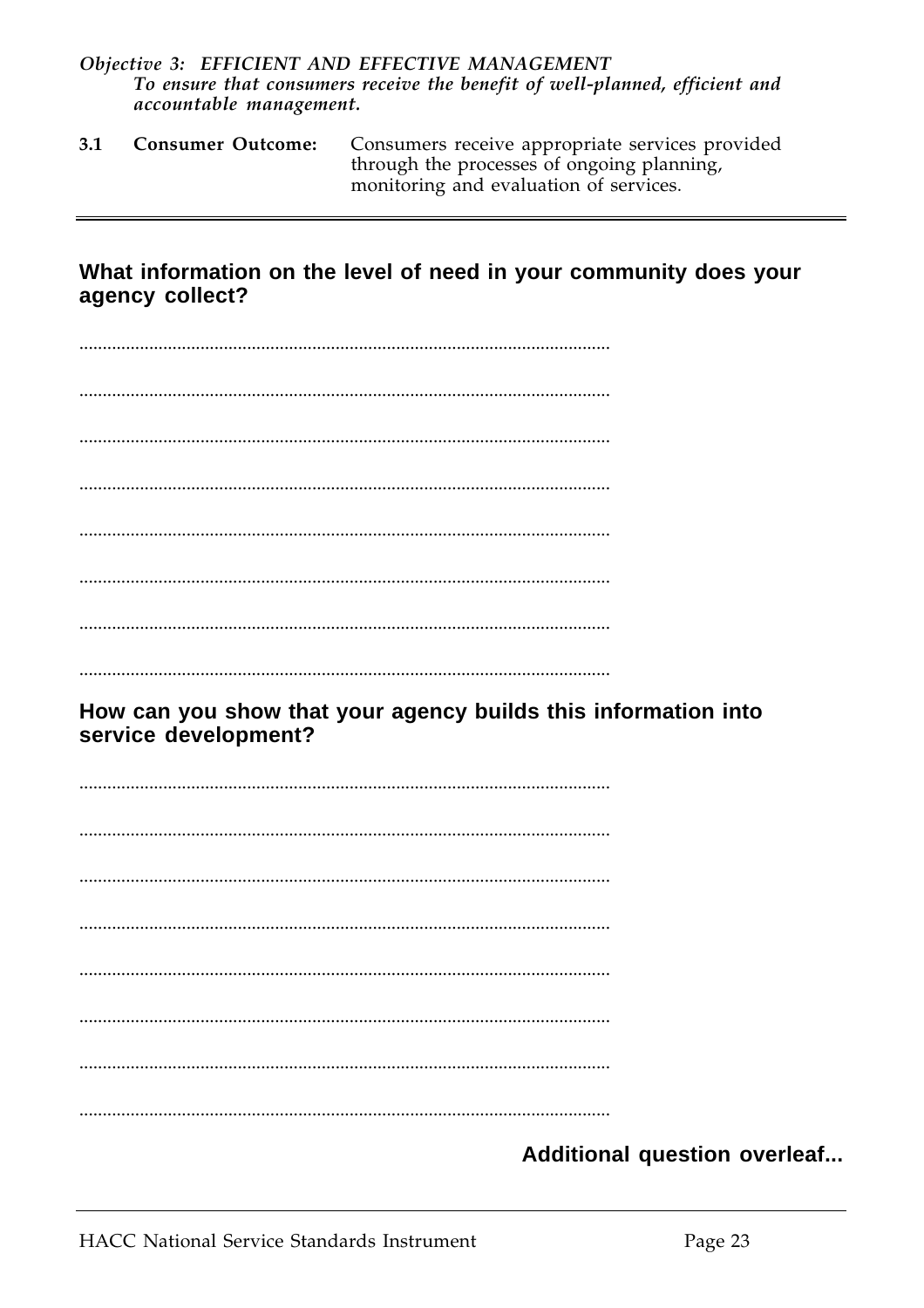#### *Objective 3: EFFICIENT AND EFFECTIVE MANAGEMENT To ensure that consumers receive the benefit of well-planned, efficient and accountable management.*

| 3.1 | <b>Consumer Outcome:</b> | Consumers receive appropriate services provided<br>through the processes of ongoing planning, |
|-----|--------------------------|-----------------------------------------------------------------------------------------------|
|     |                          | monitoring and evaluation of services (cont'd).                                               |

#### **How can your agency show that as a consequence of service evaluation, services are changed or modified?**

To answer this question, give examples of new or modified projects or shifts in resources which were made in response to a need identified during service evaluation. For example, if you identified a group growing in need, indicate what implications this had for service delivery. You may also wish to outline the plans your agency has for adapting to the future needs of consumers.

Provide detail on the review system your agency uses to measure the effectiveness of service changes.

If your agency has identified a community need but has been unable to respond to it please explain why this is so.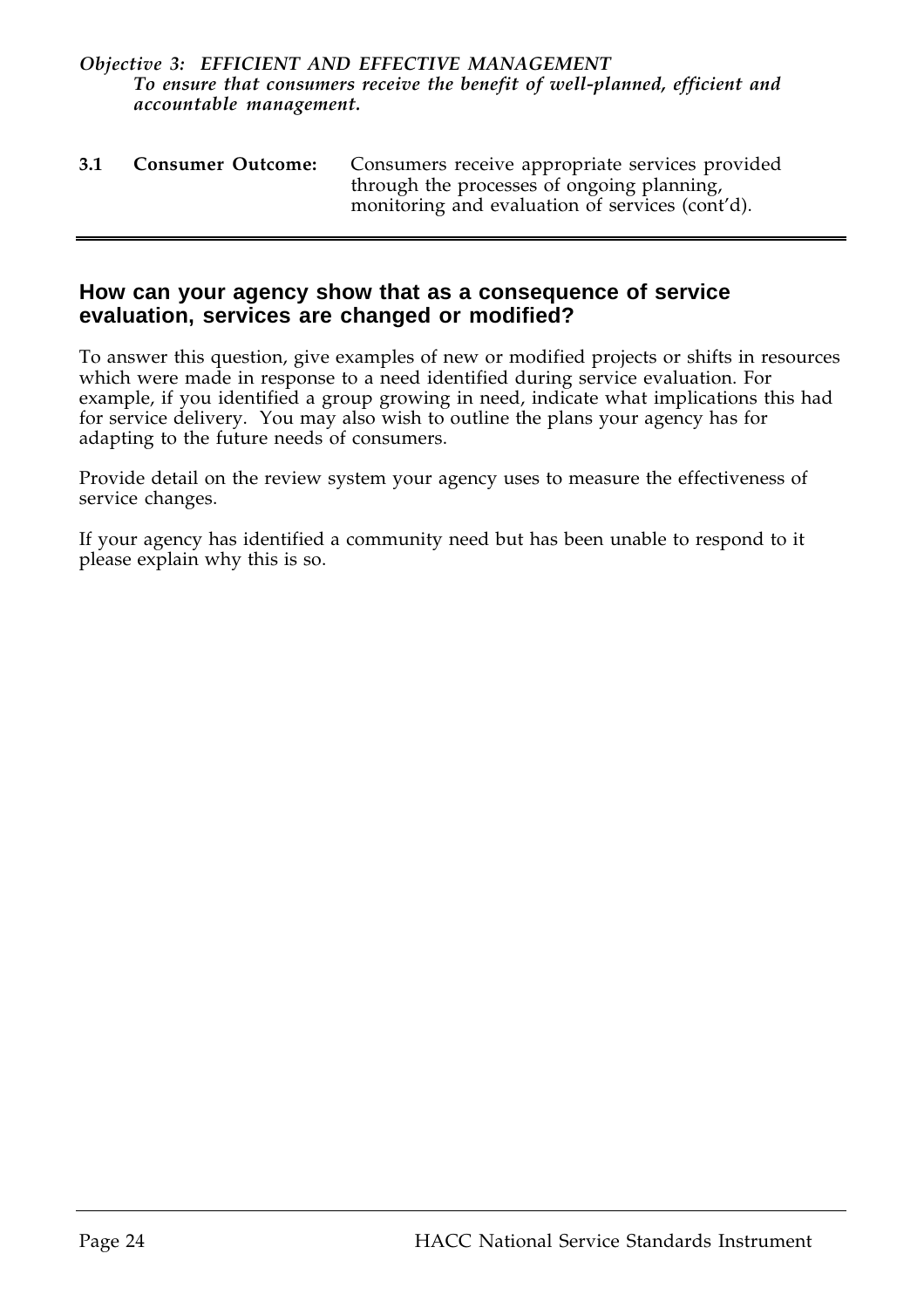#### Objective 3: EFFICIENT AND EFFECTIVE MANAGEMENT To ensure that consumers receive the benefit of well-planned, efficient and accountable management.

 $3.1$ **Consumer Outcome:** Consumers receive appropriate services provided through the processes of ongoing planning, monitoring and evaluation of services (cont'd).

#### How can your agency show that as a consequence of service evaluation, services are changed or modified?

| $\overline{2}$ | $\mathbf{1}$ | $\overline{0}$     |
|----------------|--------------|--------------------|
| $\Box$         | $\Box$       | □                  |
| Met            |              | Partly met Not met |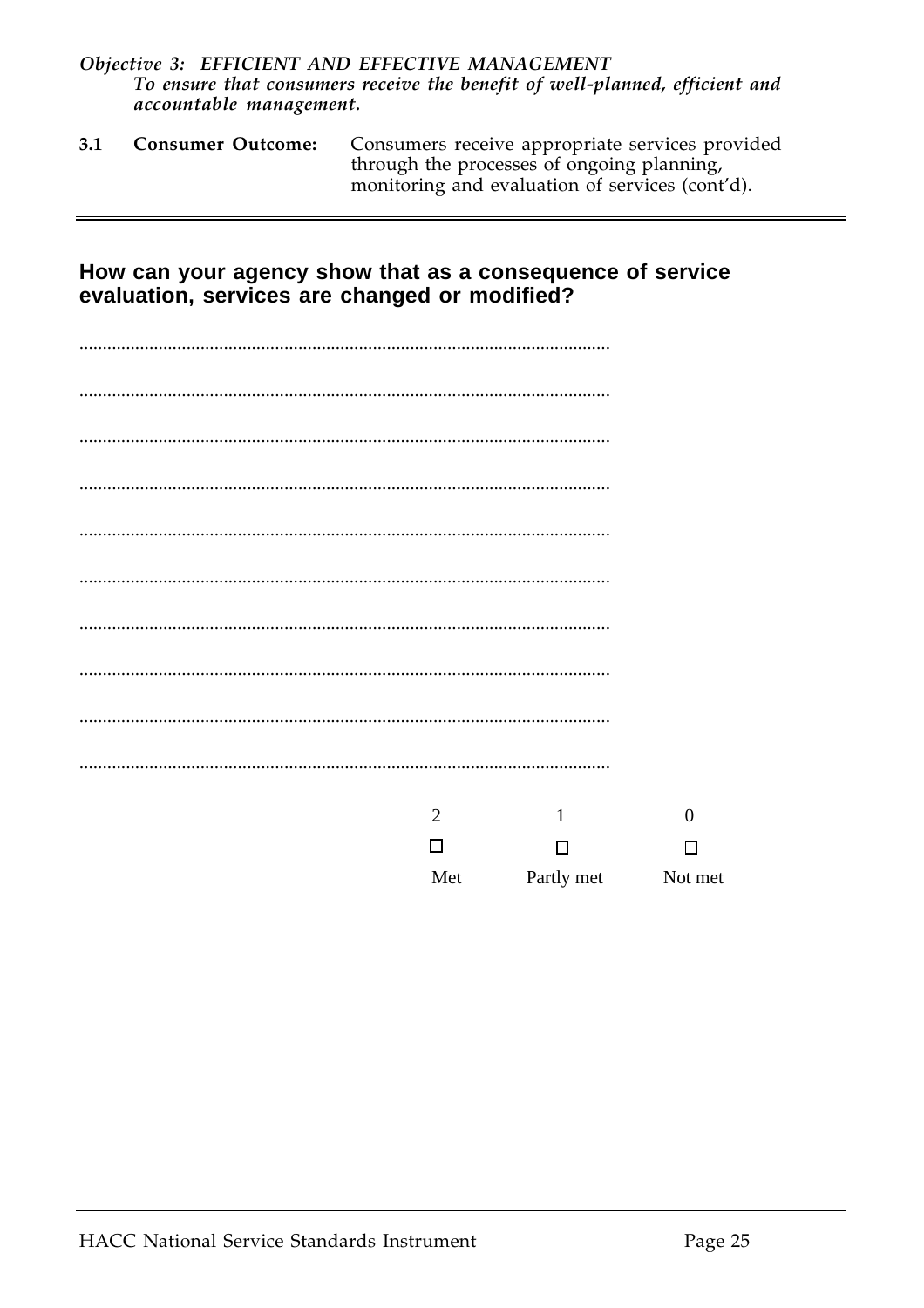#### *Objective 3: EFFICIENT AND EFFECTIVE MANAGEMENT To ensure that consumers receive the benefit of well-planned, efficient and accountable management.*

**3.2 Consumer Outcomes:** Consumers receive services from agencies that adhere to accountable management practices.

This standard requires that you show how your agency practices accountable management, including how it involves consumers in service management.

#### **How can your agency show that it involves consumers in service management?**

Consumer participation in planning and decision making may occur in a number of ways. For example, by having consumer representation on management committees, by routinely asking consumers for feedback, verbally or in writing, about the service and recognising this input in service development, or by publishing management plans and inviting consumers to comment or participate. This standard asks that you describe how consumer participation occurs in your agency.

How does your agency take into account such factors as consumer disability, isolation or communication difficulties in seeking their involvement in service management?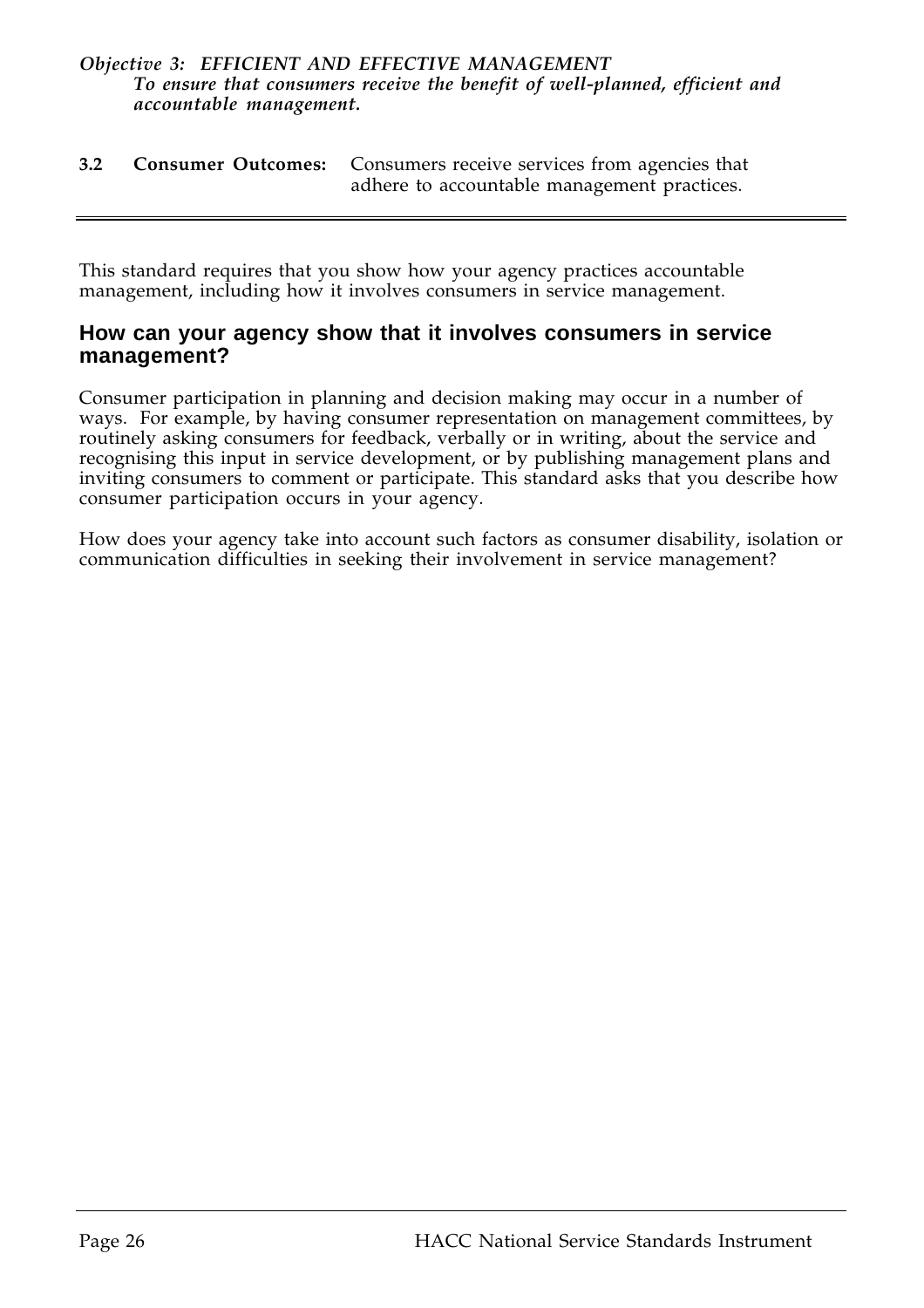#### Objective 3: EFFICIENT AND EFFECTIVE MANAGEMENT To ensure that consumers receive the benefit of well-planned, efficient and accountable management.

 $3.2$ **Consumer Outcomes:** Consumers receive services from agencies that adhere to accountable management practices.

#### How can your agency show that it involves consumers in service management?

Additional question overleaf...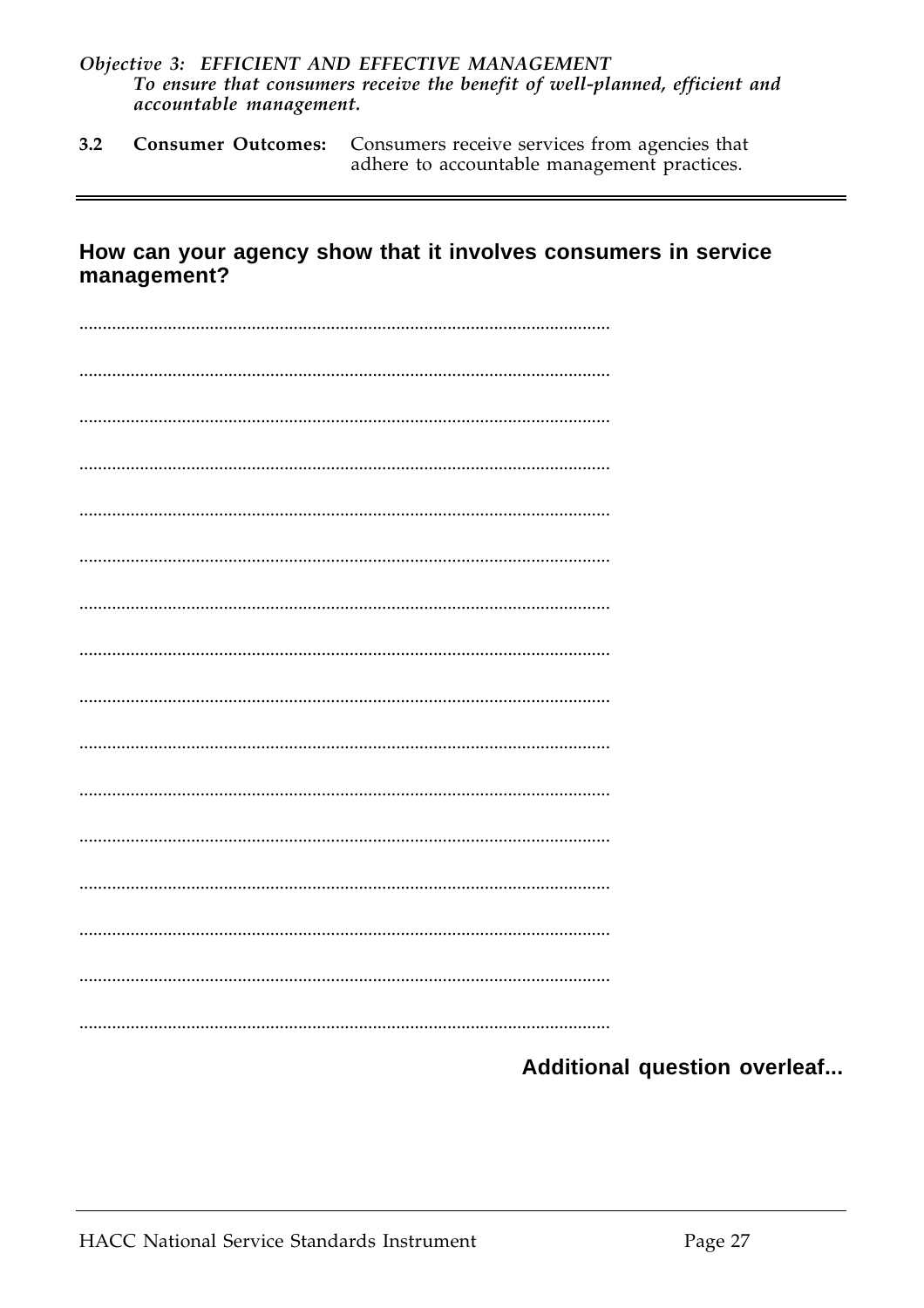#### *Objective 3: EFFICIENT AND EFFECTIVE MANAGEMENT To ensure that consumers receive the benefit of well-planned, efficient and accountable management.*

| 3.2 | <b>Consumer Outcomes:</b> Consumers receive services from agencies that |
|-----|-------------------------------------------------------------------------|
|     | adhere to accountable management practices                              |
|     | (cont'd).                                                               |

#### **How can you show that your agency practices accountable management?**

This standard also requires that you show evidence that your agency practices accountable management. This question is directed at aspects of organisation level management rather than at the level of management of services to individual clients. At the broadest level, show how your agency monitors its activities and evaluates whether it is meeting its organisational objectives, including those set out in your Funding and Service Agreement.

Some of the management policies and practices which you may wish to detail (if they have not been covered elsewhere) include:

- how your agency deals with fees, means testing, donations.
- how you inform the community and government authorities of the operation of the agency including the services which you provide.
- details of compliance with the relevant State/Territory and Commonwealth award and legislative requirements.
- how your agency ensures that subcontractors enlisted by your agency provide quality services to consumers.
- how your agency informs staff of their roles, the administration of the agency and accountability for their work.
- how your agency makes sure that information about positions of authority within the agency is publicly available and provided to consumers.
- where relevant, how your management committee is selected and operates.
- how your agency ensures that premises occupied by it are of an appropriate standard (for example, facilitates access for people with disabilities, meets state regulations and leasing requirements).

Documentation which may be usefully cited to reply to this standard include: your Funding and Service Agreement and records indicating how this is being met; financial reports; annual reports; where applicable, licenses and other legal requirements such as those relating to Occupational Health and Safety; and outcomes of other reviews or accreditation processes your agency may have undertaken.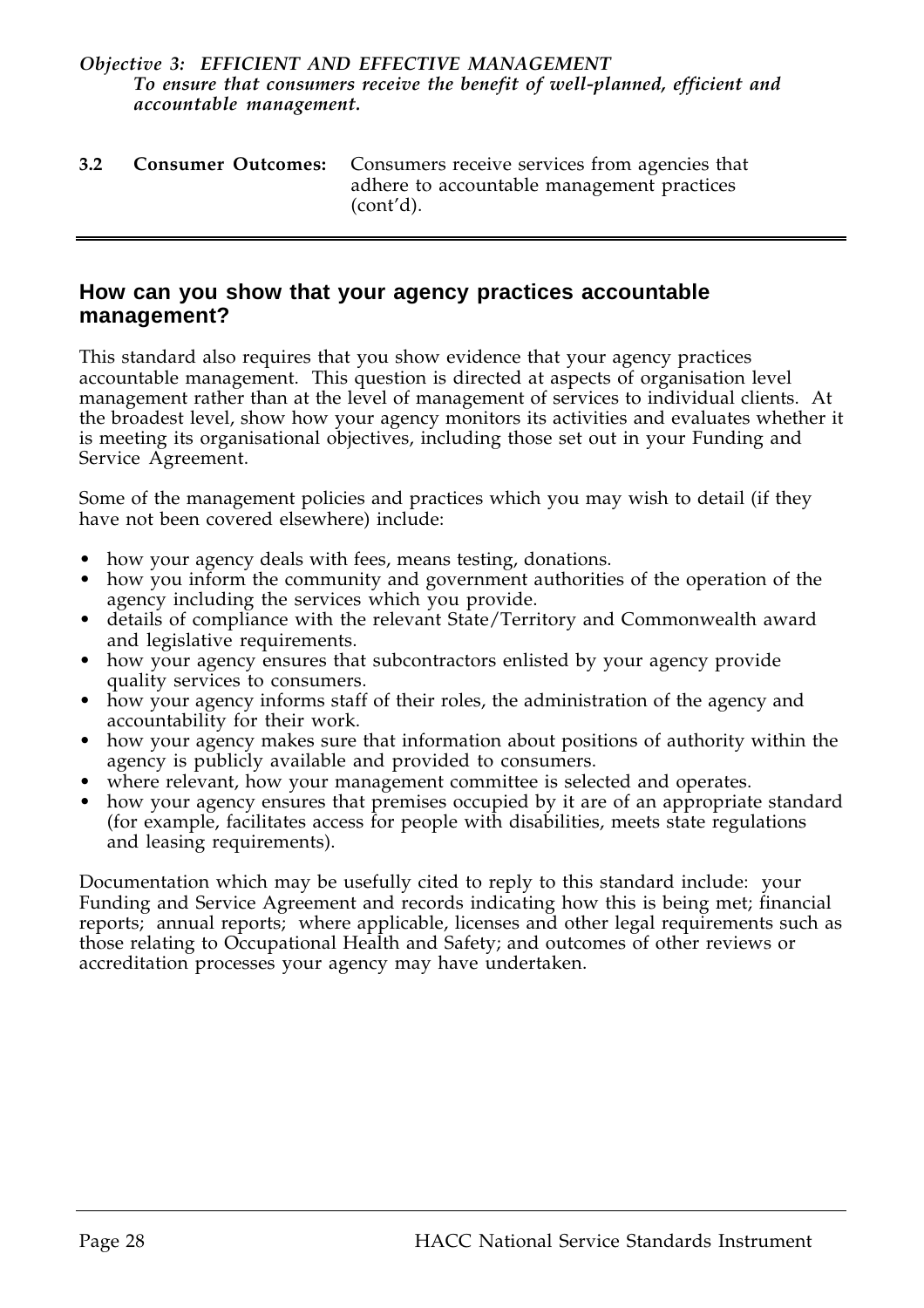#### Objective 3: EFFICIENT AND EFFECTIVE MANAGEMENT To ensure that consumers receive the benefit of well-planned, efficient and accountable management.

 $3.2$ **Consumer Outcomes:** Consumers receive services from agencies that adhere to accountable management practices (cont'd).

#### How can you show that your agency practices accountable management?

| $\overline{2}$ | $1\,$      | $\boldsymbol{0}$ |
|----------------|------------|------------------|
| $\Box$         | $\Box$     | $\Box$           |
| Met            | Partly met | Not met          |
|                |            |                  |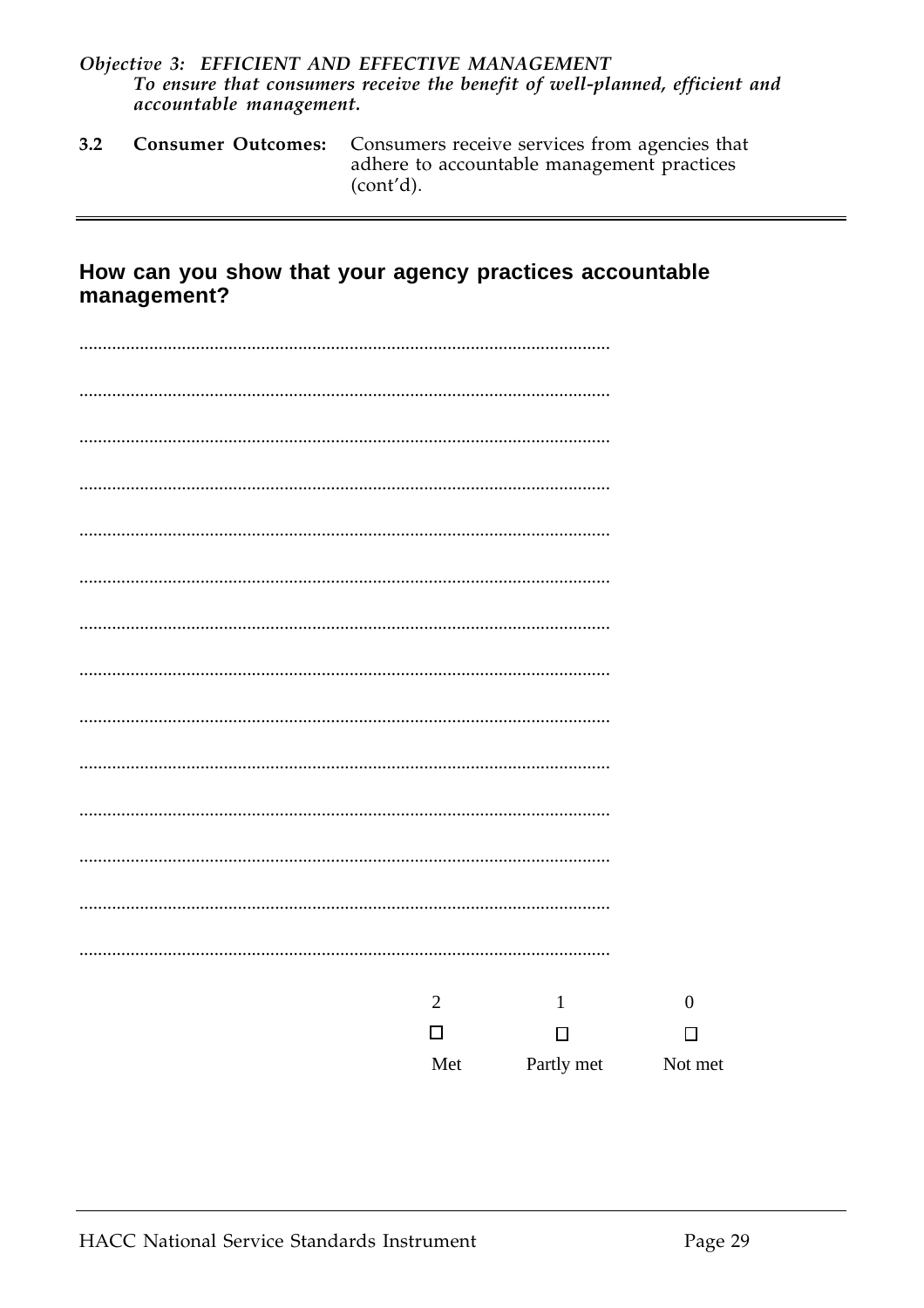#### *Objective 3: EFFICIENT AND EFFECTIVE MANAGEMENT To ensure that consumers receive the benefit of well-planned, efficient and accountable management.*

|  | <b>3.3 Consumer Outcome:</b> Consumers receive services from appropriately |
|--|----------------------------------------------------------------------------|
|  | skilled staff.                                                             |

#### **How does your agency ensure that staff are appropriately skilled/competent to carry out services for consumers?**

Given the services which your agency provides and the tasks which your staff undertake in relation to those services, describe how your agency ensures that staff are adequately skilled or competent.

Provide detail on how your selection procedures and your staffing profile are tailored to the services your agency provides and type of clientele you service. Where available, cite relevant policies and selection criteria.

Quality in service delivery is enhanced in agencies which promote and practice a policy of continuing/in-service education and training for staff following an assessment of their needs. This training should be relevant to staff roles and the needs of the agency's clients including those with dementia, memory loss and similar disorders, and should enable staff to understand the legal responsibilities associated with their work.

Comment on how your agency undertakes analysis of the training needs of staff.

Provide detail on what training is made available, with comment on how you ensure that staff:

remain abreast of current issues in service delivery, for example, infection control, occupational health and safety;

are aware of issues relevant to non-English speaking background people, Aboriginal or Torres Strait Islanders, rurally isolated people, and financially disadvantaged people; are trained in dealing with people with dementia, memory loss and similar

disorders; and

are aware of their responsibilities in regard to client rights.

Describe how training is made accessible to staff.

Indicate what proportion of your staff have received training and how regularly staff knowledge and skills are updated in this way.

If your agency makes use of volunteers, describe how the training needs of this group are met.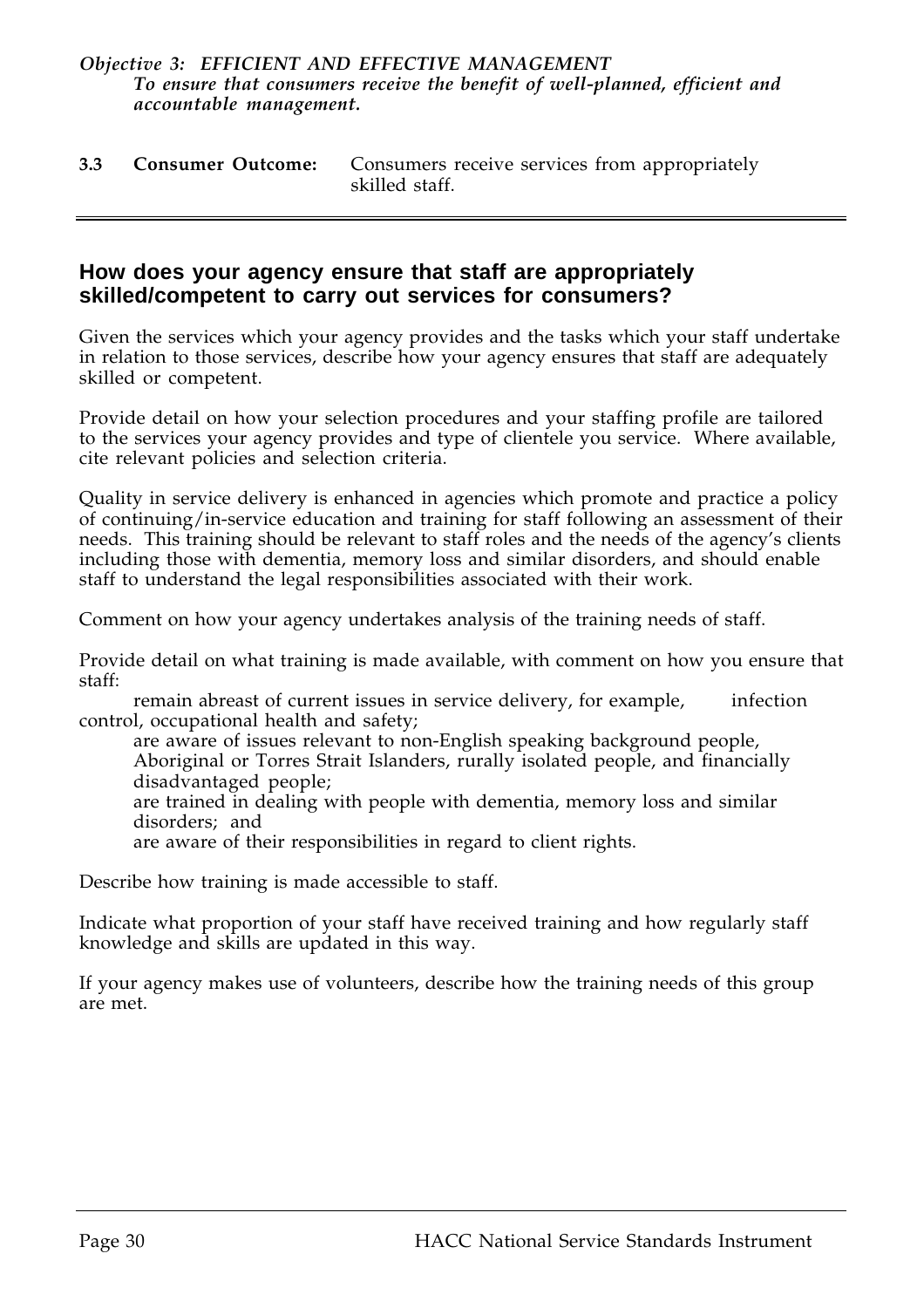### Objective 3: EFFICIENT AND EFFECTIVE MANAGEMENT<br>To ensure that consumers receive the benefit of well-planned, efficient and accountable management.

Consumers receive services from appropriately  $3.3$ **Consumer Outcome:** skilled staff.

| How does your agency ensure that staff are appropriately<br>skilled/competent to carry out services for consumers? |                |              |                  |
|--------------------------------------------------------------------------------------------------------------------|----------------|--------------|------------------|
|                                                                                                                    |                |              |                  |
|                                                                                                                    |                |              |                  |
|                                                                                                                    |                |              |                  |
|                                                                                                                    |                |              |                  |
|                                                                                                                    |                |              |                  |
|                                                                                                                    |                |              |                  |
|                                                                                                                    |                |              |                  |
|                                                                                                                    |                |              |                  |
|                                                                                                                    |                |              |                  |
|                                                                                                                    |                |              |                  |
|                                                                                                                    |                |              |                  |
|                                                                                                                    |                |              |                  |
|                                                                                                                    |                |              |                  |
|                                                                                                                    |                |              |                  |
|                                                                                                                    | $\overline{2}$ | $\mathbf{1}$ | $\boldsymbol{0}$ |
|                                                                                                                    | $\Box$         | П            | П                |
|                                                                                                                    | Met            | Partly met   | Not met          |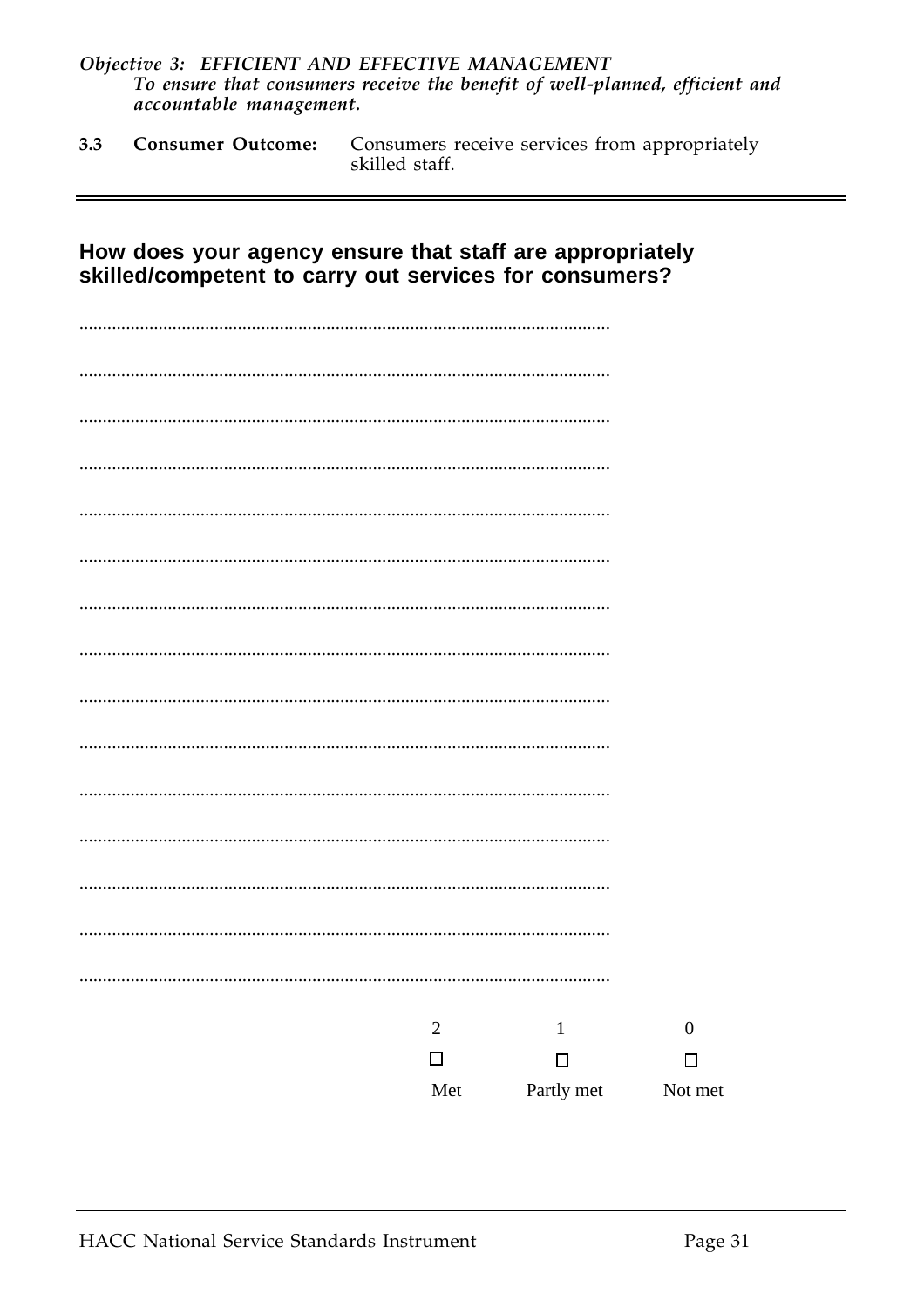#### *Objective 4: CO-ORDINATED, PLANNED AND RELIABLE SERVICE DELIVERY To ensure that each consumer receives coordinated services that are planned, reliable and meet his or her specific ongoing needs.*

| 4.1 | Consumer Outcome: | Each consumer receives ongoing assessment    |
|-----|-------------------|----------------------------------------------|
|     |                   | (formal and informal) that takes all support |
|     |                   | needs into account.                          |

HACC funded agencies have a responsibility to promote and practice a policy of ongoing client assessment.

#### **How does your agency ensure that it regularly monitors consumer needs? How often does your agency conduct formal reviews of clients and how is the time for formal review determined?**

Describe the processes, both formal and informal, that your agency has in place to monitor consumer needs. Show how results of reassessment are incorporated into service delivery or care plans. Outline the procedures your agency uses to take action on reassessments when changes are required to service delivery or care plans. For instance, how is this information made available to the relevant staff, and how are the changes monitored to ensure they are appropriate for the consumer.

In commenting on how your agency ensures that it regularly monitors consumer needs, detail how your agency decides on the appropriate length of time between formal reassessments. Give an indication of how many of your clients are formally reassessed in your determined reassessment interval. Comment on how fully the support needs of the client are assessed in this process.

Apart from formal reassessments, how does your agency ensure that the needs of consumers are regularly heard and can effect service delivery? Comment on how frequently clients are informally reassessed. If informal reassessment forms a substantial component of assessment in your agency, how does your agency ensure that staff understand the processes by which this information informs service delivery and their role in participating in this.

Similarly, for formal reassessment, how does your agency ensure that staff understand the reassessment policy and associated procedures. If your agency does not undertake formal reassessment of clients please indicate why and outline how the changing needs of clients are taken into account.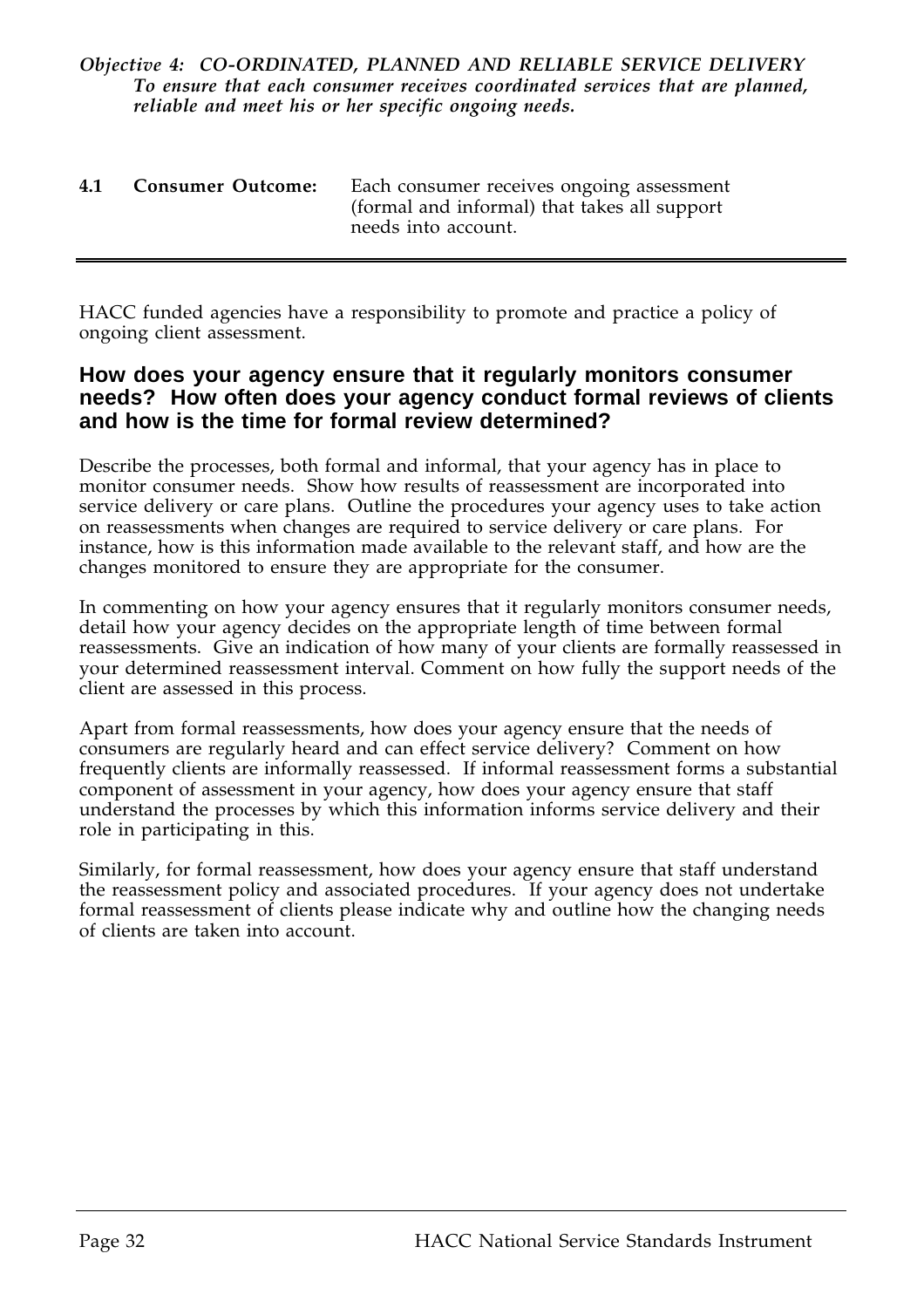#### Objective 4: CO-ORDINATED, PLANNED AND RELIABLE SERVICE DELIVERY To ensure that each consumer receives coordinated services that are planned, reliable and meet his or her specific ongoing needs.

| 4.1 | <b>Consumer Outcome:</b> | Each consumer receives ongoing assessment<br>(formal and informal) that takes all support needs |
|-----|--------------------------|-------------------------------------------------------------------------------------------------|
|     |                          | into account.                                                                                   |

How does your agency ensure that it regularly monitors consumer needs? How often does your agency conduct formal reviews of clients and how is the time for formal review determined?

| $\overline{2}$ | $\mathbf{1}$ | $\boldsymbol{0}$ |
|----------------|--------------|------------------|
| $\Box$         | $\Box$       | $\Box$           |
| Met            | Partly met   | Not met          |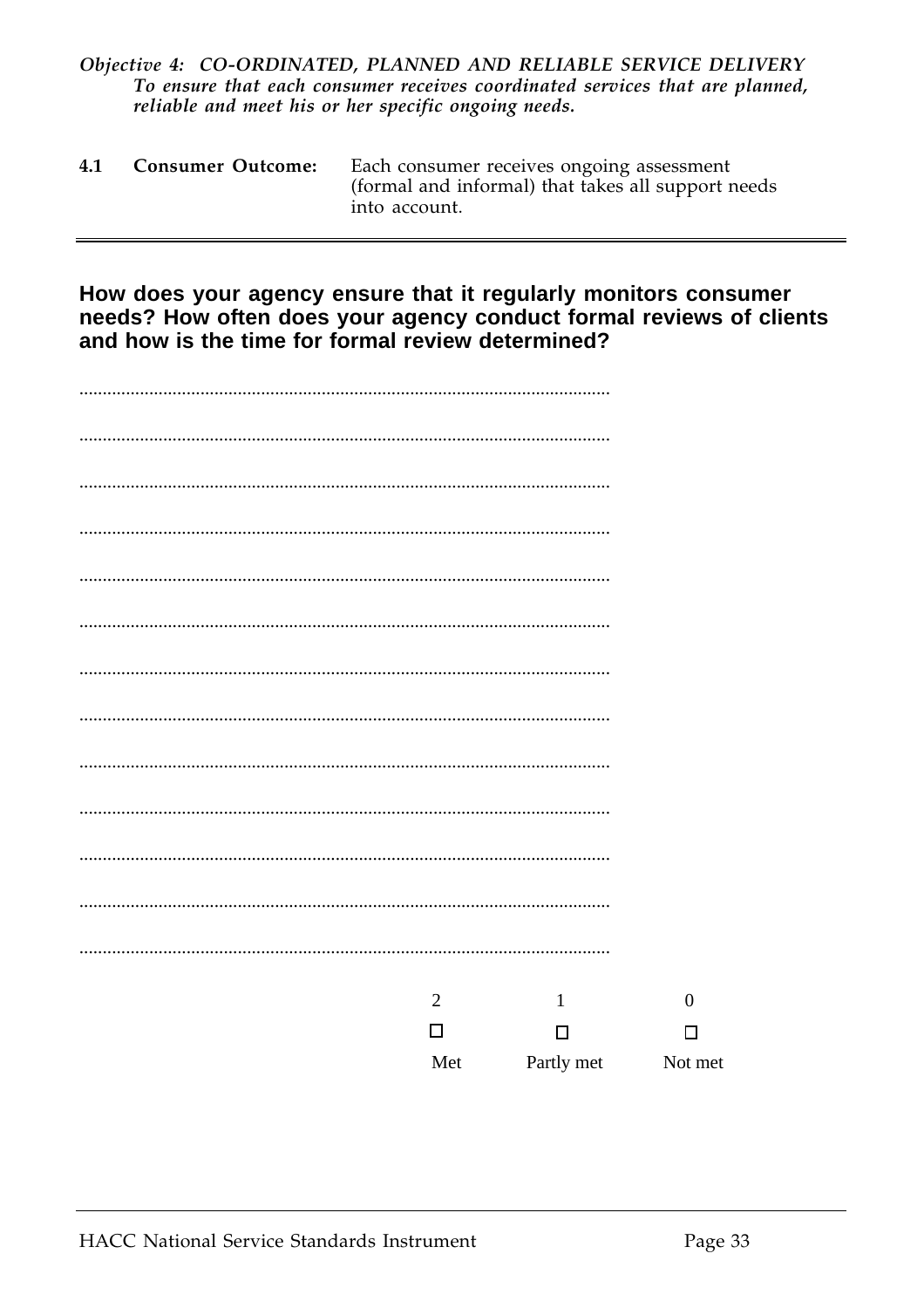#### *Objective 4: CO-ORDINATED, PLANNED AND RELIABLE SERVICE DELIVERY To ensure that each consumer receives coordinated services that are planned, reliable and meet his or her specific ongoing needs.*

| 4.2 | Consumer Outcome: | Each consumer has a service delivery/care plan    |
|-----|-------------------|---------------------------------------------------|
|     |                   | which is tailored to individual need and outlines |
|     |                   | the service he or she can expect to receive.      |

In line with the client centred objective of the HACC service standards, service delivery or care plans should be tailored to individual client need through a consultative process which takes their needs and preferences into account as far as possible. This should include delivery of services to clients when and as they need them.

#### **How do you inform clients and staff of the individually tailored service or care which clients should receive?**

Service delivery or care plans should be clearly outlined to consumers. Detail how your agency provides this information to consumers.

Describe the process in which these service delivery or care plans are discussed with consumers before implementation, and how consumers are given options, within service constraints, from which to choose.

Describe how staff are kept informed of the changing service needs of clients.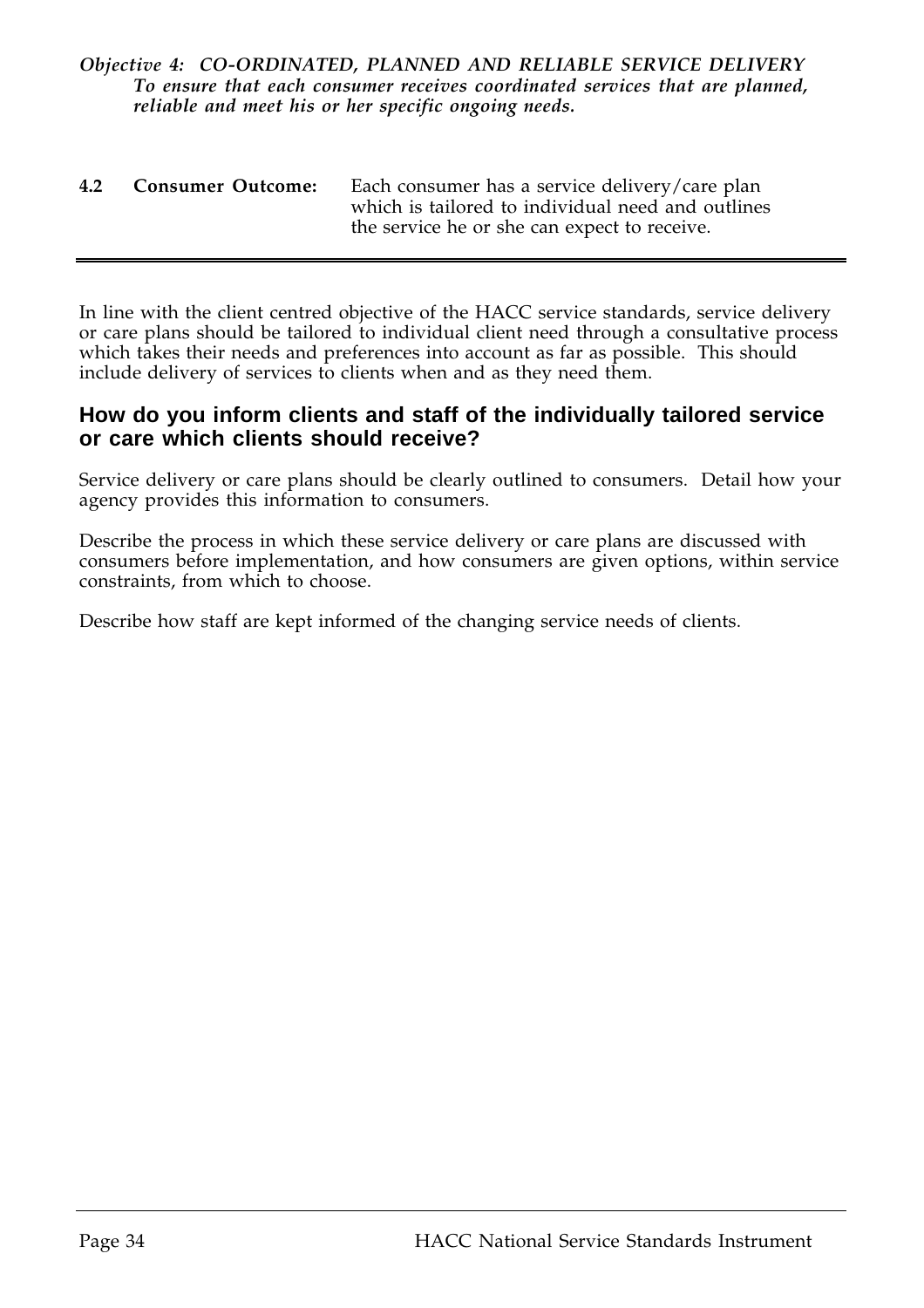#### Objective 4: CO-ORDINATED, PLANNED AND RELIABLE SERVICE DELIVERY To ensure that each consumer receives coordinated services that are planned, reliable and meet his or her specific ongoing needs.

| 4.2 | <b>Consumer Outcome:</b> | Each consumer has a service delivery/care plan    |
|-----|--------------------------|---------------------------------------------------|
|     |                          | which is tailored to individual need and outlines |
|     |                          | the service he or she can expect to receive.      |

#### How do you inform clients and staff of the individually tailored service or care which clients should receive?

Additional question overleaf...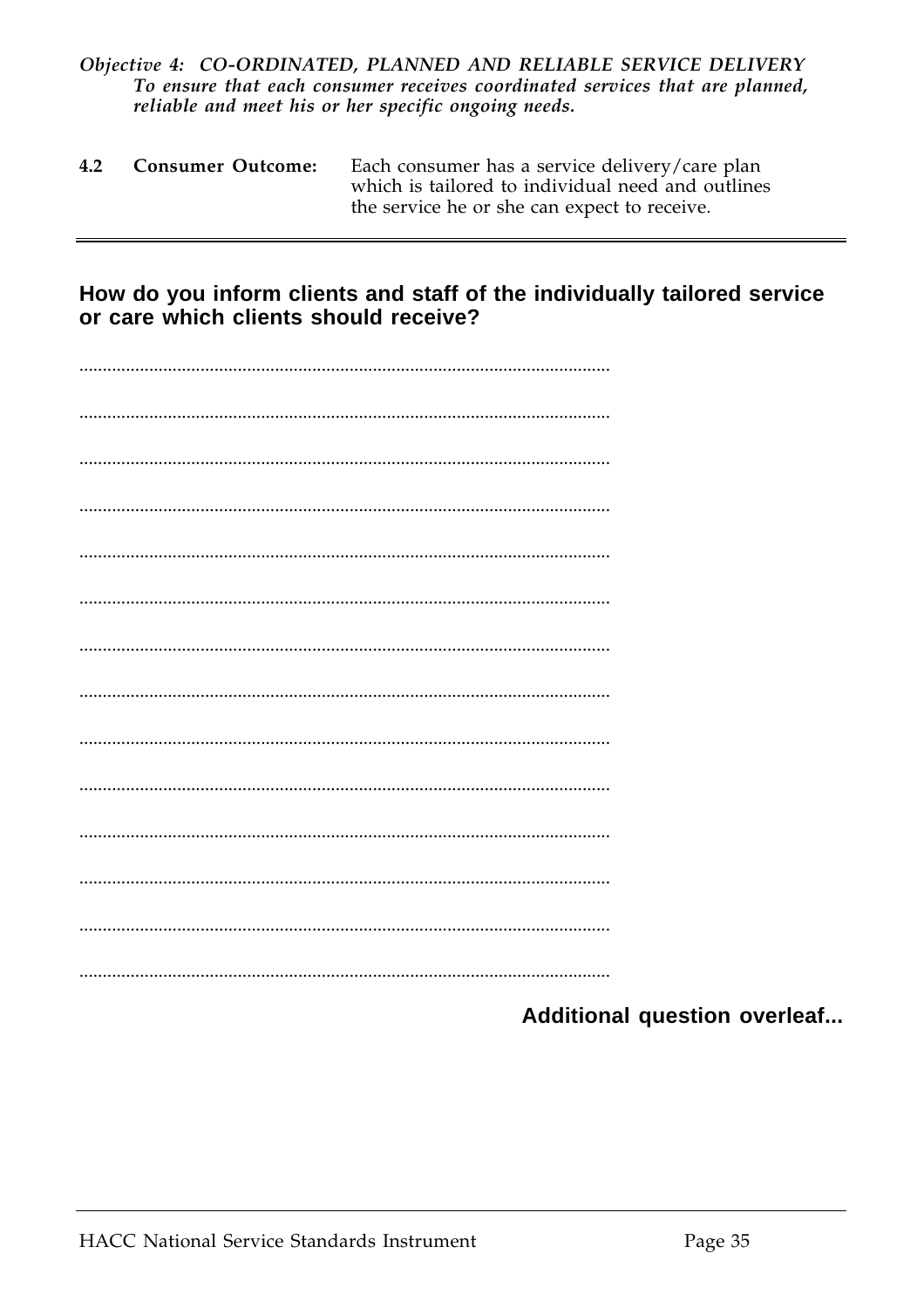#### *Objective 4: CO-ORDINATED, PLANNED AND RELIABLE SERVICE DELIVERY To ensure that each consumer receives coordinated services that are planned, reliable and meet his or her specific ongoing needs.*

| 4.2 | <b>Consumer Outcome:</b> | Each consumer has a service delivery/care plan        |
|-----|--------------------------|-------------------------------------------------------|
|     |                          | which is tailored to individual need and outlines     |
|     |                          | the service he or she can expect to receive (cont'd). |

#### **What proportion of your consumers have an individually tailored and negotiated plan?**

What proportion of clients currently receiving your services have an individually tailored and negotiated plan?

Express this as the number of clients who have an individually tailored and negotiated plan divided by the total number of consumers accessing your service and multiply by 100.

To answer this question you may need to define a time frame to which the figures relate.

You may wish to indicate what proportion of clients have an individually tailored and negotiated plan in the last 6 months (or some other more appropriate time period), or,

you may wish to use a limit relating to the number of clients accessing the service. For example, you may prefer to indicate what proportion of the last 100 clients accessing your service received an individually tailored and negotiated plan. Please specify how you derived the figures you have cited.

In circumstances where you feel that it is not appropriate for your agency to have a formal service delivery or care plan with its clients, for example, because of the transient nature of client contact, these circumstances should be explained.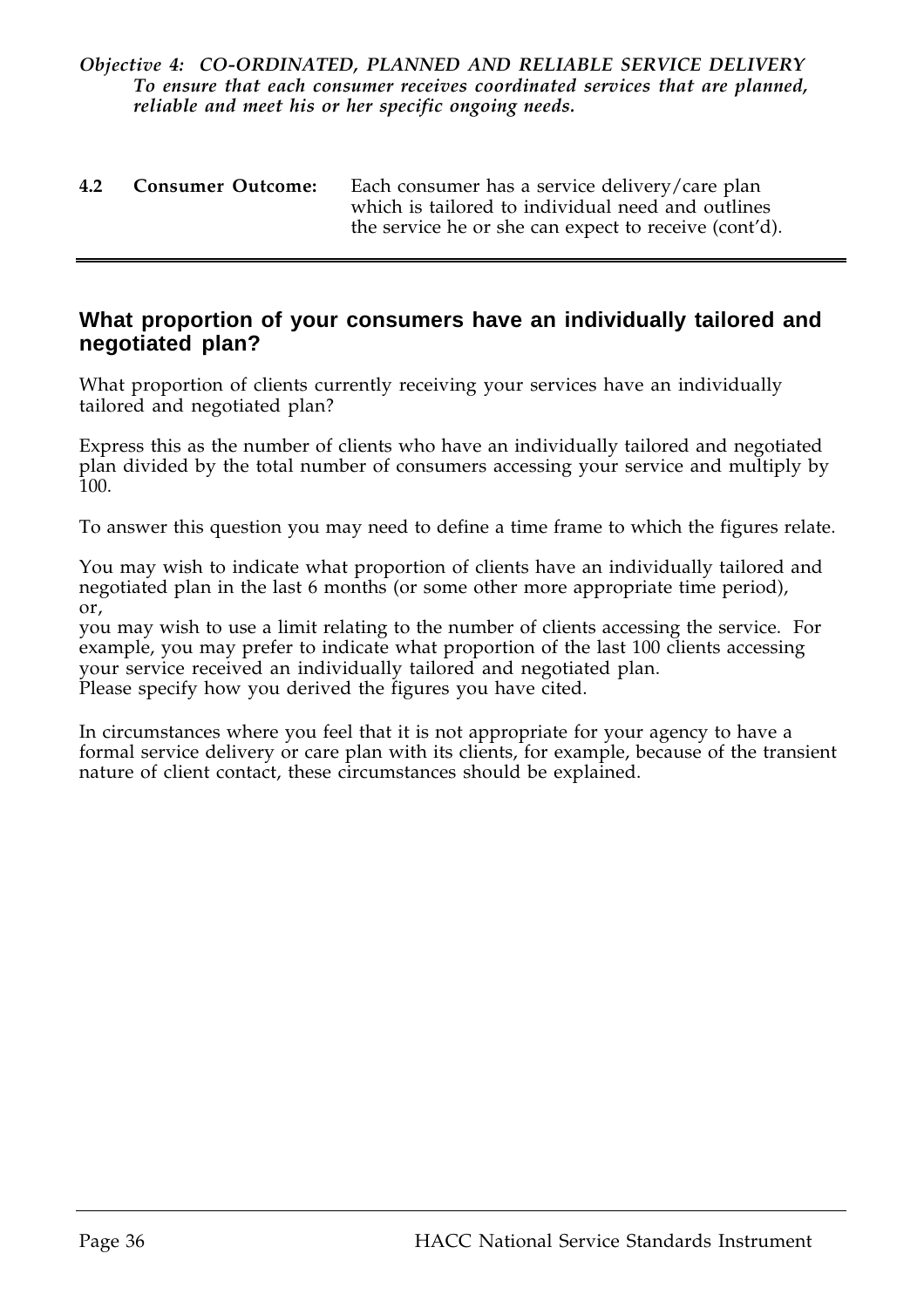#### *Objective 4: CO-ORDINATED, PLANNED AND RELIABLE SERVICE DELIVERY To ensure that each consumer receives coordinated services that are planned, reliable and meet his or her specific ongoing needs.*

| 4.2 | <b>Consumer Outcome:</b> | Each consumer has a service delivery/care plan        |
|-----|--------------------------|-------------------------------------------------------|
|     |                          | which is tailored to individual need and outlines     |
|     |                          | the service he or she can expect to receive (cont'd). |

#### **What proportion of your consumers have an individually tailored and negotiated plan?**

| Number of consumers with a plan    |                |                    | $\frac{0}{0}$<br>$x \ 100 =$ |
|------------------------------------|----------------|--------------------|------------------------------|
| Total number of consumers serviced |                |                    |                              |
|                                    |                |                    |                              |
|                                    |                |                    |                              |
|                                    |                |                    |                              |
|                                    |                |                    |                              |
|                                    |                |                    |                              |
|                                    |                |                    |                              |
|                                    |                |                    |                              |
|                                    |                |                    |                              |
|                                    |                |                    |                              |
|                                    |                |                    |                              |
|                                    | $\overline{2}$ | $\mathbf{1}$       | $\boldsymbol{0}$             |
|                                    | $\Box$         | $\Box$             | $\Box$                       |
|                                    | Met            | Partly met Not met |                              |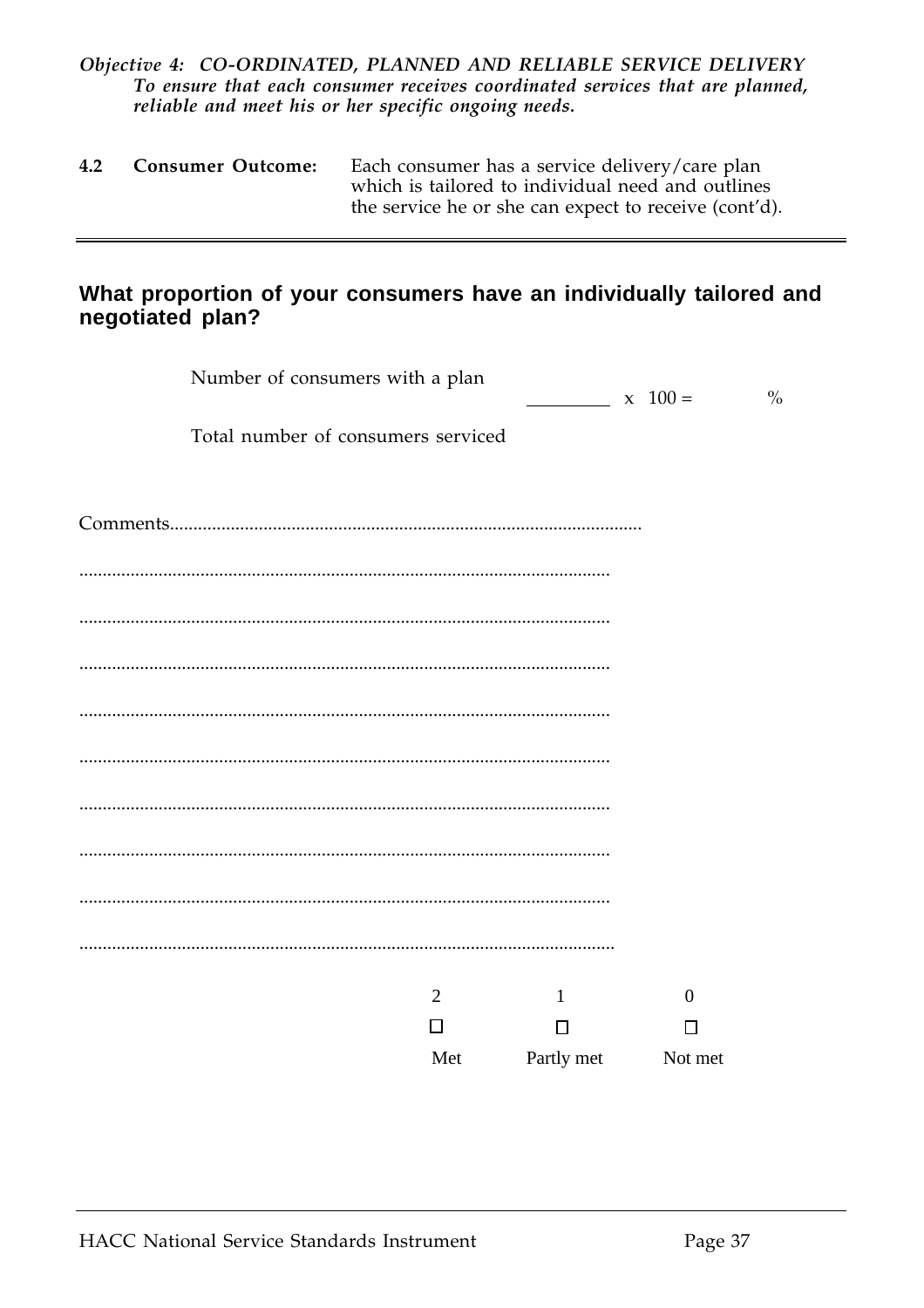#### **4.3 Consumer Outcome:** Consumers cultural needs are addressed.

An important principle in the provision of HACC funded services is to provide those services in a way that is sensitive to the consumer's cultural, linguistic, and religious needs and background.

#### **How does your agency ensure that consumer's cultural needs are taken into account when providing care/support?**

Describe the procedures your agency has in place for identifying the special cultural needs of consumers.

Describe how your agency takes into account these cultural needs, including, where appropriate, descriptions of special protocols or procedures that you have in place for people of non-English speaking background, and Aboriginal and Torres Strait Islanders. For example, information available in languages other than English, use of interpreters, staff training in cultural issues. You may also like to include specific examples of how care plans have been designed in consultation with clients to ensure that their cultural needs have been addressed in the provision of care/support. These should be presented without identifying individual clients.

Indicate how your agency informs staff of the individual client's needs and preferences are in relation to their cultural background.

If your agency does not provide services tailored to certain cultural groups, indicate why this is not done or how you coordinate with other agencies that target these groups.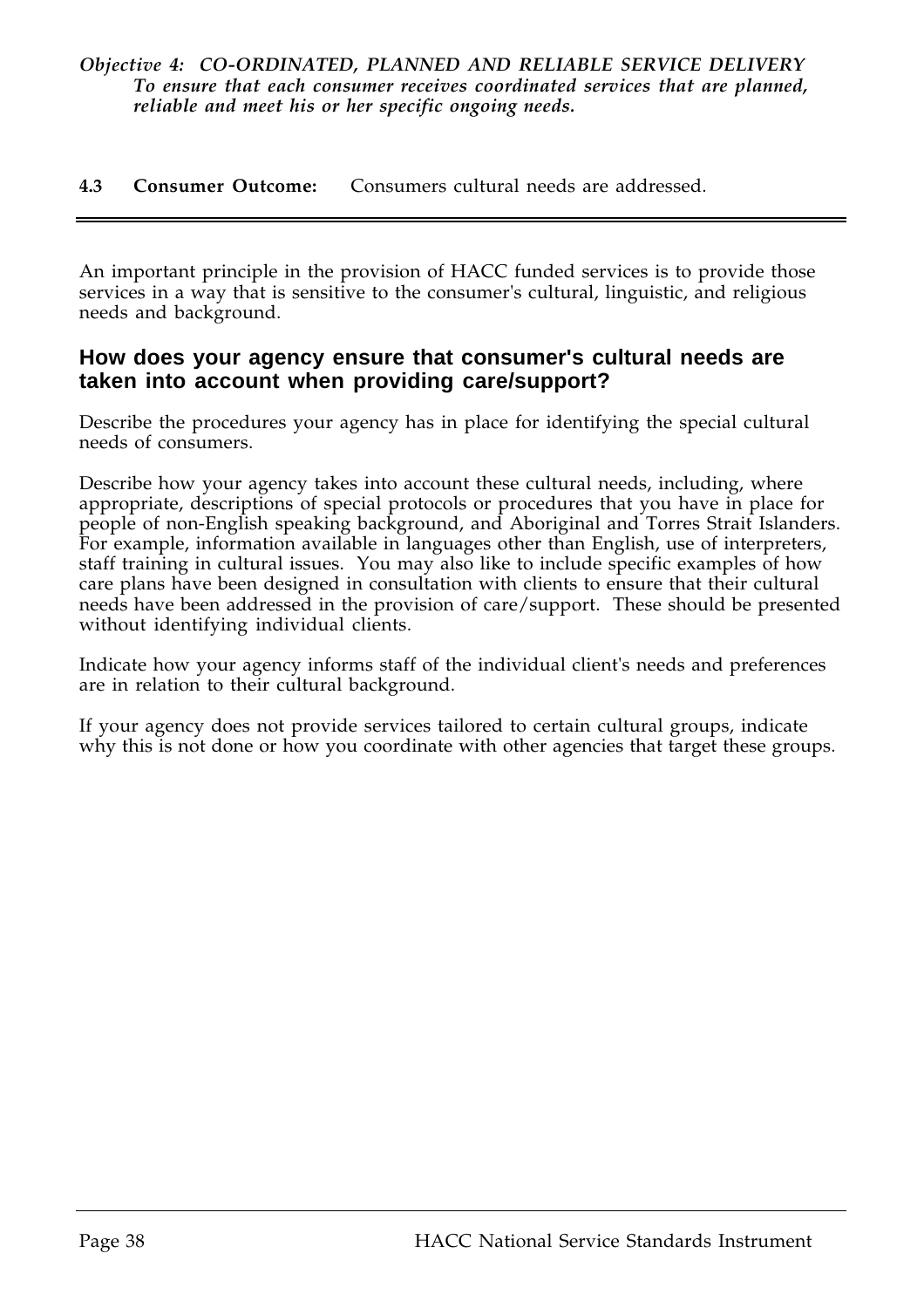#### Objective 4: CO-ORDINATED, PLANNED AND RELIABLE SERVICE DELIVERY To ensure that each consumer receives coordinated services that are planned, reliable and meet his or her specific ongoing needs.

Consumers' cultural needs are addressed.  $4.3$ **Consumer Outcome:** 

#### How does your agency ensure that consumers' cultural needs are taken into account when providing care/support?

| $\overline{2}$ | $\mathbf{1}$ | $\boldsymbol{0}$ |
|----------------|--------------|------------------|
| $\Box$         | $\Box$       | □                |
| Met            | Partly met   | Not met          |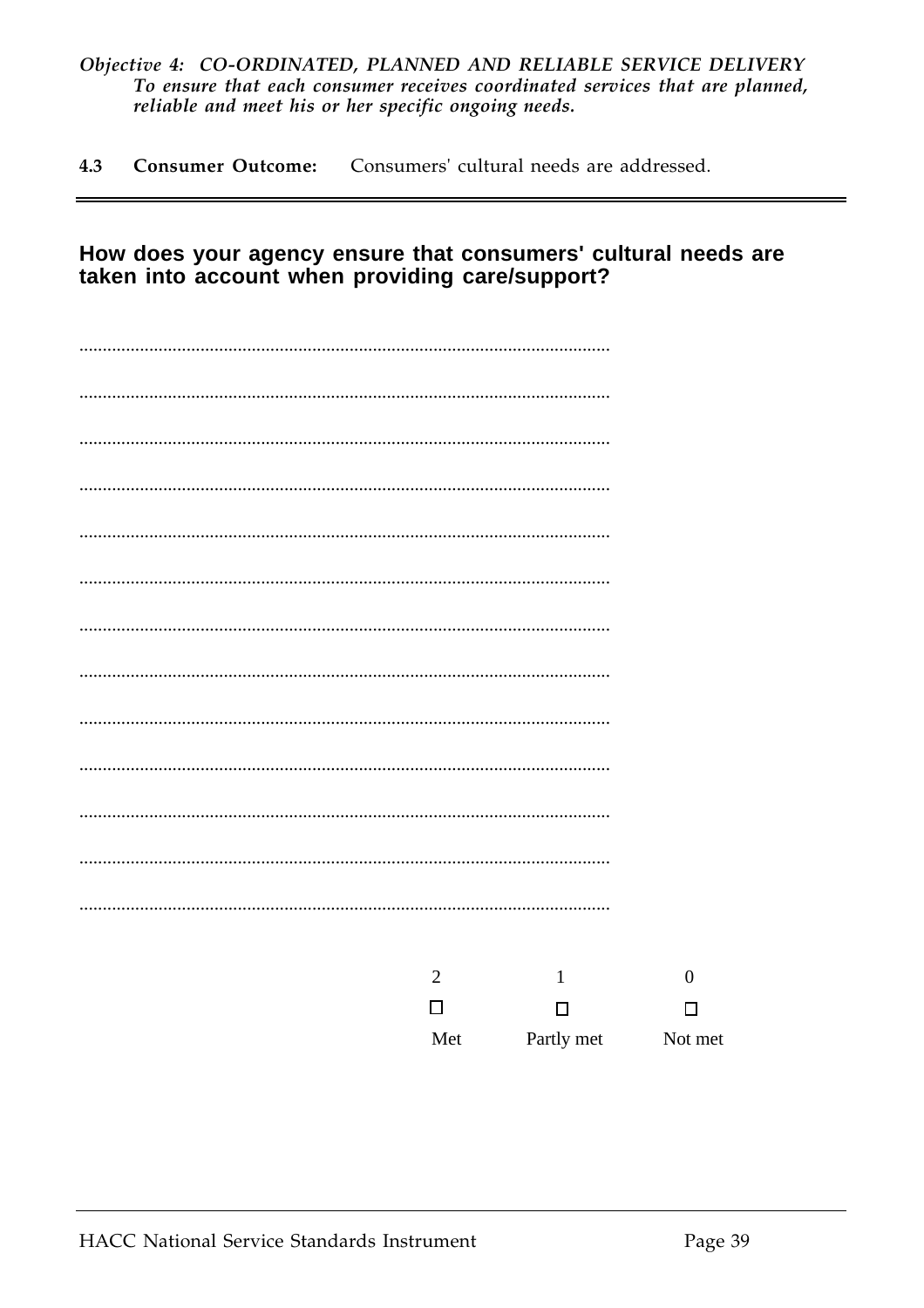#### *Objective 4: CO-ORDINATED, PLANNED AND RELIABLE SERVICE DELIVERY To ensure that each consumer receives coordinated services that are planned, reliable and meet his or her specific ongoing needs.*

| 4.4 Consumer Outcome: | The needs of consumers with dementia, memory |
|-----------------------|----------------------------------------------|
|                       | loss and similar disorders are addressed.    |

People with dementia, memory loss and similar disorders and their carers have additional needs to be met if they are to function at their optimum level and ensure the best possible quality of life.

#### **How does your agency ensure that the special needs of consumers with dementia, memory loss and similar disorders and their carers are taken into account?**

Describe how your agency takes into account the additional needs of clients with dementia, memory loss and similar disorders and their carers, including, where appropriate, descriptions of special protocols or procedures that you have in place for this group. Comment on the how the additional needs of this group are taken into account in the development of care plans, what steps are taken to identify advocates or persons known and trusted by the person with dementia or similar illness and how this person or persons are used in the ongoing process of care planning and delivery. Among the protocols you should describe are those staff use to refer people suspected of having dementia for appropriate assessment.

Describe how your agency accommodates for people of non-English speaking backgrounds who have dementia, for example, the use of interpreters with an understanding of this group.

Describe the ways in which your staff and volunteers are informed of the additional needs of this group of consumers and how their knowledge and skills are kept up to date in this regard.

Provide details of how the carers of those with dementia or similar illness are informed of the additional care options available to them, including respite and local support groups and describe how the needs of carers are taken into account when planning services for the person with dementia.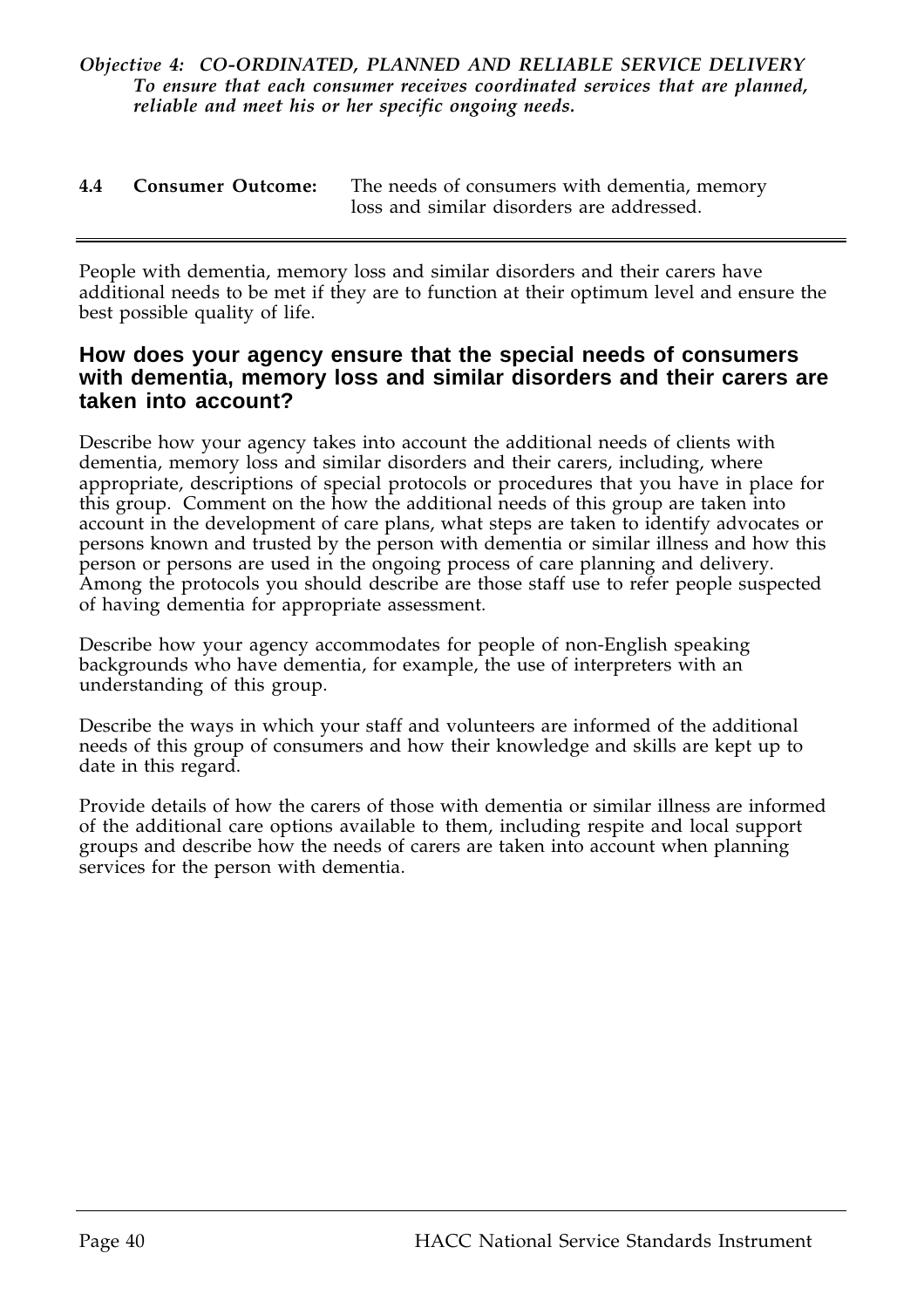#### Objective 4: CO-ORDINATED, PLANNED AND RELIABLE SERVICE DELIVERY To ensure that each consumer receives coordinated services that are planned, reliable and meet his or her specific ongoing needs.

| 4.4     Consumer Outcome: | The needs of consumers with dementia, memory |
|---------------------------|----------------------------------------------|
|                           | loss and similar disorders are addressed.    |

How does your agency ensure that the special needs of consumers with dementia, memory loss and similar disorders and their carers are taken into account?

| $\sqrt{2}$ | $\mathbf{1}$ | $\boldsymbol{0}$ |
|------------|--------------|------------------|
| $\Box$     | $\Box$       | $\Box$           |
| Met        | Partly met   | Not met          |
|            |              |                  |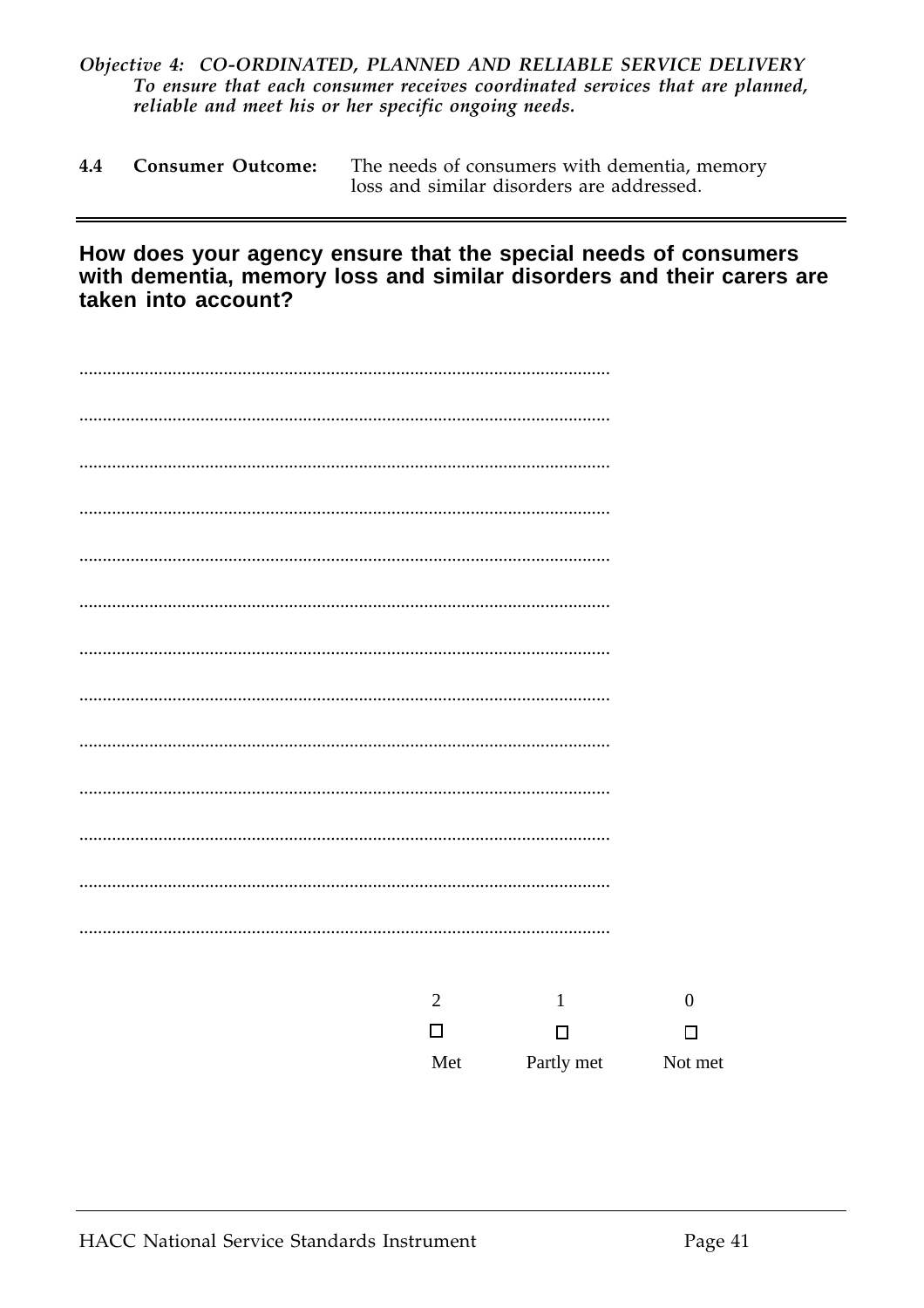|  | 4.5 Consumer Outcome: Consumers receive services which include |
|--|----------------------------------------------------------------|
|  | appropriate coordination and referral processes.               |

In the process of assessment, reassessment, or informal reassessment your agency may identify client needs which the agency itself cannot fulfil. With the clients permission, HACC funded agencies should coordinate with other agencies in meeting the service needs of clients.

#### **Describe the referral process used by your agency, including factors taken into consideration, and any follow up action taken by your agency.**

Describe the referral process used in your agency, including how consumers are involved and informed of this process. Where available, refer to agency policy and demonstrate how this is translated into agency procedure by providing examples of referral forms and detailing how these are used.

Outline how client preferences are taken into account in the referral process. For instance, how your agency deals with cases in which clients do not want involvement from another specific agency.

Detail the factors that your agency takes into account when considering referral of clients. These should include how you decide on their eligibility for services, whether you make an assessment of their relative need, and how you assess the appropriateness to the client of your services in relation to other available services.

Provide detail on what information you keep on other agencies that would be appropriate for client referral.

Outline the processes followed by agency staff in following up on referrals. These may include descriptions of established procedures you have for linking with and referring to other agencies and procedures for keeping in touch with clients during these processes. If they are established, how does your agency link with and participate in agency/service provider networks. Describe the documentation your agency keeps on responses to referrals, including referrals from other agencies and referrals from your own agency to others.

Comment on the time taken between referral of clients from other agencies until assessment and service delivery in your agency.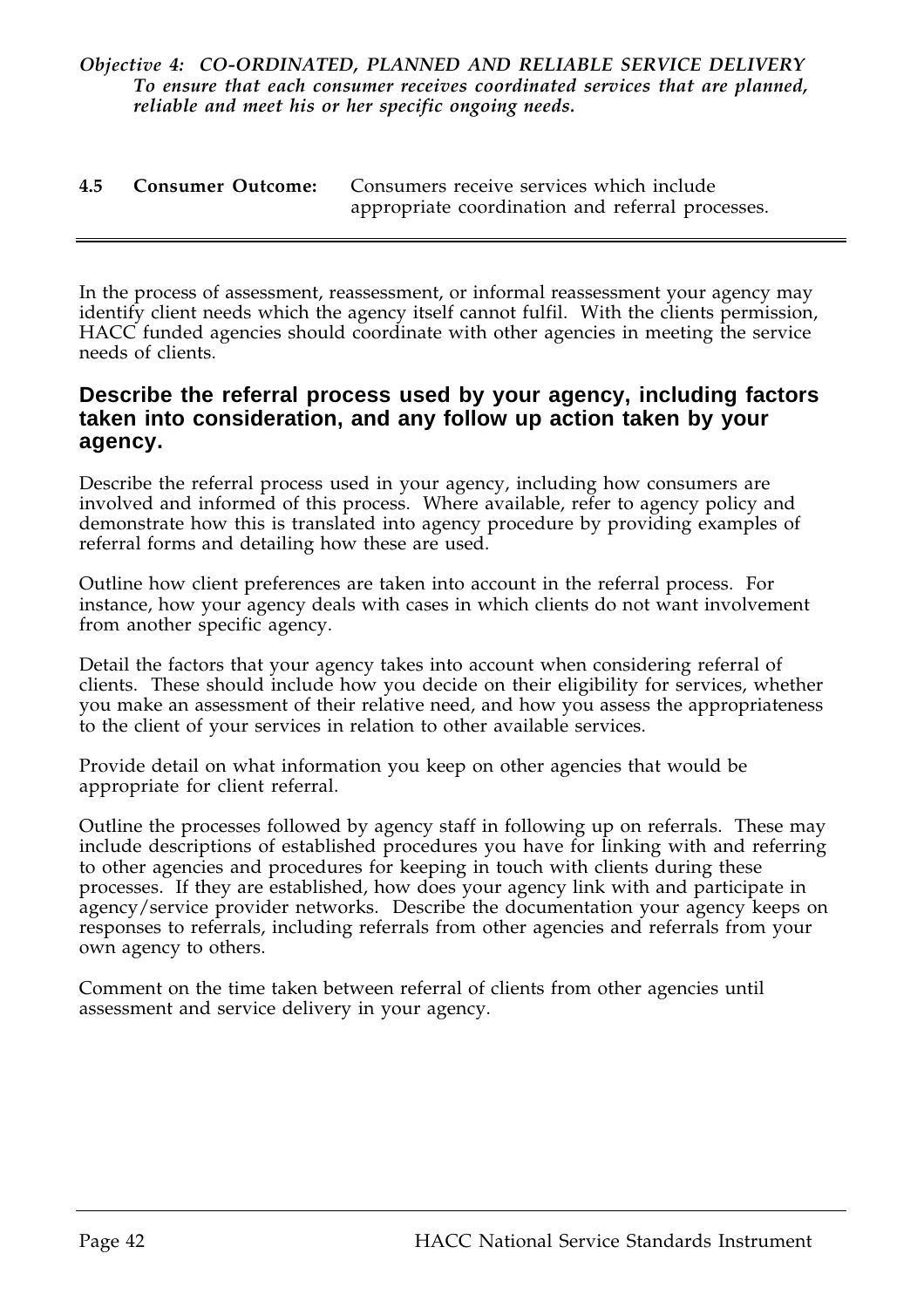#### Objective 4: CO-ORDINATED, PLANNED AND RELIABLE SERVICE DELIVERY To ensure that each consumer receives coordinated services that are planned, reliable and meet his or her specific ongoing needs.

|  | 4.5 Consumer Outcome: Consumers receive services which include |
|--|----------------------------------------------------------------|
|  | appropriate coordination and referral processes.               |

Describe the referral process used by your agency, including factors taken into consideration, and any follow up action taken by your agency.

| . |  |
|---|--|
|   |  |
|   |  |
|   |  |
|   |  |
|   |  |
|   |  |
|   |  |

Additional question overleaf...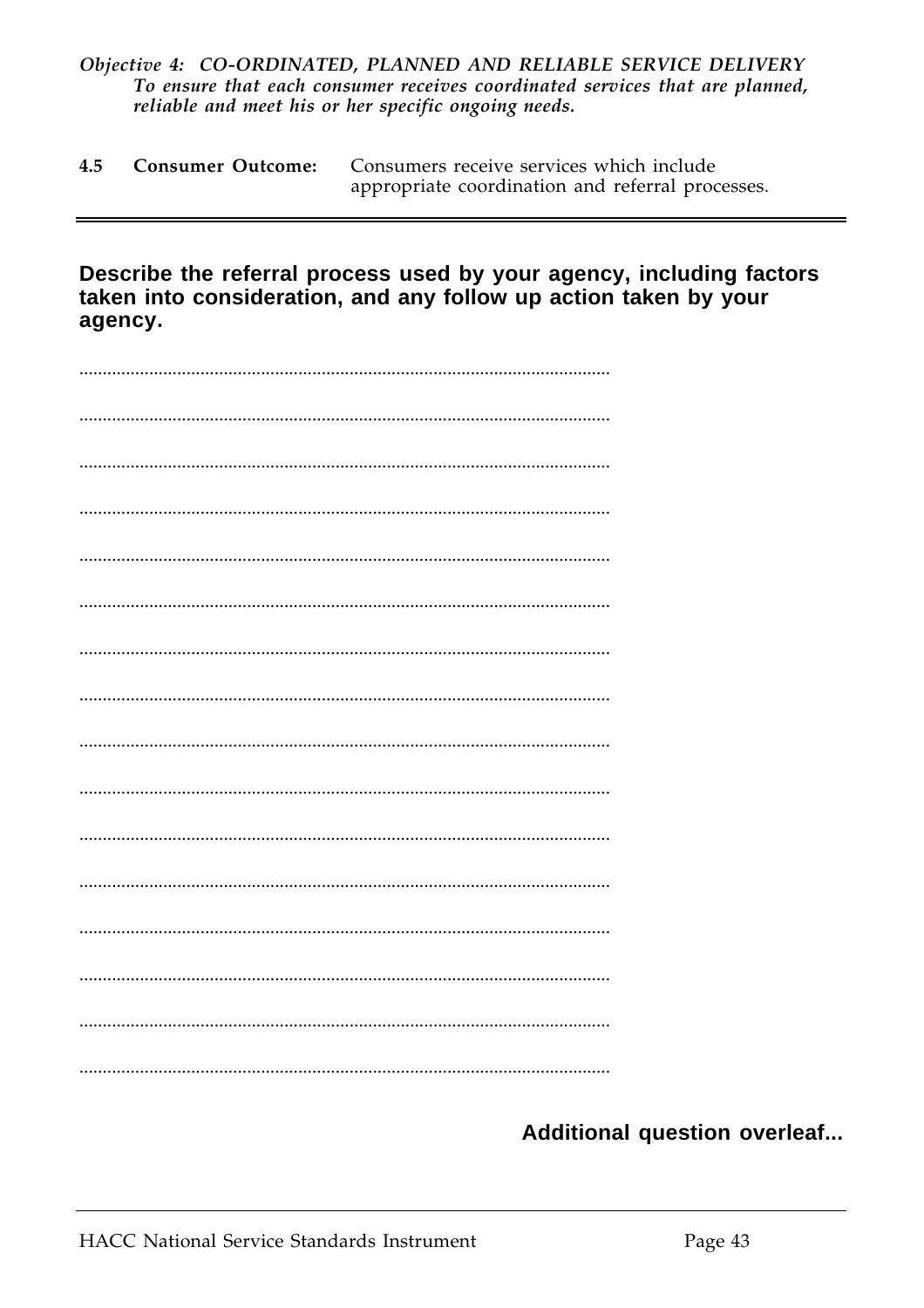#### *Objective 4: CO-ORDINATED, PLANNED AND RELIABLE SERVICE DELIVERY To ensure that each consumer receives coordinated services that are planned, reliable and meet his or her specific ongoing needs.*

|  | 4.5 Consumer Outcome: Consumers receive services which include |
|--|----------------------------------------------------------------|
|  | appropriate coordination and referral processes<br>(cont'd).   |

#### **How does your agency cooperate with other agencies in order to meet consumer needs? Where appropriate - How is case coordination determined in your service system - how can you show that this happens?**

If there is more than one agency providing care to your clients, describe how these services are coordinated. How is case management decided? How are the assessments and care plans of other agencies taken into account and responsibility for service delivery made clear to all parties?

If your agency needs to reduce or end a service, does consultation with other relevant agencies occur before the service is reduced or ended? Where further referral is necessary are all agencies informed?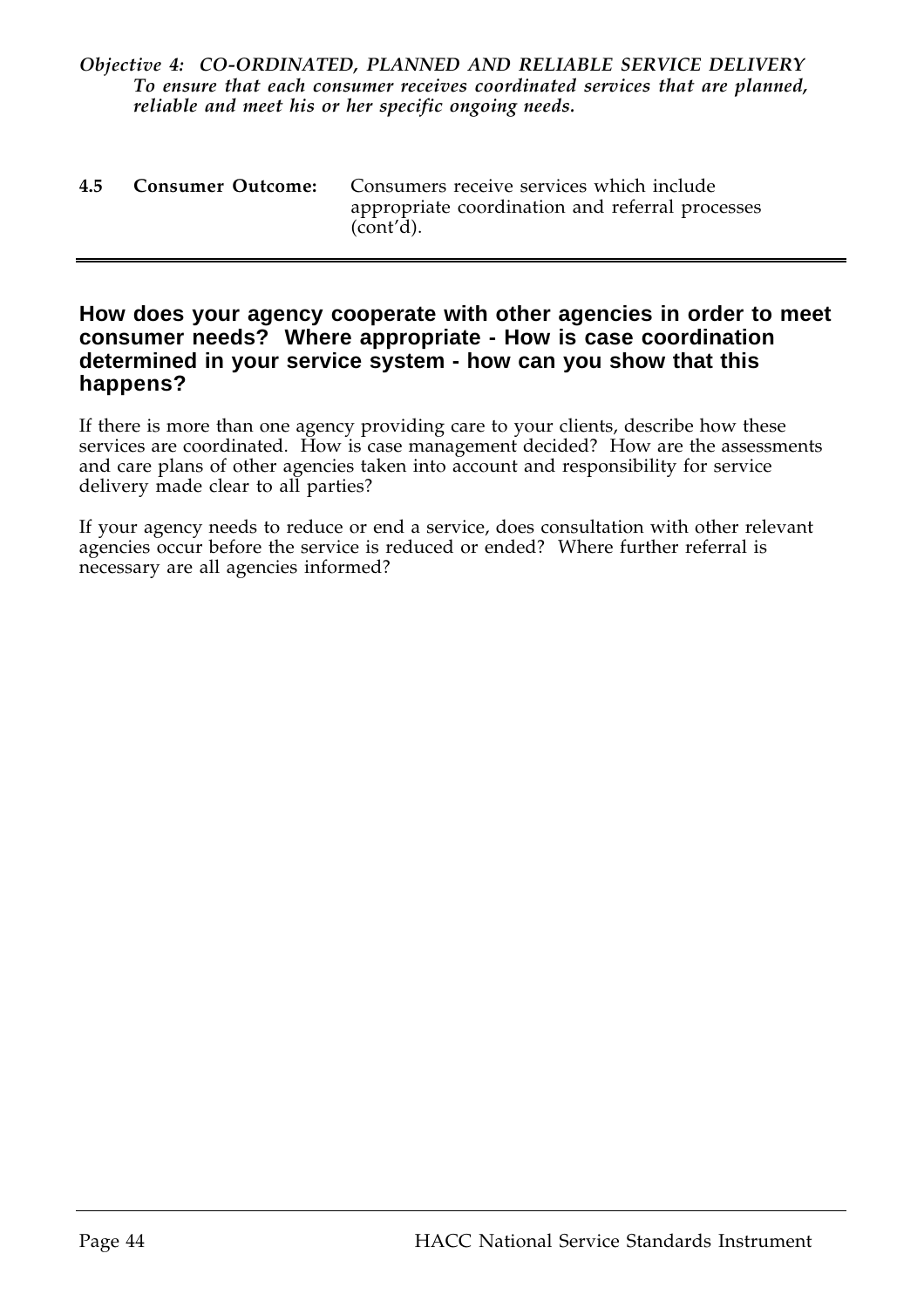#### Objective 4: CO-ORDINATED, PLANNED AND RELIABLE SERVICE DELIVERY To ensure that each consumer receives coordinated services that are planned, reliable and meet his or her specific ongoing needs.

| 4.5 | <b>Consumer Outcome:</b> Consumers receive services which include |
|-----|-------------------------------------------------------------------|
|     | appropriate coordination and referral processes<br>(cont'd).      |

How does your agency cooperate with other agencies in order to meet consumer needs? Where appropriate - How is case coordination determined in your service system - how can you show that this happens?

| $\sqrt{2}$ | $\mathbf 1$ | $\boldsymbol{0}$ |
|------------|-------------|------------------|
| $\Box$     | $\Box$      | □                |
| Met        | Partly met  | Not met          |
|            |             |                  |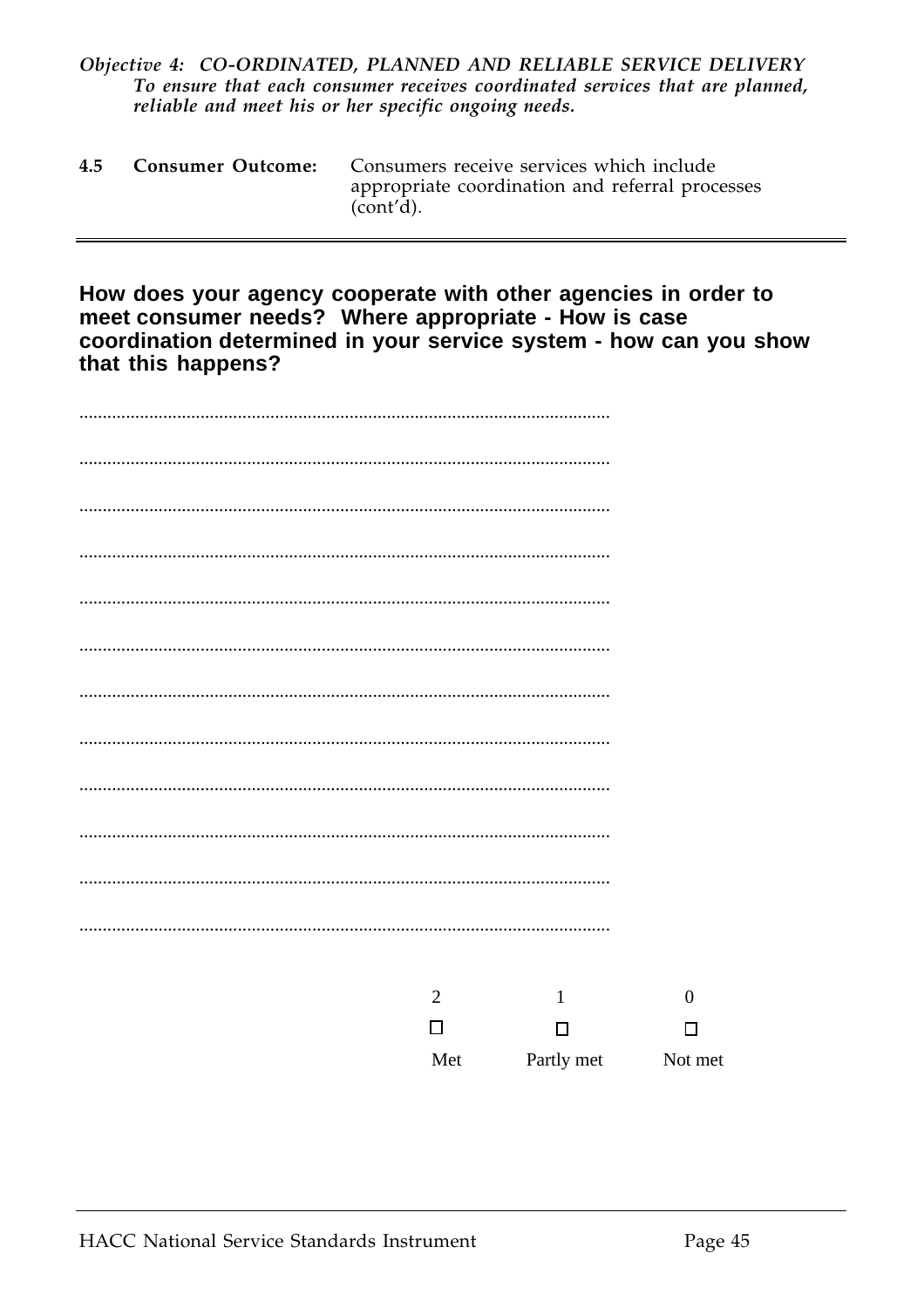#### *Objective 5: PRIVACY, CONFIDENTIALITY AND ACCESS TO PERSONAL INFORMATION*

*To ensure that each consumer's rights to privacy and confidentiality are respected, and he or she has access to personal information held by the agency.*

**5.1 Consumer Outcome:** Consumers are informed of the privacy and confidentiality procedures and understand their rights in relation to these procedures.

According to the HACC National Service Standards consumers' privacy and confidentiality should be secured in a number of ways and consumers should be made aware of these provisions.

#### **How does your agency ensure that consumers are informed of your privacy and confidentiality procedures and how does it ensure that consumers understand their rights in relation to these procedures?**

The first standard under this objective refers to the consumers right to be informed of privacy and confidentiality procedures and their rights in relation to privacy and confidentiality procedures. What are your agency's policies in relation to this standard? Indicate how your agency provides this information to clients and their carers. Include information about how your agency makes this information accessible to groups with communication difficulties.

Comment on how your agency informs staff and volunteers of client privacy and confidentiality issues. Indicate whether this information covers the following areas:

- secure storage of personal and service delivery records, including data obtained during assessment;
- limiting access to each consumer's records without hindering the consumer's own access to those records;
- safe and secure destruction of consumer records in line with State/Territory requirements; and
- conducting interviews with clients in private and other measures for ensuring that details of clients remain confidential.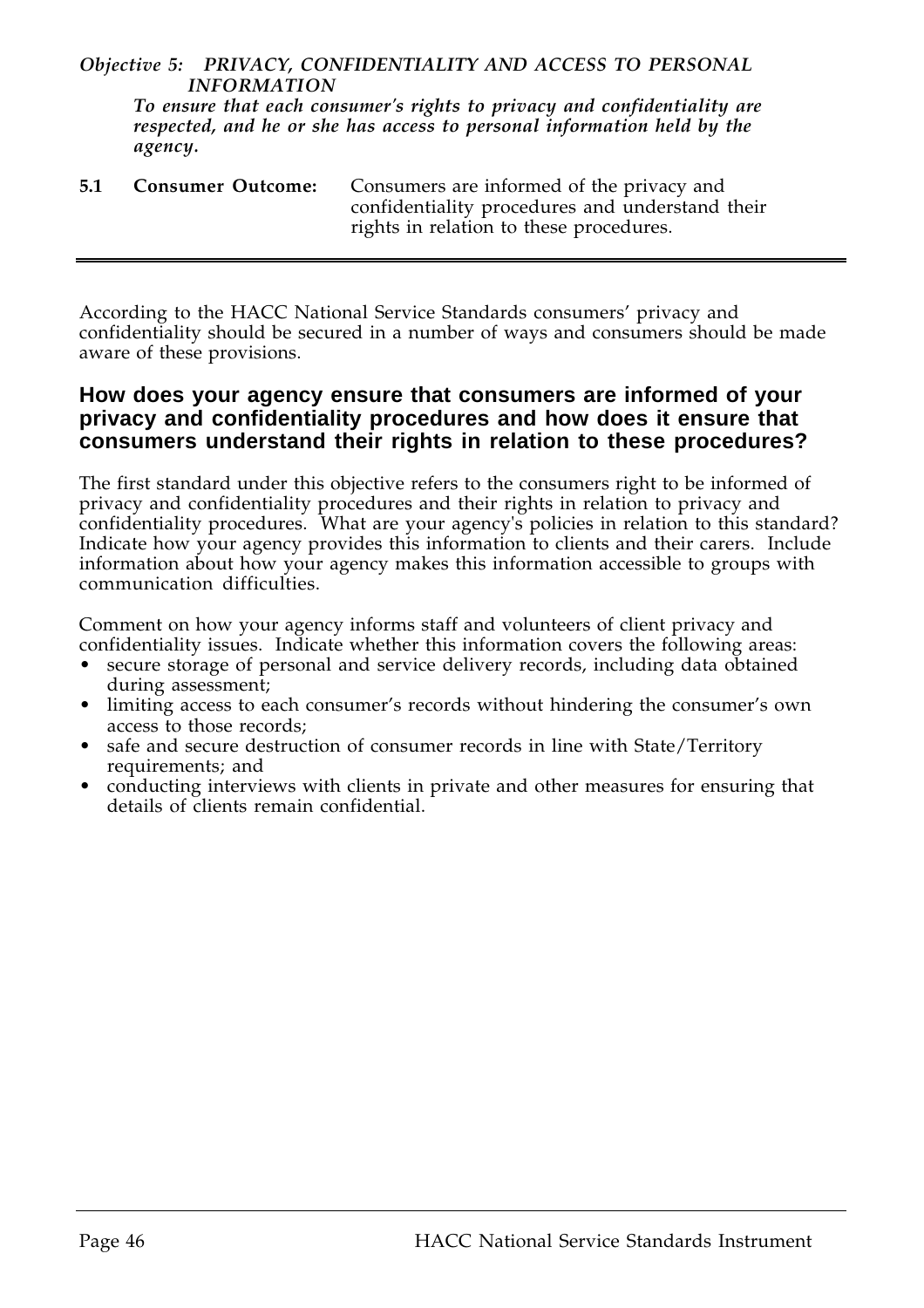#### Objective 5: PRIVACY, CONFIDENTIALITY AND ACCESS TO PERSONAL **INFORMATION**

To ensure that each consumer's rights to privacy and confidentiality are respected, and he or she has access to personal information held by the agency.

Consumers are informed of the privacy and  $5.1$ **Consumer Outcome:** confidentiality procedures and understand their rights in relation to these procedures.

How does your agency ensure that consumers are informed of your privacy and confidentiality procedures and how does it ensure that consumers understand their rights in relation to these procedures?

| . |                |              |                  |
|---|----------------|--------------|------------------|
|   |                |              |                  |
|   |                |              |                  |
|   |                |              |                  |
|   |                |              |                  |
|   |                |              |                  |
|   | $\overline{2}$ | $\mathbf{1}$ | $\boldsymbol{0}$ |
|   | $\Box$         | $\Box$       | $\Box$           |
|   | Met            | Partly met   | Not met          |
|   |                |              |                  |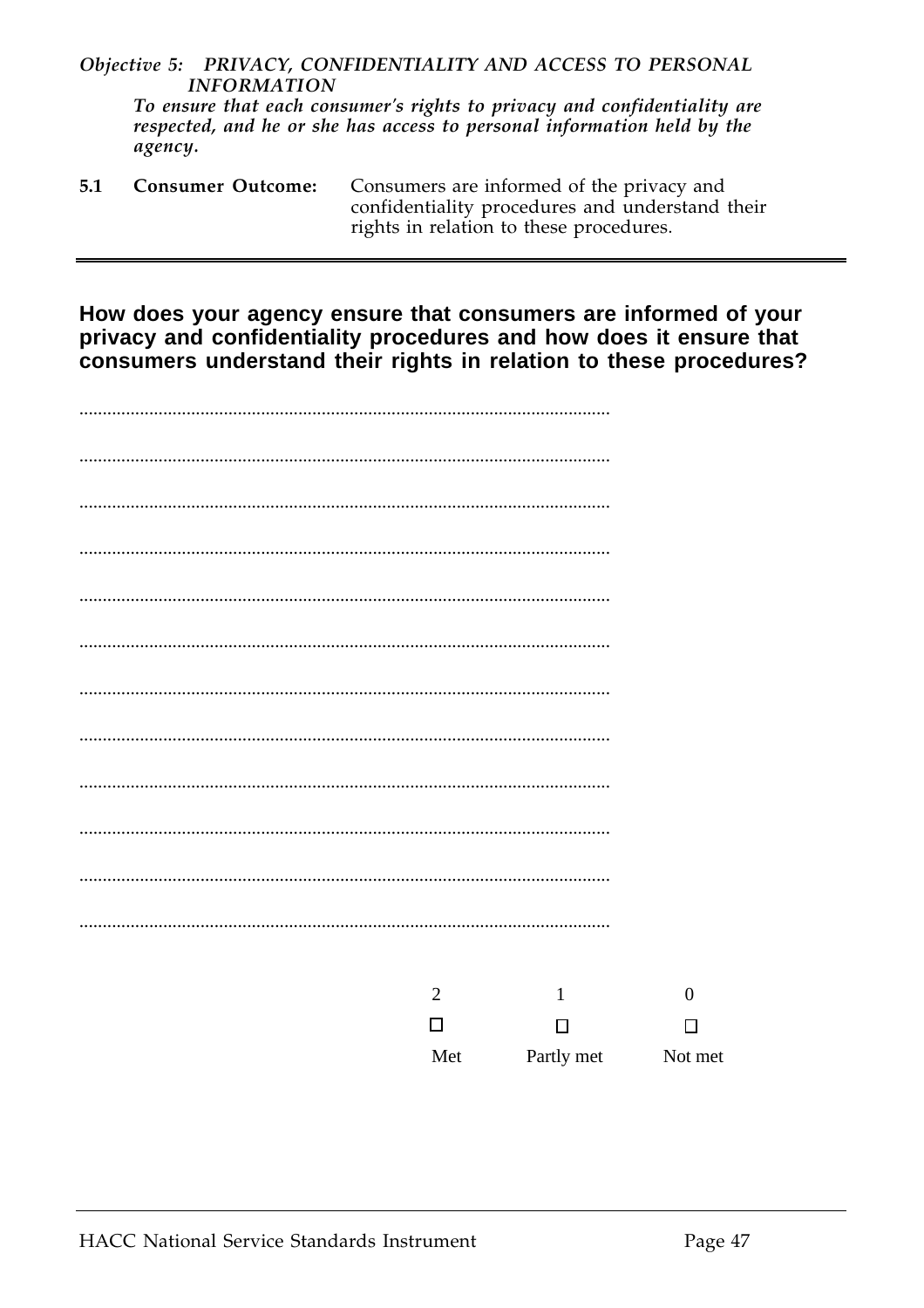#### *Objective 5: PRIVACY, CONFIDENTIALITY AND ACCESS TO PERSONAL INFORMATION*

*To ensure that each consumer's rights to privacy and confidentiality are respected, and he or she has access to personal information held by the agency.*

**5.2 Consumer Outcome:** Consumers have signed confidentiality release forms

The release of information to other agencies about your agency's clients should only occur with their consent or, where relevant, the consent of their advocate or legal guardian.

#### **How does your agency ensure that the release of consumer information occurs with the consent of the consumer or their advocate or legal guardian?**

Please state whether it is ever necessary for your agency to pass on personal information to another agency or person about consumers, for example, when making referrals. If this is the case, how do you ensure that consumers agree that the agency may pass on information about them in each circumstance?

What are the procedures that your agency follows governing the exchange of information with other agencies?

What provisions are made for the release of consumer information in the case of an emergency?

Some of the protocols which you might outline under this standard include: those protocols in regard to obtaining written permission from consumers who are unable to sign; protocols in relation to stripping identifiers from data for service planning; and protocols in relation to informing client's that their files may be shared with another organisation.

Provide detail on the number of consumers who have signed confidentiality release forms expressed as a percentage of the number of consumers for whom personal information was released.

If your agency gains the consent of consumers to release information how do you inform them and give them a choice of who this information is going to.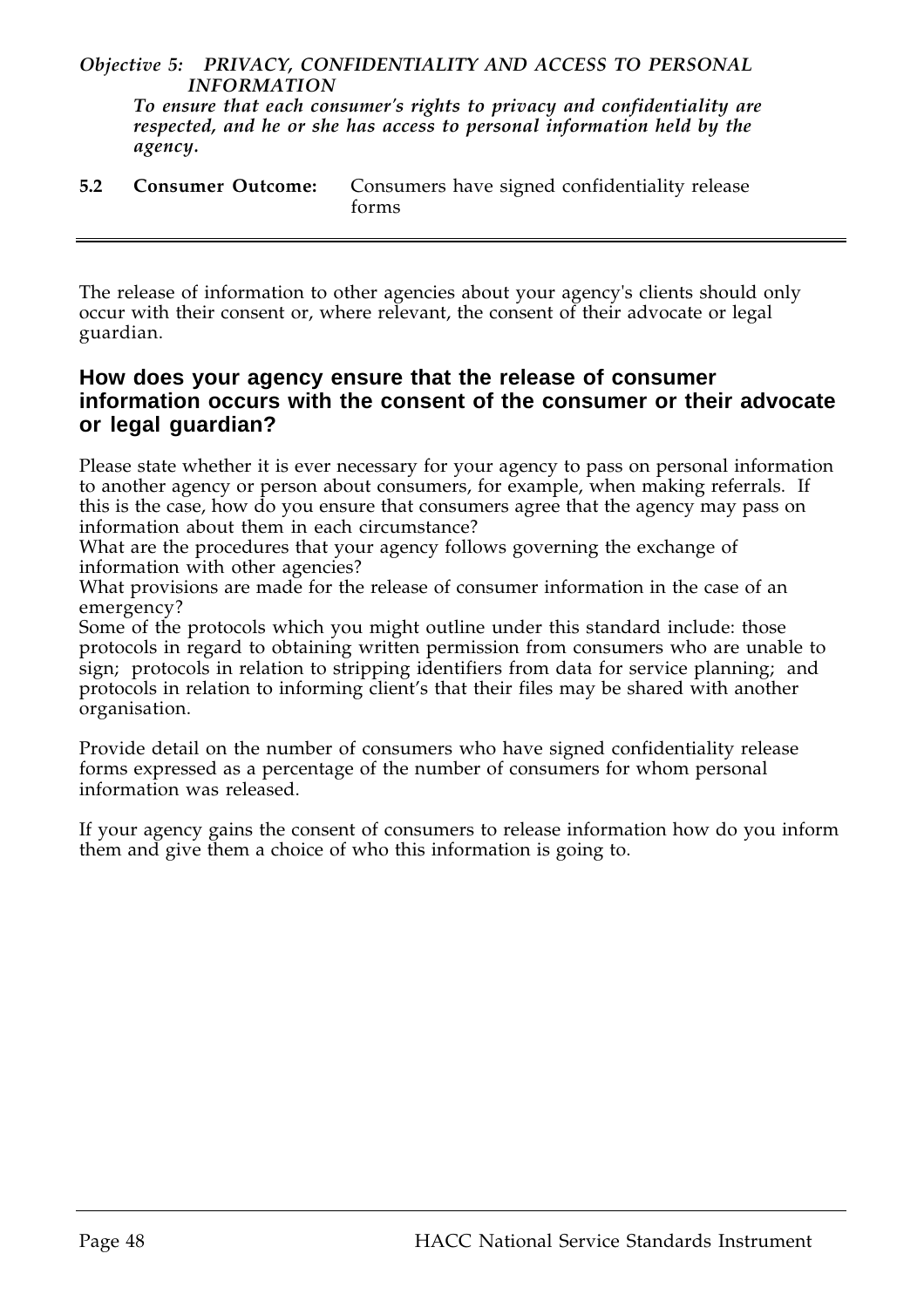#### Objective 5: PRIVACY, CONFIDENTIALITY AND ACCESS TO PERSONAL **INFORMATION**

To ensure that each consumer's rights to privacy and confidentiality are respected, and he or she has access to personal information held by the agency.

|  | 5.2 Consumer Outcome: Consumers have signed confidentiality release |
|--|---------------------------------------------------------------------|
|  | forms                                                               |

How does your agency ensure that the release of consumer information occurs with the consent of the consumer or their advocate or legal guardian?

| $\sqrt{2}$ | $\mathbf 1$ | $\boldsymbol{0}$ |
|------------|-------------|------------------|
| $\Box$     | $\Box$      | $\Box$           |
| Met        | Partly met  | Not met          |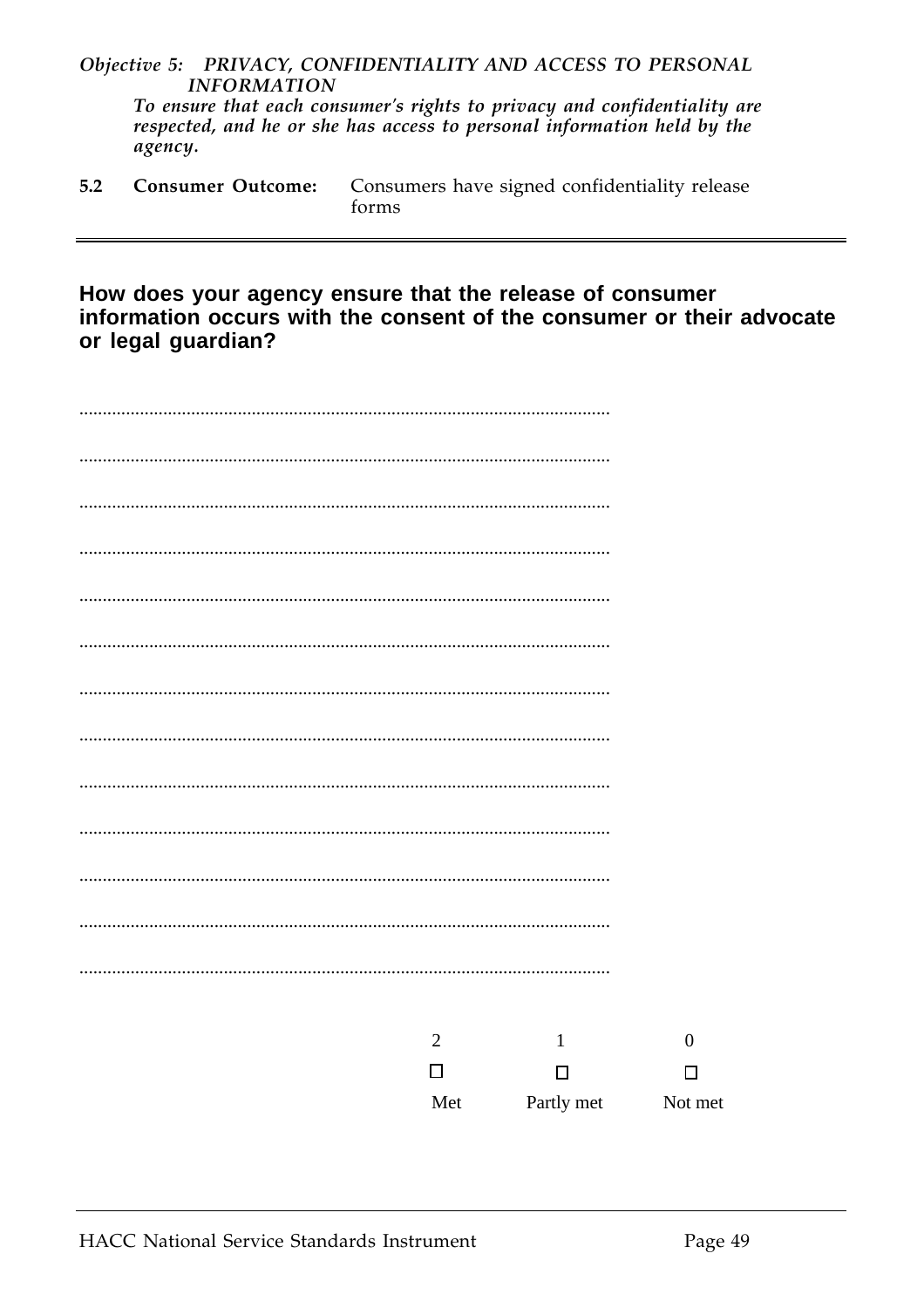#### *Objective 5: PRIVACY, CONFIDENTIALITY AND ACCESS TO PERSONAL INFORMATION*

*To ensure that each consumer's rights to privacy and confidentiality are respected, and he or she has access to personal information held by the agency.*

**5.3 Consumer Outcome:** Consumers are able to gain access to their personal information.

Each consumer of a HACC service should be able to gain access to personal information about them which is held by the agency. Similarly, a person authorised by the consumer or the consumer's legal guardian should be able to gain access to this information, within the constraints of relevant law.

#### **Does your agency enable consumers to access their personal information upon request?**

Outline or cite your agency's policy in relation to allowing consumer's access to their personal information.

Describe how your agency informs clients of what information your agency holds about them and their right to access this information.

Describe the circumstances in which a request for information would be denied.

If your agency does not have a formal policy, the nature of the records kept by your agency should be described.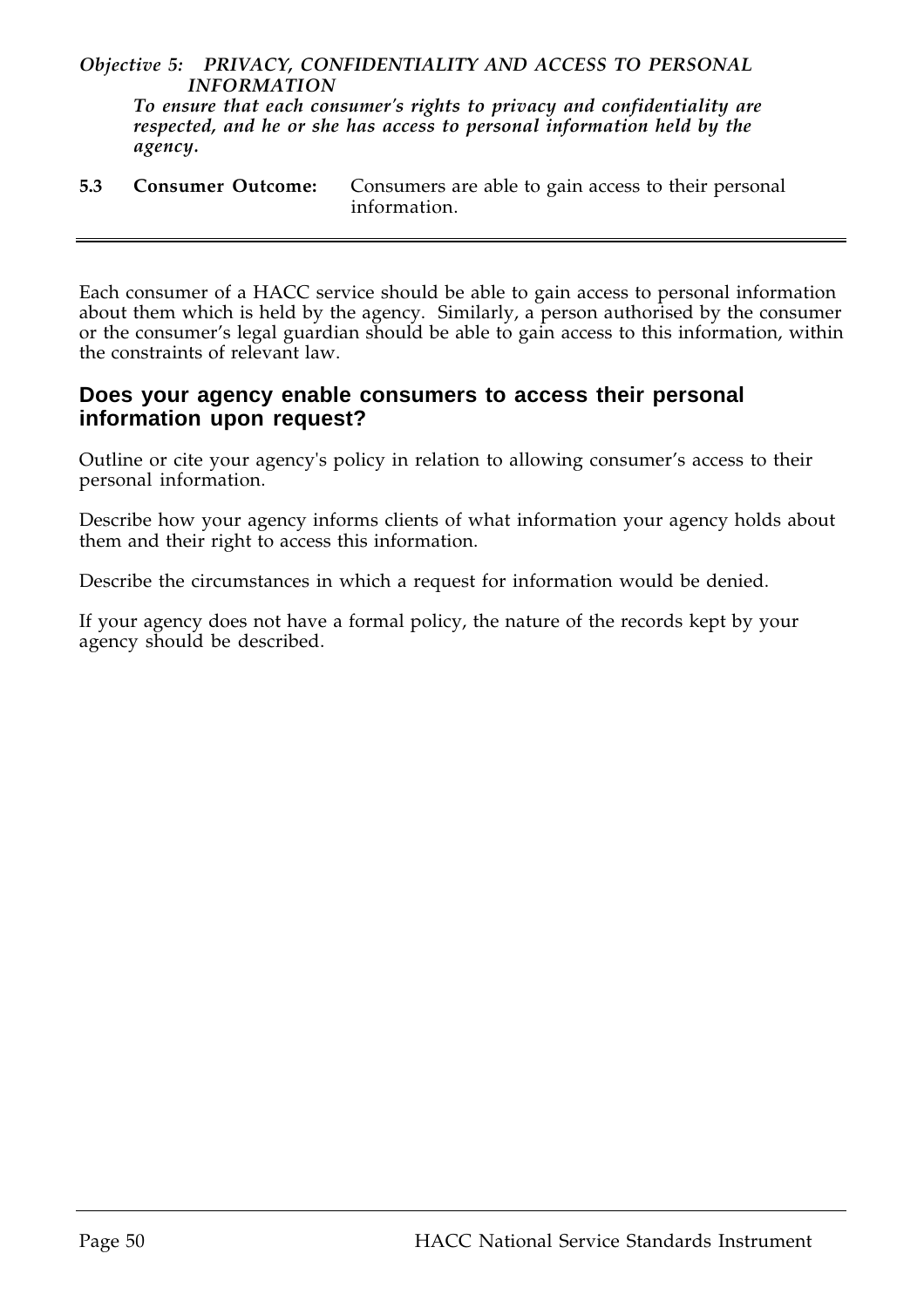#### Objective 5: PRIVACY, CONFIDENTIALITY AND ACCESS TO PERSONAL **INFORMATION**

To ensure that each consumer's rights to privacy and confidentiality are respected, and he or she has access to personal information held by the agency.

 $5.3$ **Consumer Outcome:** Consumers are able to gain access to their personal information.

#### Does your agency enable consumers to access their personal information upon request?

| $\overline{2}$ | $\mathbf{1}$ | $\boldsymbol{0}$ |
|----------------|--------------|------------------|
| $\Box$         | $\Box$       | $\Box$           |
| Met            | Partly met   | Not met          |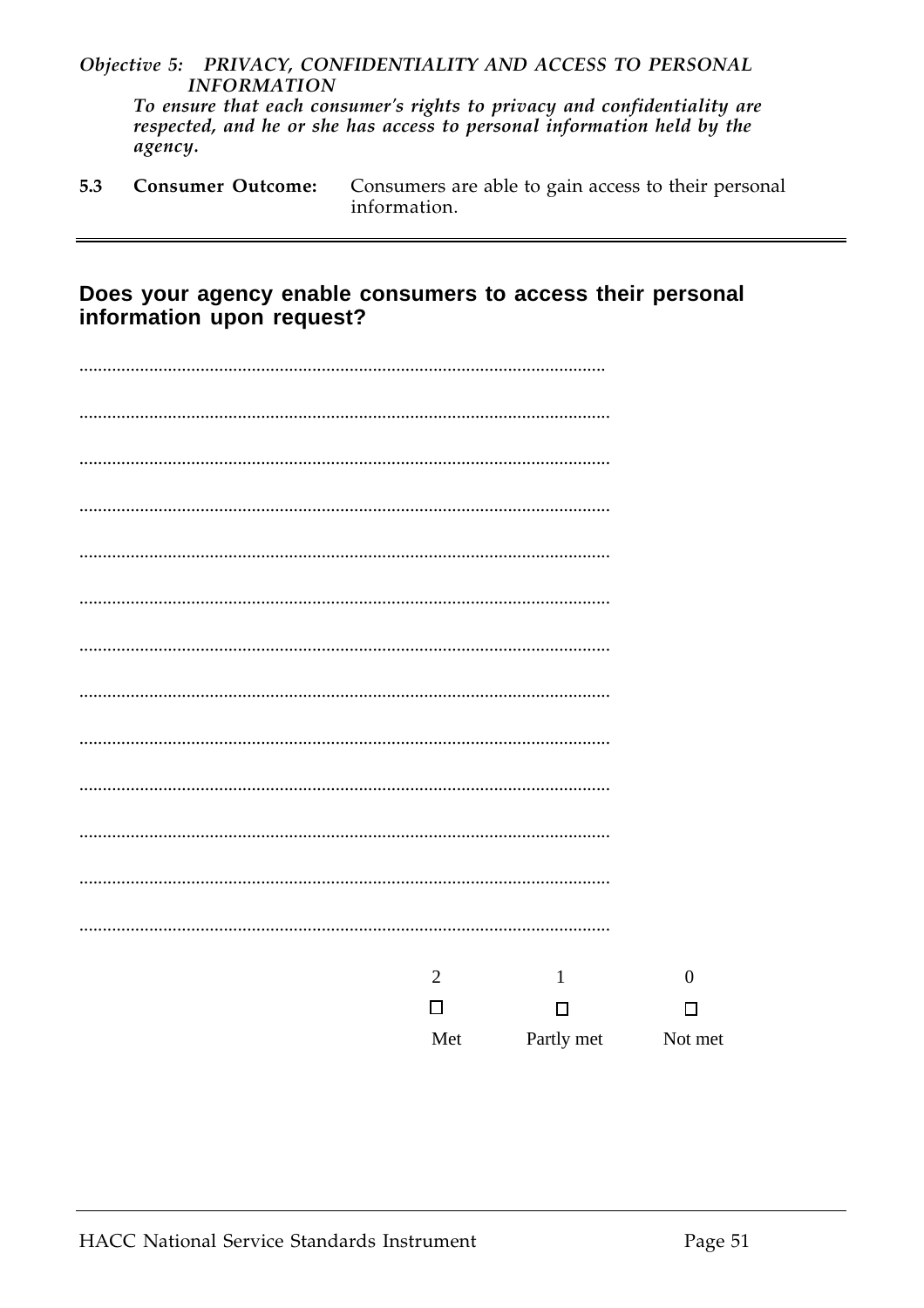**6.1 Consumer Outcome:** Consumers are aware of the complaints process.

#### **How does your agency ensure that consumers are aware of the complaints process?**

In detailing how your agency ensures that consumers are made aware of the complaints process, attach relevant handouts and cite relevant policy documents or client handbooks where appropriate.

Describe how your agency makes sure that members of different special needs groups are included in this process (including those from non-English speaking backgrounds and those who are Aboriginal or Torres Strait Islander).

How often does your agency remind consumers of your complaints process?

Describe how your agency informs consumers of your agency's internal processes for handling complaints and the external processes available within the State or Territory.

Consumers should be aware of which person in the agency they can approach regarding a complaint, including what position of authority they hold.

In addition, discuss the means by which your agency ensures that consumers are aware of methods for informally having their concerns resolved.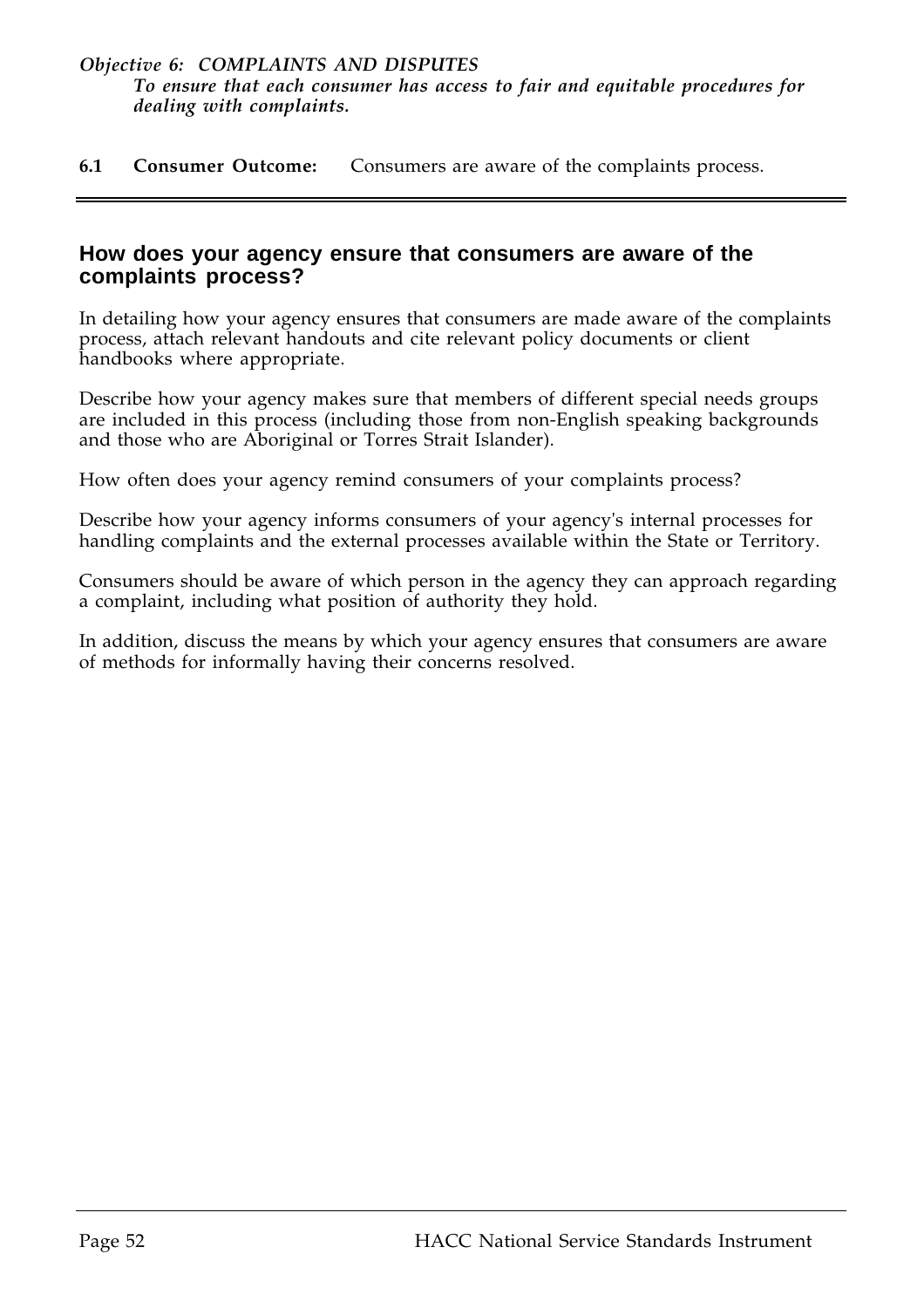#### Objective 6: COMPLAINTS AND DISPUTES To ensure that each consumer has access to fair and equitable procedures for dealing with complaints.

 $6.1$ Consumers are aware of the complaints process. **Consumer Outcome:** 

#### How does your agency ensure that consumers are aware of the complaints process?

| $\sqrt{2}$ | $\mathbf{1}$ | $\boldsymbol{0}$ |
|------------|--------------|------------------|
| $\Box$     | $\Box$       | $\Box$           |
| Met        | Partly met   | Not met          |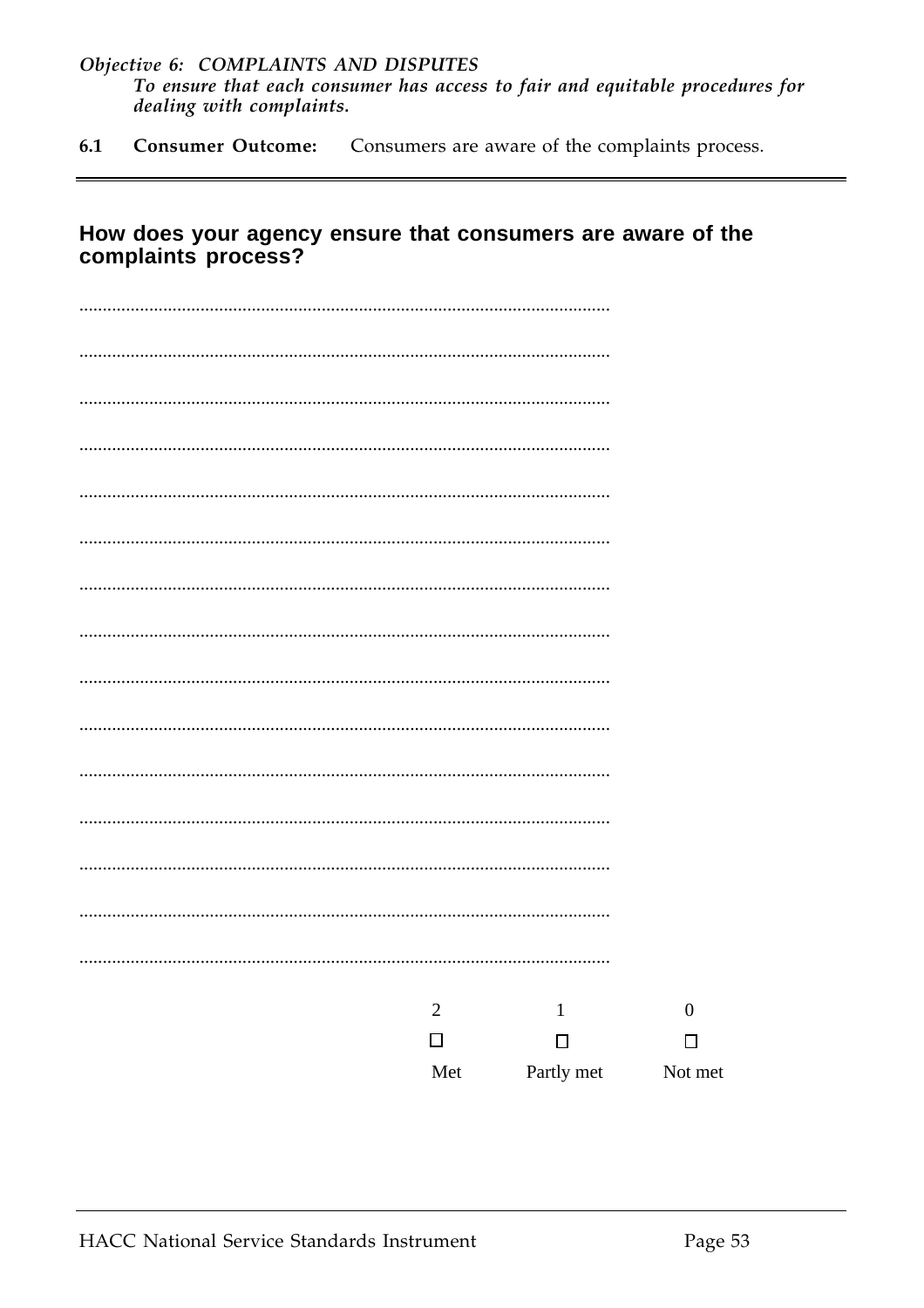#### *Objective 6: COMPLAINTS AND DISPUTES To ensure that each consumer has access to fair and equitable procedures for dealing with complaints.*

| 6.2 | <b>Consumer Outcome:</b> | Each consumer's complaint about a service, or       |
|-----|--------------------------|-----------------------------------------------------|
|     |                          | access to a service is dealt with fairly, promptly, |
|     |                          | confidentially and without retribution.             |

HACC funded agencies should, according to this standard, promote and practice a policy for dealing with and monitoring complaints, including complaints about access.

#### **How can your agency demonstrate that consumer complaints are dealt with fairly promptly confidentially and without retribution?**

Describe your agency's complaints policy and process. This description of your complaints policy and process should indicate that your agency's complaints process is fair. For instance, the person affected by a decision should be fully informed of all facts against him or her; a person affected by a decision should be given an opportunity to put his or her case; and the decision maker should act fairly and without bias.

Give an indication of how quickly your agency acts on complaints which it receives. Processes for ensuring confidentiality and continued non-discriminatory treatment should be explained.

Staff training in dealing with complaints should also be detailed.

If your agency has not received any formal complaints, you should give examples of how your agency goes about the resolution of less formally stated concerns expressed by consumers.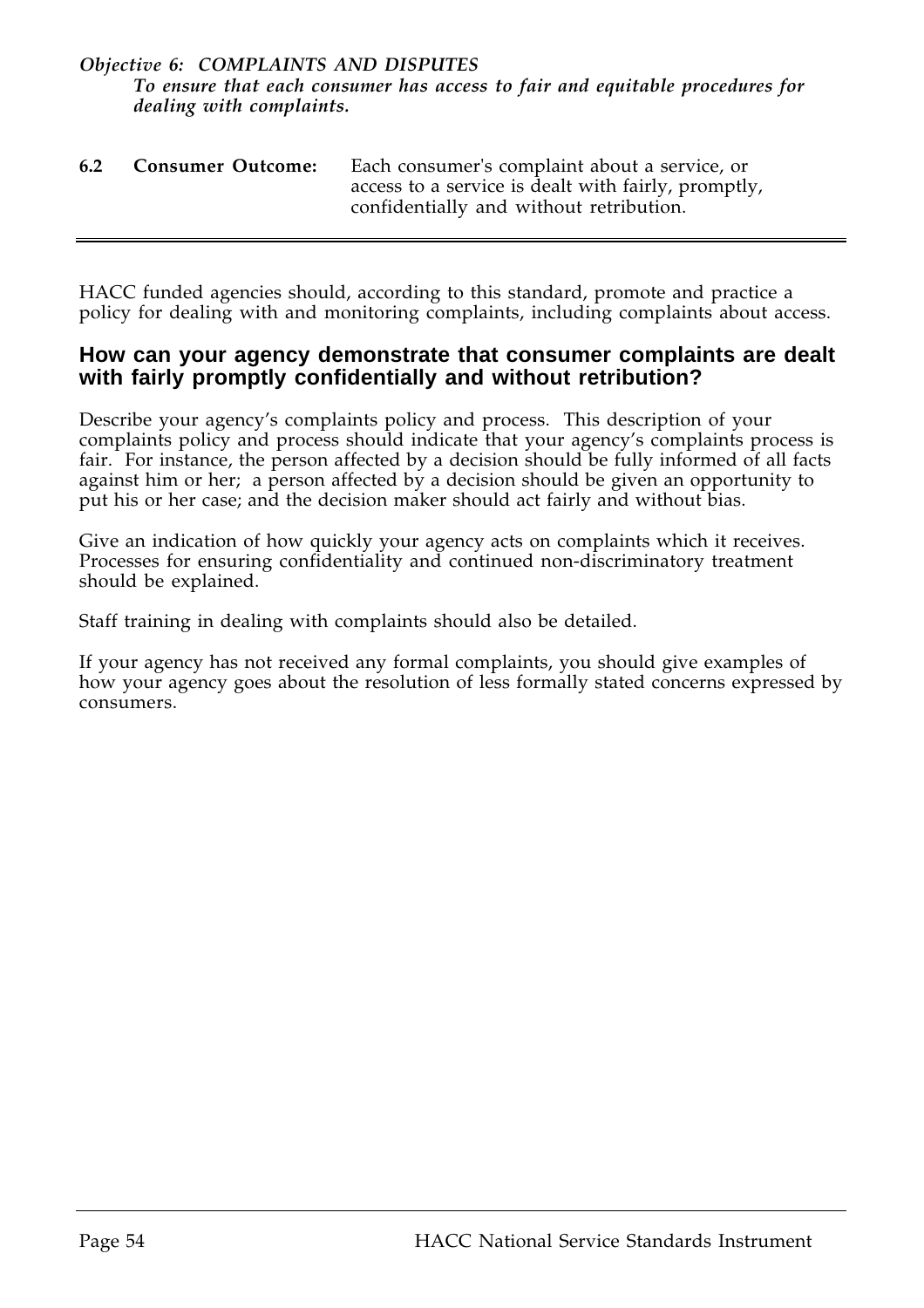#### Objective 6: COMPLAINTS AND DISPUTES To ensure that each consumer has access to fair and equitable procedures for dealing with complaints.

| 6.2 | <b>Consumer Outcome:</b> | Each consumer's complaint about a service, or       |
|-----|--------------------------|-----------------------------------------------------|
|     |                          | access to a service is dealt with fairly, promptly, |
|     |                          | confidentially and without retribution.             |

#### How can your agency demonstrate that consumer complaints are dealt with fairly, promptly, confidentially, and without retribution?

| $\mathbf{2}$ | $\mathbf{1}$ | $\boldsymbol{0}$ |
|--------------|--------------|------------------|
| $\Box$       | $\Box$       | $\Box$           |
| Met          | Partly met   | Not met          |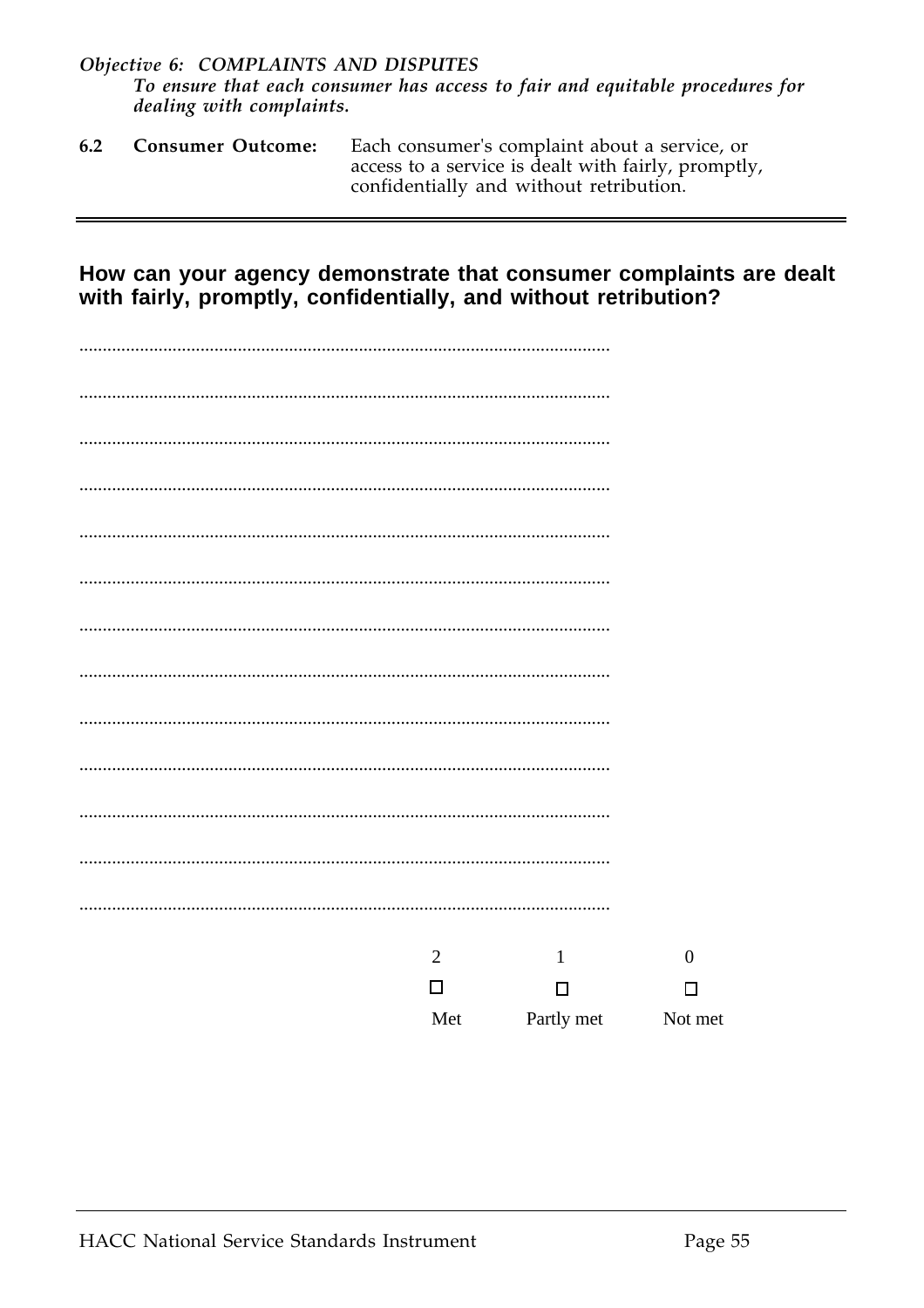#### *Objective 6: COMPLAINTS AND DISPUTES To ensure that each consumer has access to fair and equitable procedures for dealing with complaints.*

| 6.3 | <b>Consumer Outcome:</b> Services are modified as a result of "upheld" |
|-----|------------------------------------------------------------------------|
|     | complaints.                                                            |

#### **How can your agency demonstrate that services have been modified in response to upheld complaints? Please give examples.**

If your agency has received any formal complaints and upheld them, examples of the action taken in response to these should be outlined, including how the relevant consumers were informed about the outcome of the complaint and the process through which the agency sought further feedback from the consumer about the outcome and the complaint process.

When a complaint has been upheld demonstrate how your agency has reviewed its access and/or service delivery practices with a view to making improvements in the service and avoiding any future similar complaints.

Provide detail on the time frame in which this service modification occurred, from first reporting of the complaint to modification of the service.

If your agency has received no formal complaints, provide details of changes in service delivery made in response to consumer's informally raised concerns and the speed with which this occurs.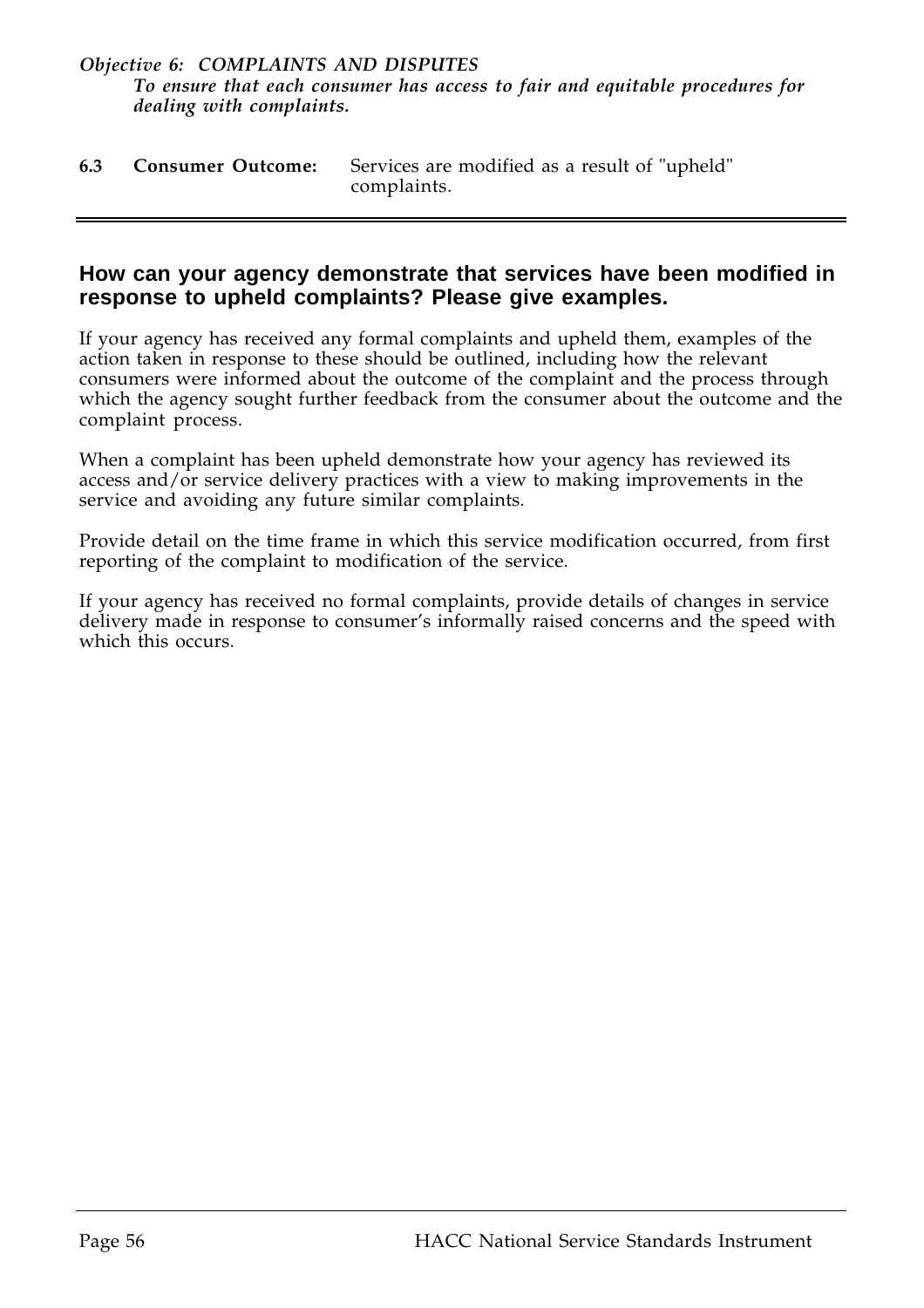#### Objective 6: COMPLAINTS AND DISPUTES To ensure that each consumer has access to fair and equitable procedures for dealing with complaints.

Services are modified as a result of "upheld" **Consumer Outcome:** 6.3 complaints.

#### How can your agency demonstrate that services have been modified in response to upheld complaints? Please give examples.

| $\sqrt{2}$ | $\mathbf{1}$ | $\boldsymbol{0}$ |
|------------|--------------|------------------|
| $\Box$     | $\Box$       | □                |
| Met        | Partly met   | Not met          |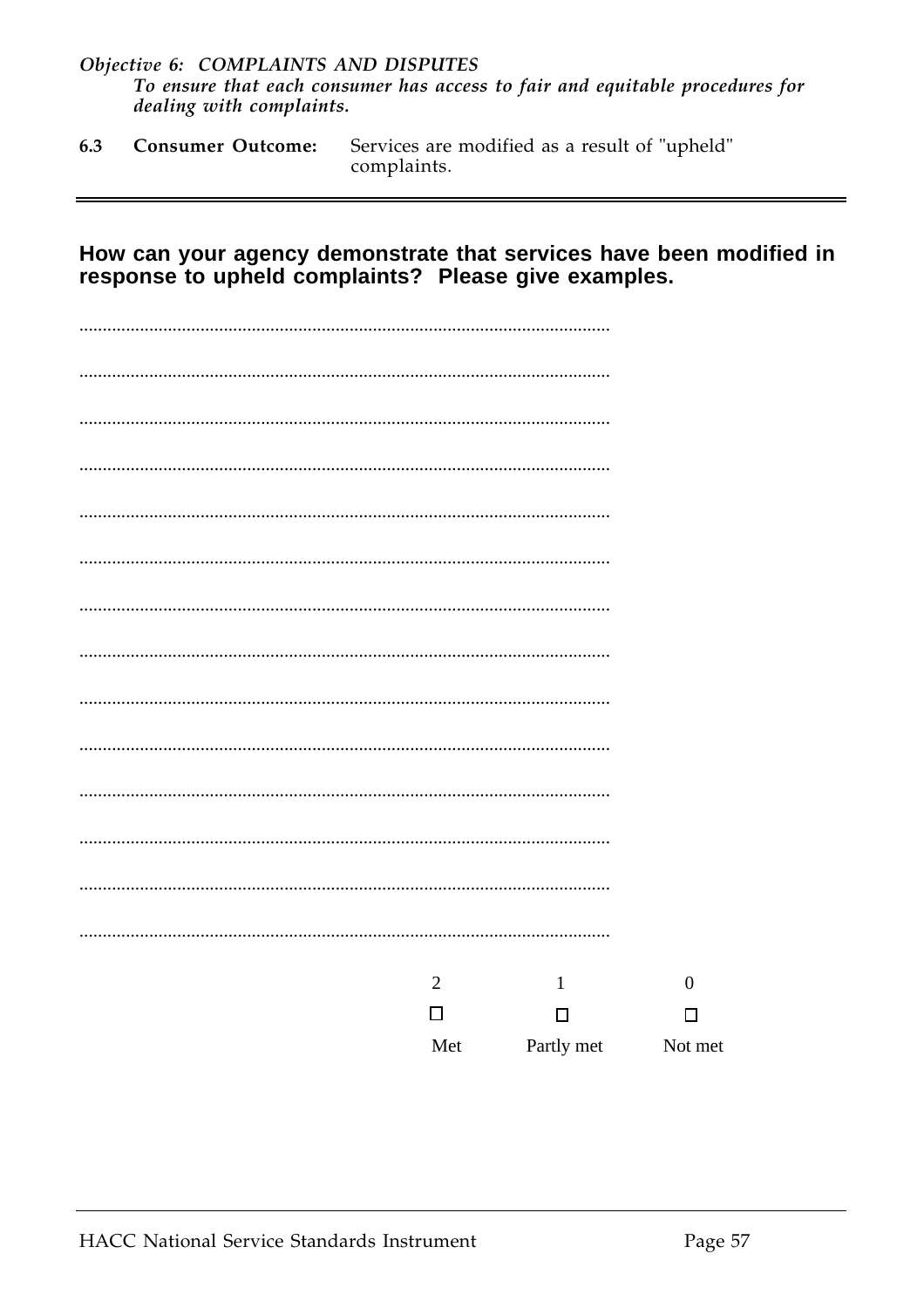#### *Objective 6: COMPLAINTS AND DISPUTES To ensure that each consumer has access to fair and equitable procedures for dealing with complaints.*

| 6.4 | <b>Consumer Outcome:</b> | Each consumer receives assistance, if requested, to                                                     |
|-----|--------------------------|---------------------------------------------------------------------------------------------------------|
|     |                          | help with the resolution of conflict about a service<br>that arises between the frail elderly person or |
|     |                          | younger person with a disability and his/her carer.                                                     |

The term 'carer' refers to the primary carer of the frail elderly person or younger person with a disability. Service providers have a responsibility to mediate and attempt to negotiate a solution if conflict about a service arises between the carer and the frail elderly person or younger person with a disability. For example, the primary carer may wish to have some hours of respite care in which the person they care for attends centre day care. The person being cared for may not wish to do this.

#### **How can your agency demonstrate that it offers assistance to help with the conflict about a service between a client and his/her primary carer?**

This standard requires that you provide detail of your agency's policies and procedures with regard to dealing with situations of conflict about a service between a frail elderly person or younger person with a disability and their carer.

Outline the circumstances under which your agency would intervene in a conflict between a consumer and his or her primary carer.

Outline what type of action your agency might take eg. referral to or provision of mediation/conflict resolution services or support services or whether your agency informs both parties to a dispute of other alternatives for conflict resolution.

Comment on how your agency policy on this matter is appropriate and available to different special needs groups, for example, consumers with dementia and their carers.

If your agency has specific protocols concerning, for example, abuse or conflict situations, these should be noted.

If you do not have a formal policy covering this situation, describe the action your agency would take or has taken in the past.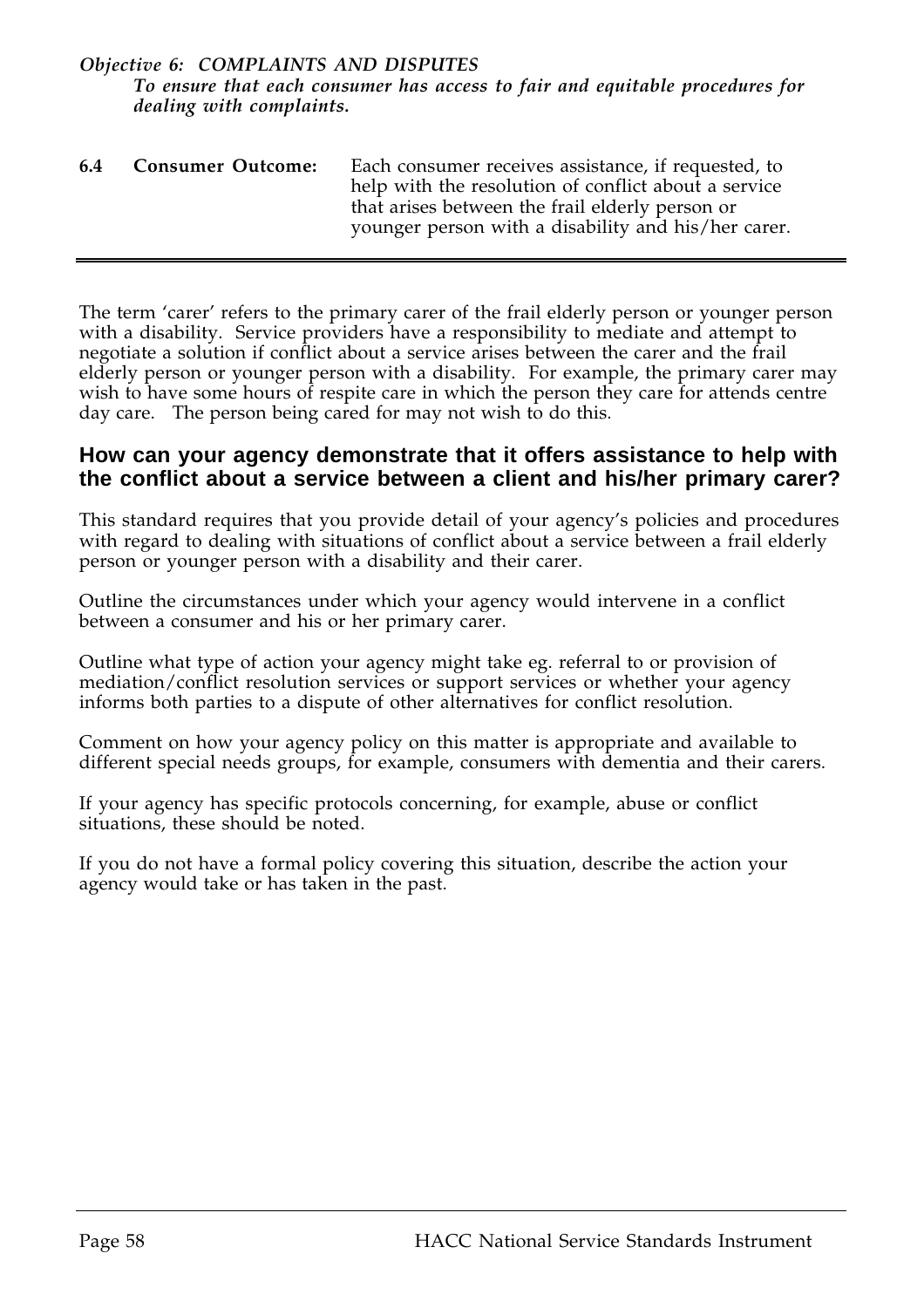#### Objective 6: COMPLAINTS AND DISPUTES To ensure that each consumer has access to fair and equitable procedures for dealing with complaints.

6.4 **Consumer Outcome:** Each consumer receives assistance, if requested, to help with the resolution of conflict about a service that arises between the frail elderly person or younger person with a disability and his/her carer.

How can your agency demonstrate that it offers assistance to help with the conflict about a service between a client and his/her primary carer?

|  | $\mathbf{2}$ | $\mathbf{1}$ | $\boldsymbol{0}$ |
|--|--------------|--------------|------------------|
|  | $\Box$       | $\Box$       | □                |
|  | Met          | Partly met   | Not met          |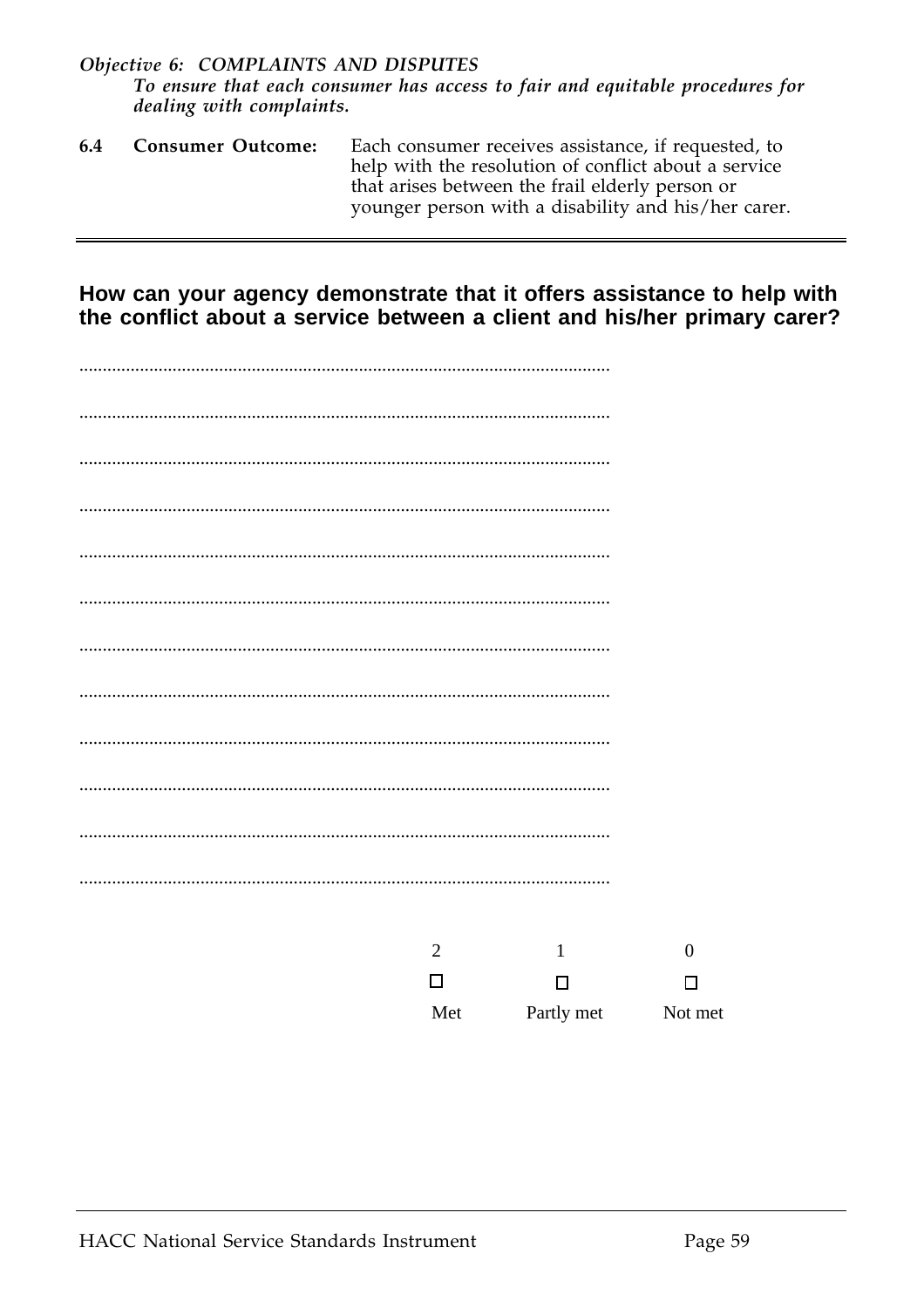#### *Objective 7: ADVOCACY*

*To ensure that each consumer has access to an advocate of his or her choice.*

| 7.1 |                          | <b>Consumer Outcome:</b> Consumers know of their rights to use an advocate.     |
|-----|--------------------------|---------------------------------------------------------------------------------|
| 7.2 | <b>Consumer Outcome:</b> | Each consumer has access to an advocate of his/her<br>choice.                   |
| 7.3 | <b>Consumer Outcome:</b> | Consumers know about advocacy services - where<br>they are and how to use them. |

An advocate is a person who, with the authority of the consumer, represents the consumer's interests. According to the HACC National Service Standards principles, consumers have a right to choose to use an advocate. This choice is one which should be actively encouraged and supported by agencies. Aspects to be considered in supporting consumers are included in the consumer outcomes listed above.

#### **How does your agency ensure that consumers know of their rights to use an advocate and have access to an advocate of their choice?**

Describe the means by which your agency ensures that consumers receive and understand information about their rights to use an advocate, attaching relevant documents and handouts where available.

Comment on the links your agency has established with advocacy groups in the area who may assist consumers.

How does your agency inform consumers of how to access advocacy services. What details about advocacy agencies does your agency supply to consumers, for example, names and phone numbers of relevant agencies or information on how to use advocacy services. What action does your agency take to periodically to remind all consumers about advocacy, and in particular, does your agency take steps to convey this information to consumers who may appear to have a particular need for it.

Indicate whether your agency makes it clear to consumers that they are free to ask a family member, friend or other person to advocate on their behalf, and that the agency would welcome the involvement of this advocate.

Does your agency ensure that consumers are aware that they can change their nominated advocate at any time?

If your agency provides advocacy services for consumers describe how you make clients aware of their rights and responsibilities in relation to your services and how they are made aware of their right to choose another advocate.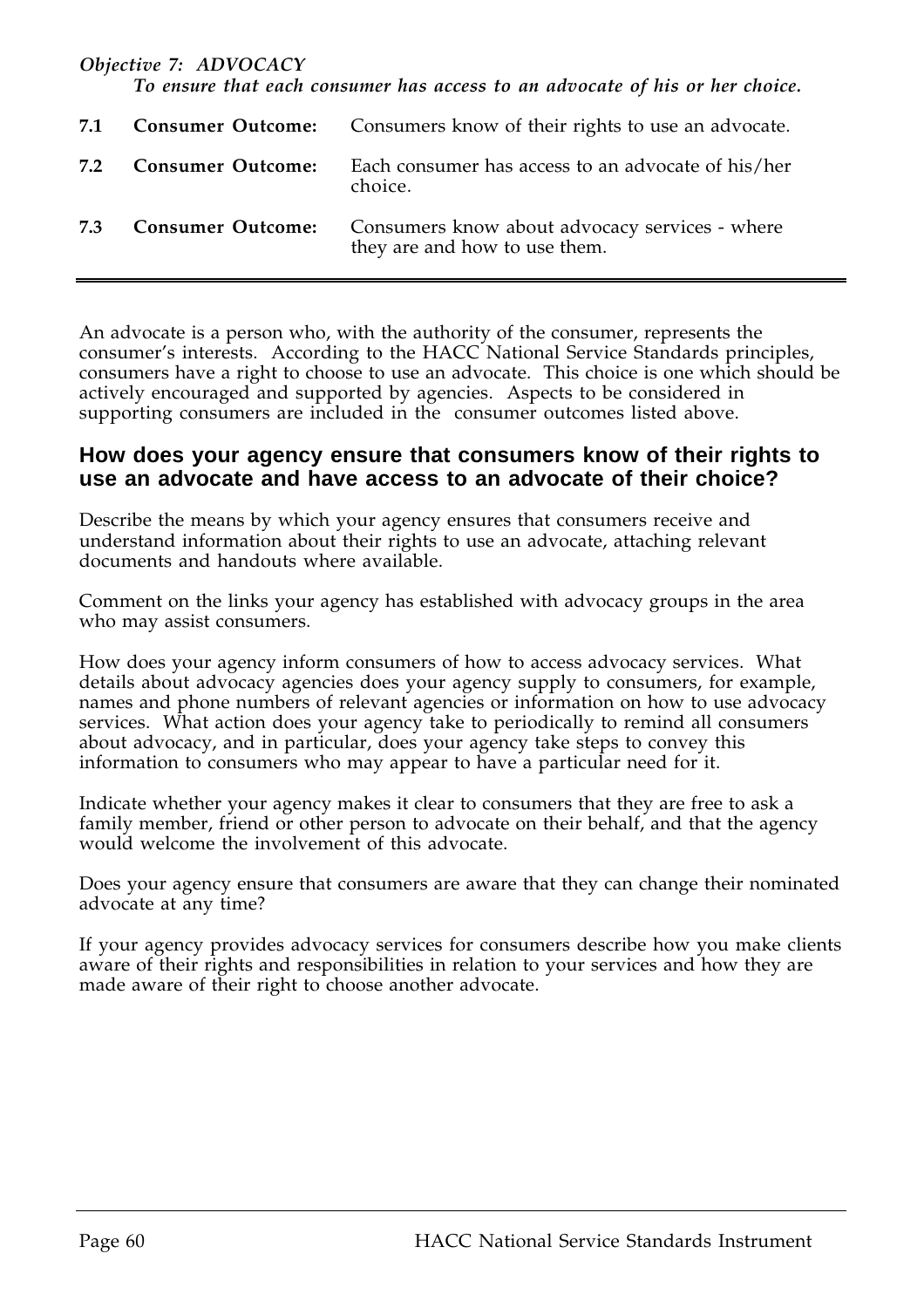#### Objective 7: ADVOCACY

To ensure that each consumer has access to an advocate of his or her choice.

| 7.1 | <b>Consumer Outcome:</b> | Each consumer has access to an advocate of his/her<br>choice.                   |
|-----|--------------------------|---------------------------------------------------------------------------------|
| 7.2 |                          | <b>Consumer Outcome:</b> Consumers know of their rights to use an advocate.     |
| 7.3 | <b>Consumer Outcome:</b> | Consumers know about advocacy services - where<br>they are and how to use them. |

How does your agency ensure that consumers know of their rights to use an advocate and have access to an advocate of their choice?

|  | $\overline{2}$ | $\mathbf{1}$ | $\boldsymbol{0}$ |
|--|----------------|--------------|------------------|
|  | □              | $\Box$       | □                |
|  | Met            | Partly met   | Not met          |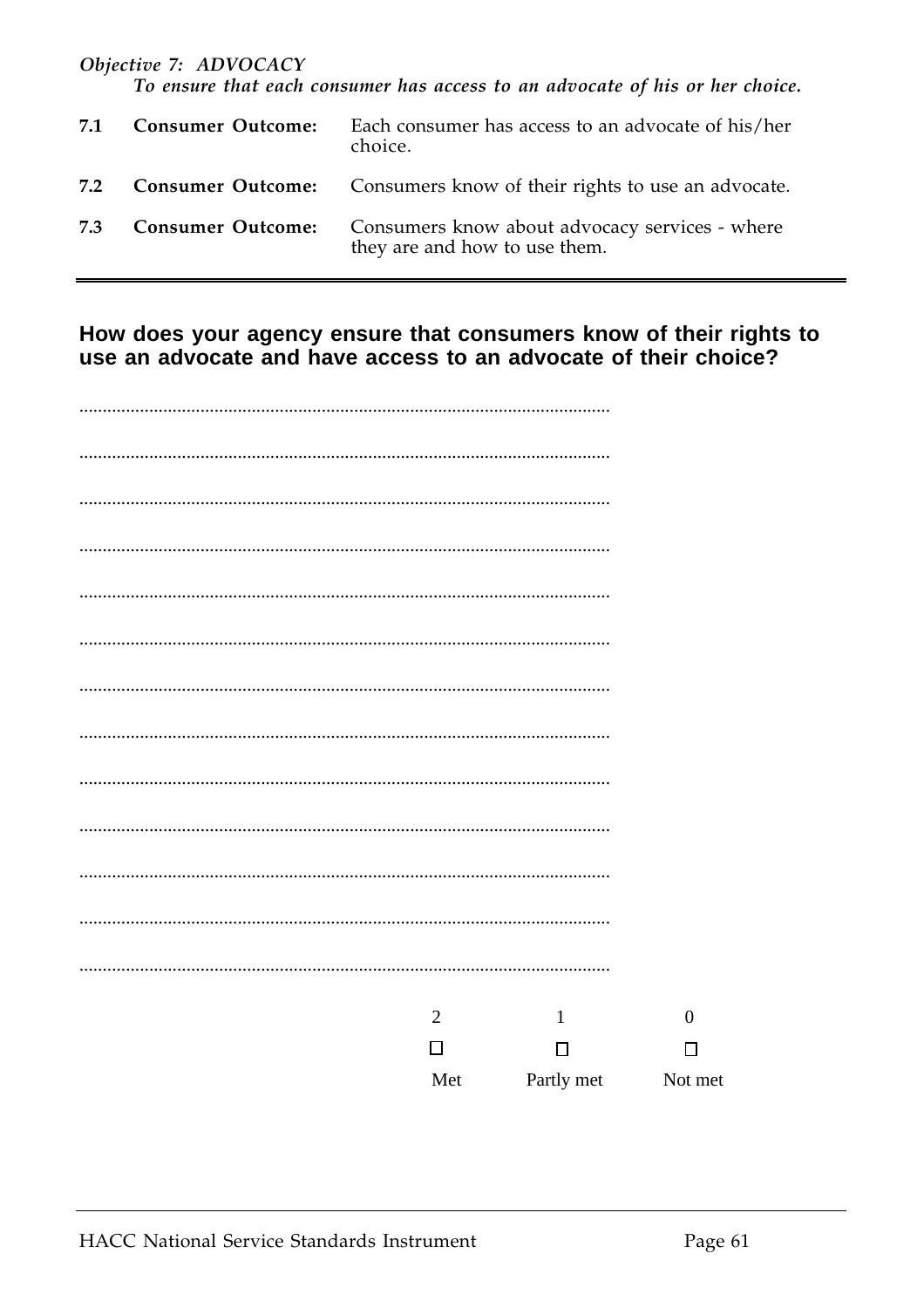| 7.4 | <b>Consumer Outcome:</b> | The agency involves advocates in respect to |
|-----|--------------------------|---------------------------------------------|
|     |                          | representing the interests of the consumer. |

The agency should involve advocates in any consultation or decision making processes concerning a consumer, and in any other communication between the agency and the consumer, where that is the wish of that consumer.

#### **How does your agency ensure that advocates are involved in representing the rights and concerns of consumers?**

In addition to informing consumers of their rights to use an advocate, how does your agency promote their involvement with your agency? What are your agency's policies and procedures on the involvement of advocates (cite relevant agency policy or client handbook, etc. )?

Describe the measures your agency takes in informing and training staff on involving advocates.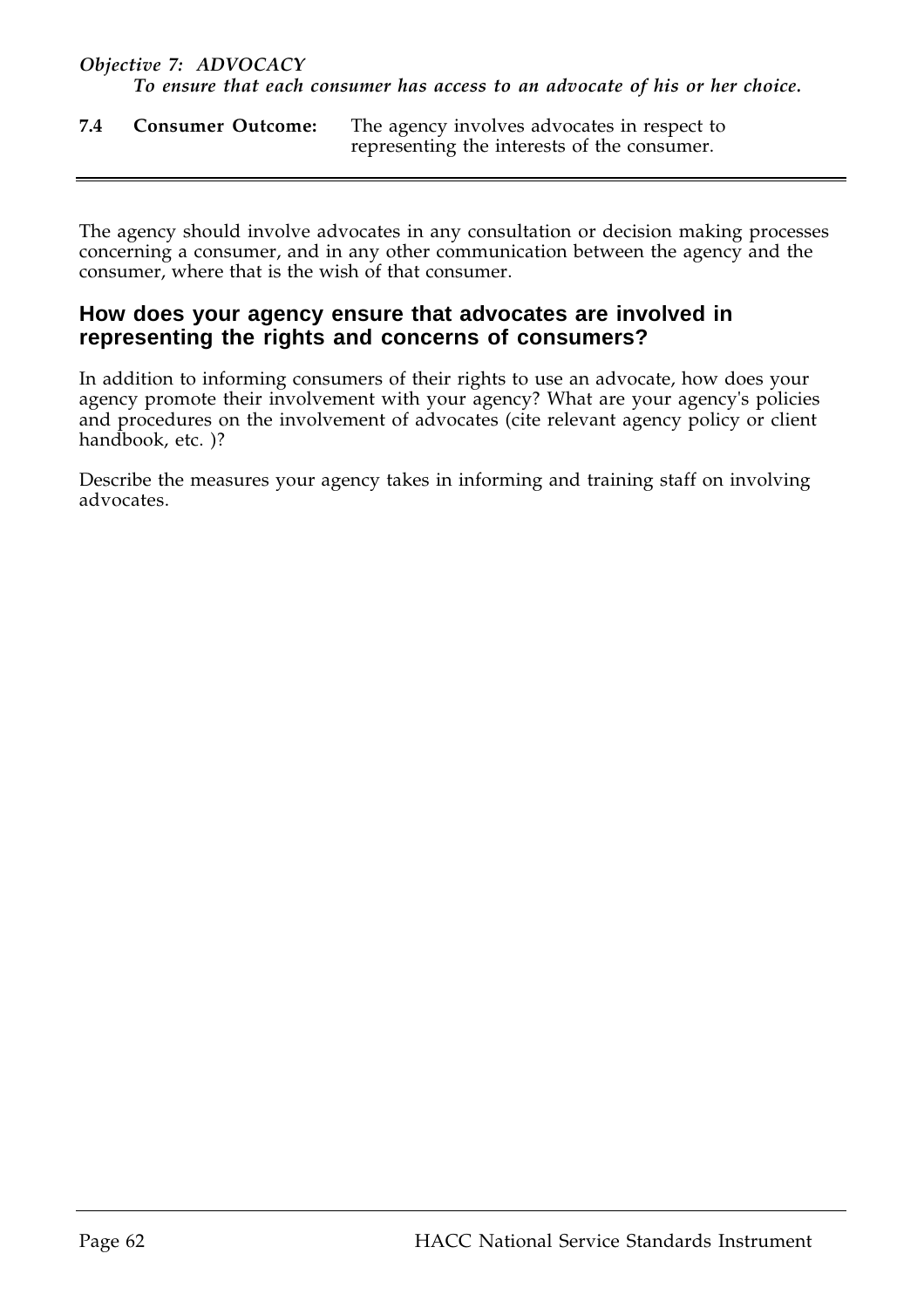The agency involves advocates in respect to 7.4 **Consumer Outcome:** representing the interests of the consumer.

#### How does your agency ensure that advocates are involved in representing the rights and concerns of consumers?

| $\sqrt{2}$ | $\mathbf{1}$ | $\boldsymbol{0}$ |
|------------|--------------|------------------|
| $\Box$     | $\Box$       | $\Box$           |
| Met        | Partly met   | Not met          |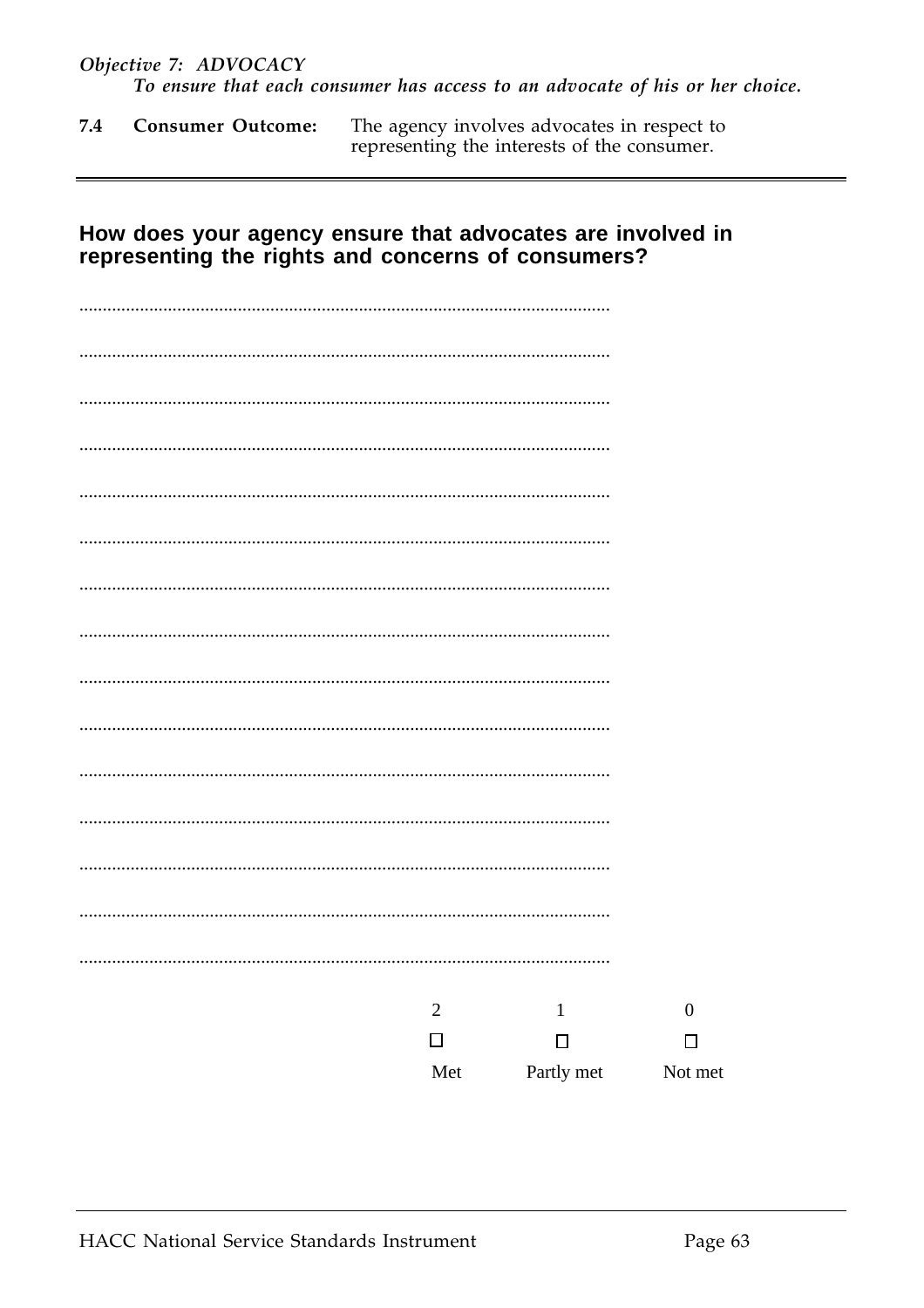# **Agency Review Summary Form**

Date of review:

Name of agency:

Contact person and phone no.:

Participants:

#### **Overall rating for the agency against the National Service Standards**

Please add up the scores against each of the individual standards and place the total in the space below.

Score:

On the basis of information gathered in this quality appraisal, I would rate this agency against the HACC National Service Standards as:

Exemplary

Meets to a good standard

Meets to a minimal or basic standard

Fails to meet the HACC National Service Standards

Comments:

Date of next review:

Signatures of committee member(s)/Funding authority representative